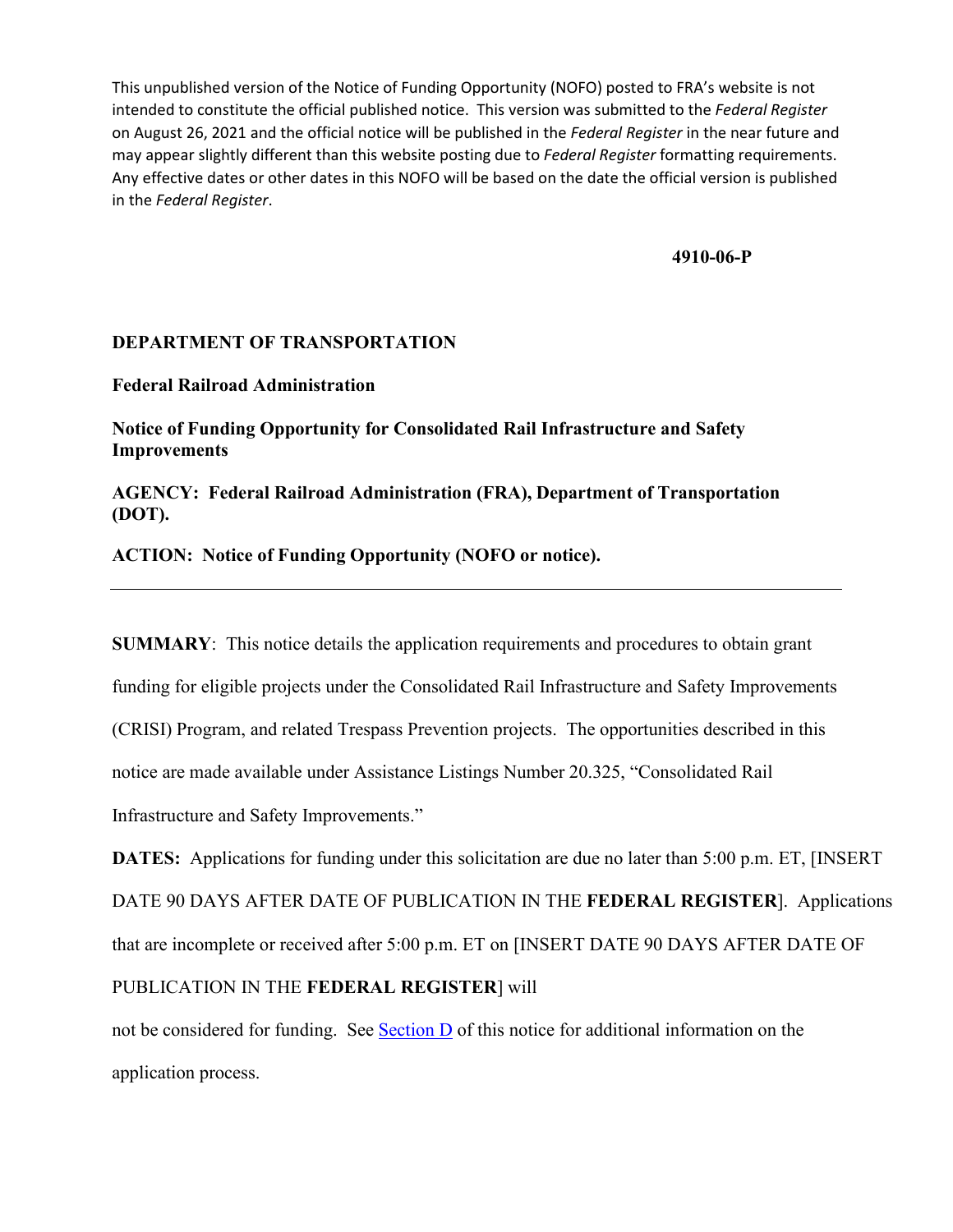**ADDRESSES:** Applications must be submitted via [www.Grants.gov.](http://www.grants.gov/) Only applicants who comply with all submission requirements described in this notice and submit applications through [www.Grants.gov](http://www.grants.gov/) will be eligible for award. For any supporting application materials that an applicant is unable to submit via [www.Grants.gov](http://www.grants.gov/) (such as oversized engineering drawings), an applicant may submit an original and two (2) copies to Mr. Douglas Gascon, Office of Policy and Planning, Federal Railroad Administration, 1200 New Jersey Avenue SE, Room W38-212, Washington, DC 20590. However, due to delays caused by enhanced screening of mail delivered via the U.S. Postal Service, applicants are advised to use other means of conveyance (such as courier service) to assure timely receipt of materials before the application deadline.

**FOR FURTHER INFORMATION CONTACT:** For further project or program-related information in this notice, please contact Mr. Douglas Gascon, Office of Policy and Planning, Federal Railroad Administration, 1200 New Jersey Avenue SE, Room W38-212, Washington, DC 20590; email: [douglas.gascon@dot.gov;](mailto:douglas.gascon@dot.gov) phone: 202-493-0239.

## **SUPPLEMENTARY INFORMATION:**

**Notice to applicants:** FRA recommends that applicants read this notice in its entirety prior to preparing application materials. Definitions of key terms used throughout the NOFO are provided in Section  $A(3)$  below. These key terms are capitalized throughout the NOFO. There are several administrative prerequisites and specific eligibility requirements described herein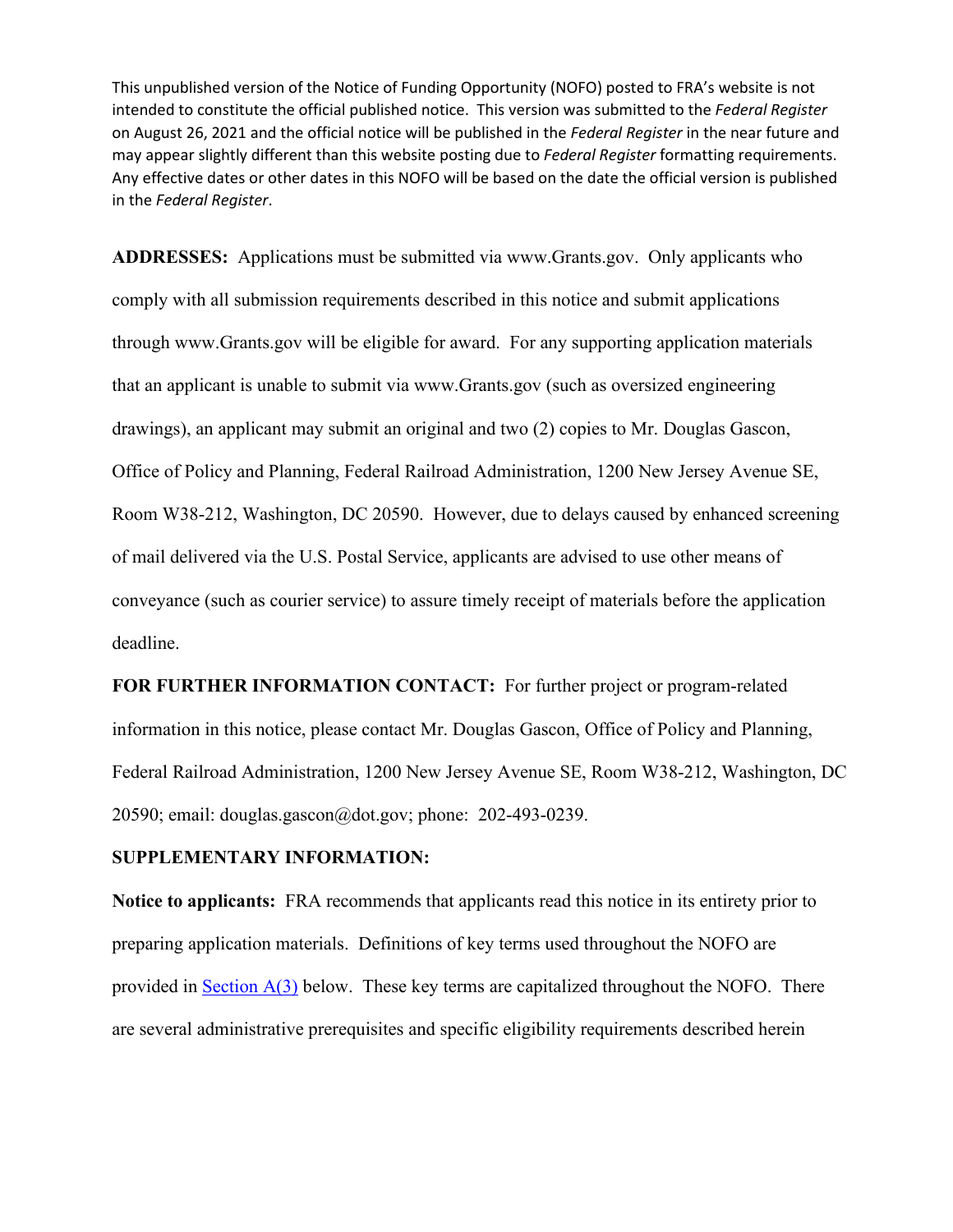with which applicants must comply. Additionally, applicants should note that the required

Project Narrative component of the application package may not exceed 25 pages in length.

## **Table of Contents:**

- A. Program Description
- B. Federal Award Information
- C. Eligibility Information
- D. Application and Submission Information
- E. Application Review Information
- F. Federal Award Administration Information
- G. Federal Awarding Agency Contacts
- H. Other Information

# **A. Program Description**

## **(A)Overview**

Our nation's rail network is a critical component of the U.S. transportation system and economy. Prior to the coronavirus disease 2019 (COVID-19) pandemic, rail carried over 32.5 million passengers on Amtrak services and approximately 1.6 billion tons of freight valued at over \$600 billion each year. The CRISI program will enhance rail safety, help to undo inequities caused by transportation and land use policies and create new opportunities for underserved communities, provide energy efficient transportation options to confront the effects of climate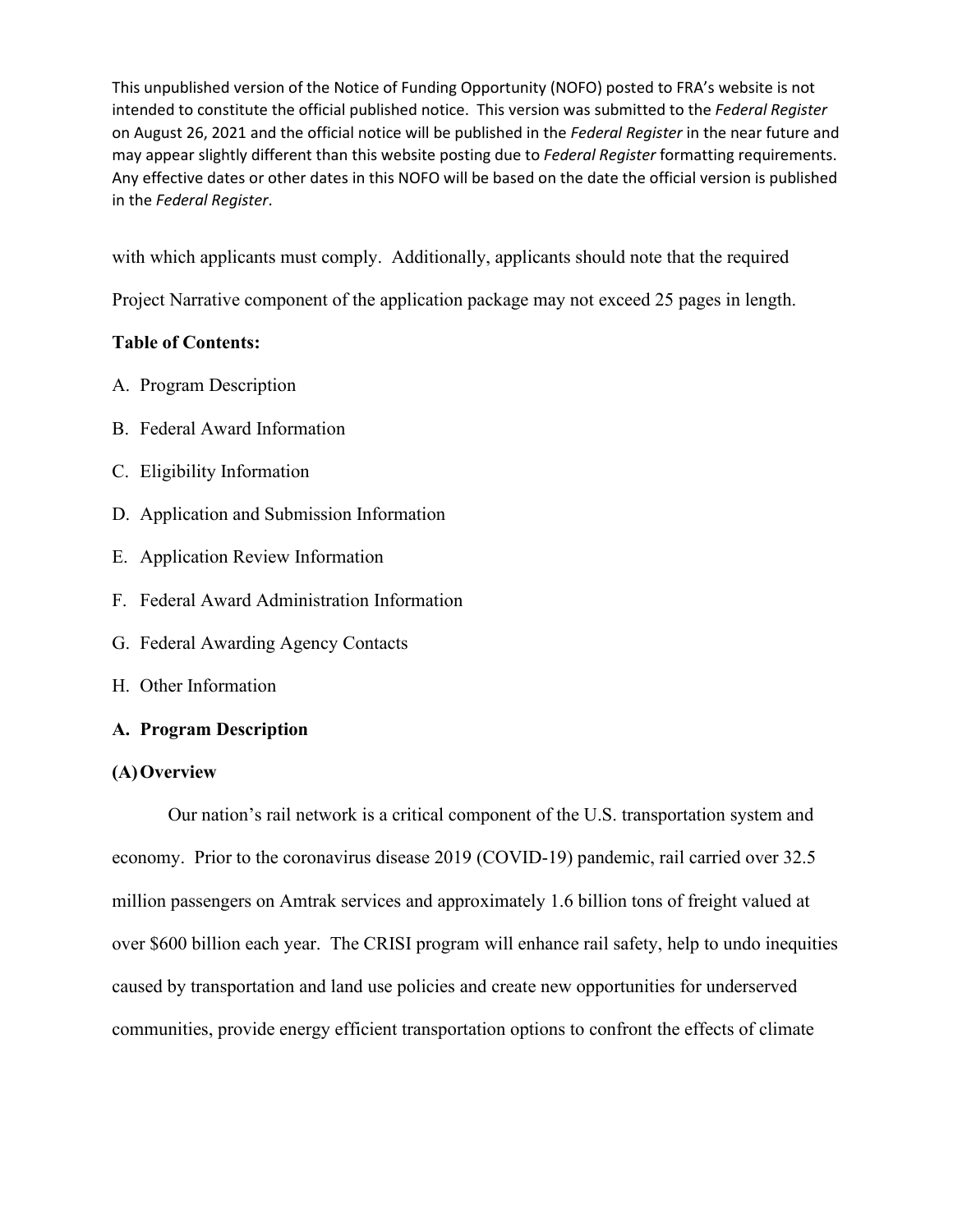change, invest in projects that spur economic growth, and ensure our would-class freight network can meet the mobility demands of a growing population.

 Congress authorized the CRISI grant program for the Secretary to invest in a wide range of projects within the United States to improve railroad safety, efficiency, and reliability; mitigate congestion at both intercity passenger and freight rail chokepoints; enhance multi-modal connections; and lead to new or substantially improved Intercity Passenger Rail Transportation corridors. Rail safety projects include, but are not limited to, grade crossing enhancements, rail line Relocations and Improvements, and deployment of railroad safety technology. Eligible activities also include regional rail and corridor Planning, environmental analyses, research, workforce development, and training. The purpose of this notice is to solicit applications for the competitive CRISI Program provided in Consolidated Appropriations Act, 2021, Div. L, Tit I, Public Law 116-260 (2021 Appropriation) and related funding provided in the Consolidated Appropriations Act, 2019, Div. G, Tit I, Public Law 116-6 (2019 Appropriation).

 The CRISI Program is authorized under Section 11301 of the Fixing America's Surface Transportation (FAST) Act, Public Law 114-94 (2015); 49 U.S.C. 22907. Grant funding to help implement FRA's National Strategy to Prevent Trespassing for law enforcement agencies and for railroad trespass suicide prevention programs (Non-CRISI Funding), as provided in the 2021 Appropriation and the 2019 Appropriation, is authorized pursuant to 49 U.S.C. 103(i) and 49 U.S.C. 20151(b). Unless otherwise stated herein, to the extent practicable, applications for the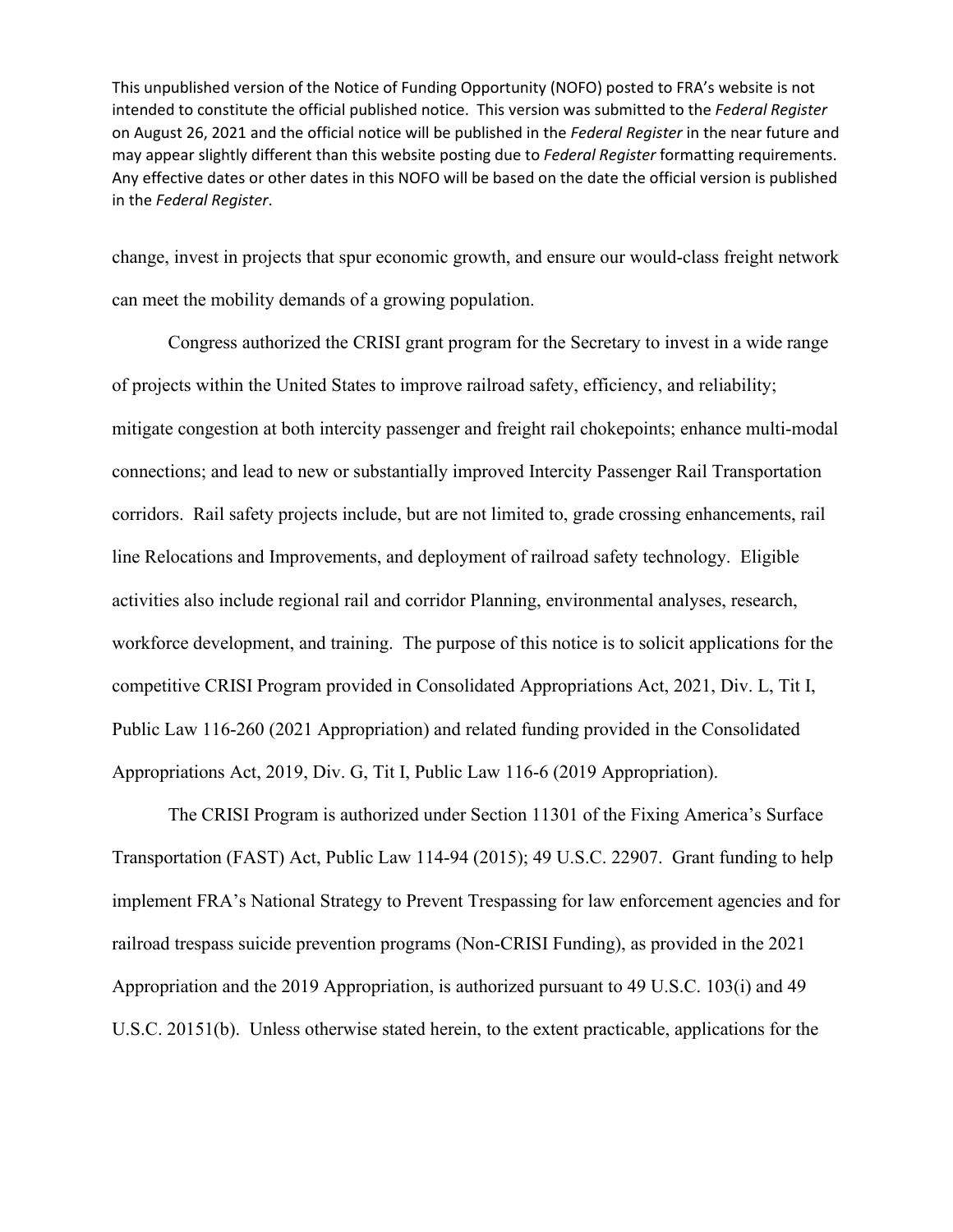Non-CRISI Funding will be evaluated consistent with the selection criteria for a CRISI safety program under 49 U.S.C. 22907(c)(10).

Consistent with Biden-Harris Administration priorities, the Department seeks to fund projects that address climate change impacts and environmental justice. Projects should include components that reduce emissions, promote energy efficiency, increase resiliency, and recycle or redevelop existing infrastructure. This objective is consistent with Executive Order 14008, Tackling the Climate Crisis at Home and Abroad (86 FR 7619). As part of the Department's implementation of that Executive Order, the Department encourages the submission of applications that would direct resources and benefits towards low-income communities, disadvantaged communities, or communities underserved by affordable transportation.

The Department also seeks to encourage racial equity by investing in projects that proactively address racial equity and barriers to opportunity. Projects should include components that improve or expand transportation options, and mitigate the safety risks and detrimental quality of life effects that rail lines can have on communities, particularly lowincome areas and communities of color. This objective supports the Department's strategic goal related to infrastructure, with the potential for significantly enhancing environmental stewardship and community partnerships, and reflects Executive Order 13985, Advancing Racial Equity and Support for Underserved Communities Through the Federal Government (86 FR 7009). Section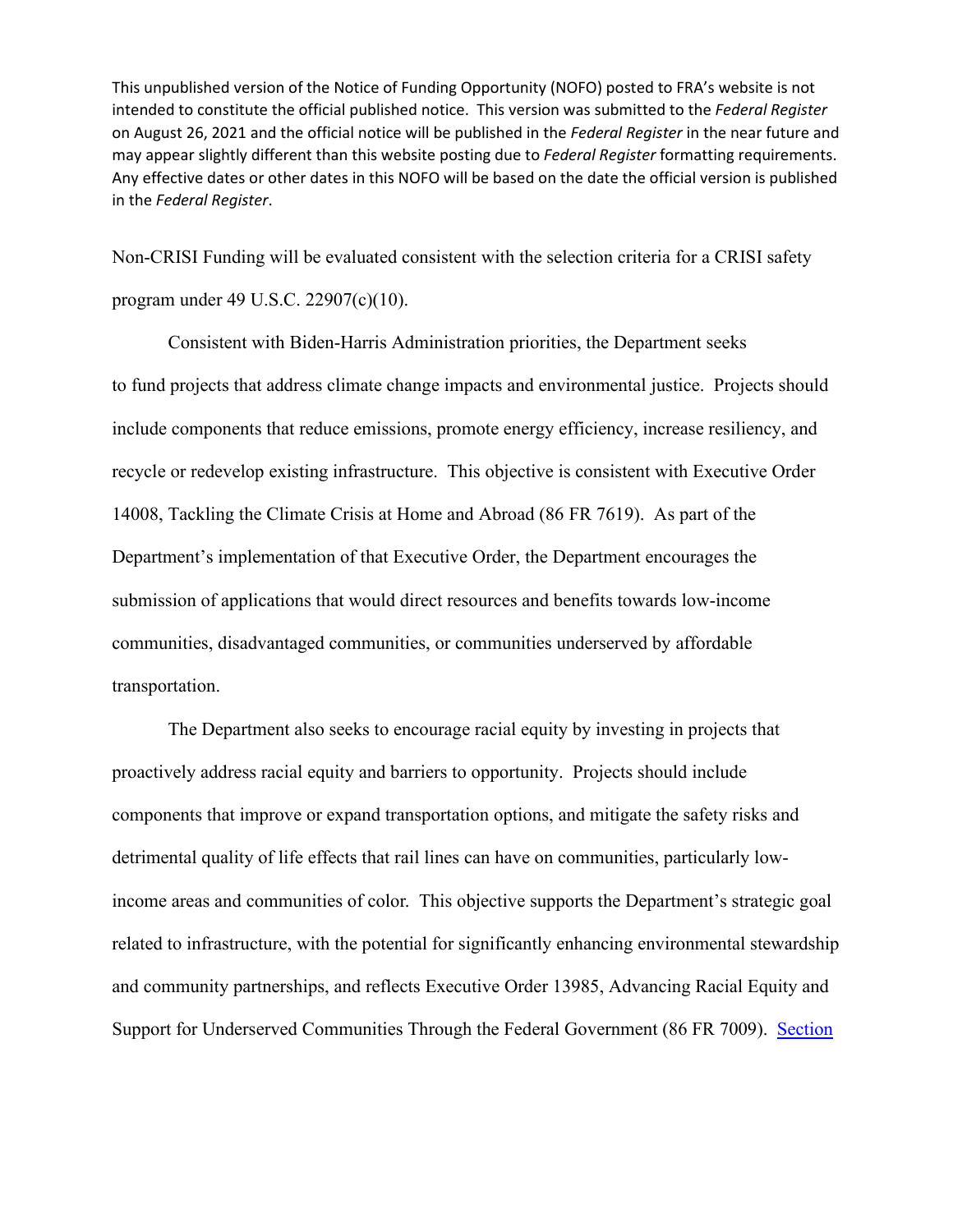E describes the climate change, environmental justice, and racial equity considerations that an applicant can undertake to address these criteria.

 Consistent with the Rural Opportunities to Use Transportation for Economic Success (R.O.U.T.E.S.) initiative, the Department seeks rural projects that address deteriorating conditions and disproportionately high fatality rates on rural transportation infrastructure. Please visit<https://www.transportation.gov/rural>to learn more about DOT's efforts to address disparities in rural infrastructure.

## **(B) Changes from FY 2020 CRISI NOFO**

 This notice updates the FY 2020 CRISI NOFO to reflect the Biden-Harris Administration's priorities for creating good-paying jobs, improving safety, applying transformative technology, and explicitly addressing climate change and racial equity as discussed in **Section E(1)(c)**. This NOFO also incorporates Non-CRISI Funding.

There are three legislative set-asides for the CRISI funding under this notice:

- 1) Rural Set-Aside for projects located in Rural Areas,
- 2) Intercity Passenger Rail Set-Aside for certain intercity passenger rail development projects, and
- 3) Capital Improvements for Trespass Prevention Set-Aside- for trespass prevention capital projects.

Additionally, FRA is making Non-CRISI funding available funding for: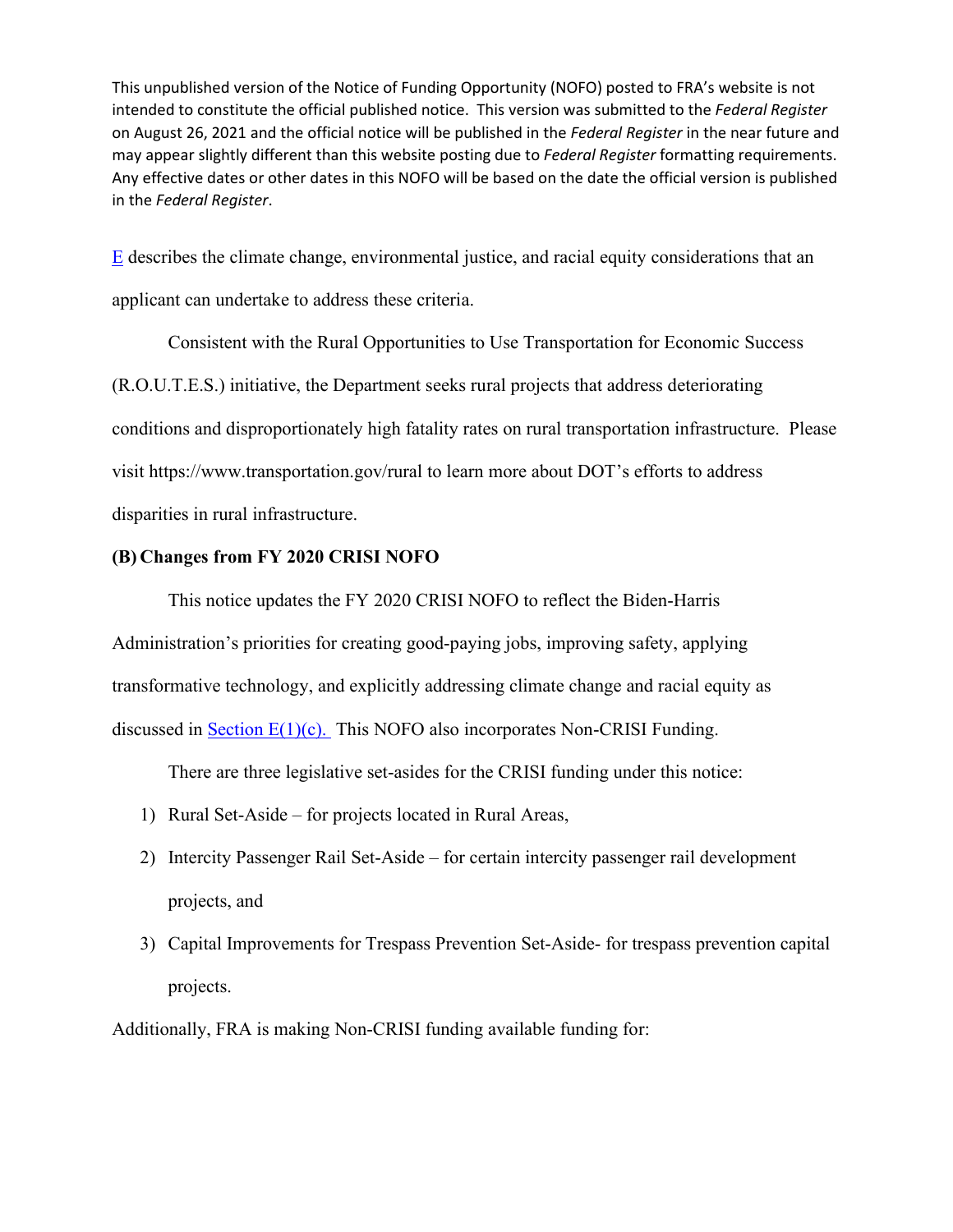- A) Railroad Trespassing Enforcement for projects for law enforcement strategies for reducing trespassing, and
- B) Railroad Trespassing Suicide Prevention for the implementation of railroad trespassing suicide prevention programs.

Applicants should state in their applications whether their project falls within one or more of the above set-asides, each as further described in [Section B.1.](#page-10-0)

#### <span id="page-6-0"></span>**Definitions of Key Terms**

Terms defined in this section are capitalized throughout this NOFO.

a. "Benefit-Cost Analysis" (or "Cost-Benefit Analysis") is a systematic, data driven, and transparent analysis comparing monetized project benefits and costs, using a no-build baseline and properly discounted present values, including concise documentation of the assumptions and methodology used to produce the analysis; a description of the baseline, data sources used to project outcomes, and values of key input parameters; basis of modeling including spreadsheets, technical memos, etc.; and presentation of the calculations in sufficient detail and transparency to allow the analysis to be reproduced and for sensitivity of results evaluated by FRA. Please refer to the Benefit-Cost Analysis Guidance for Discretionary Grant Programs prior to preparing a BCA at [https://www.transportation.gov/office-policy/transportation-policy/benefit-cost-analysis-](https://www.transportation.gov/office-policy/transportation-policy/benefit-cost-analysis-guidance)

[guidance.](https://www.transportation.gov/office-policy/transportation-policy/benefit-cost-analysis-guidance) In addition, please also refer to the BCA FAQs on FRA's website for rail specific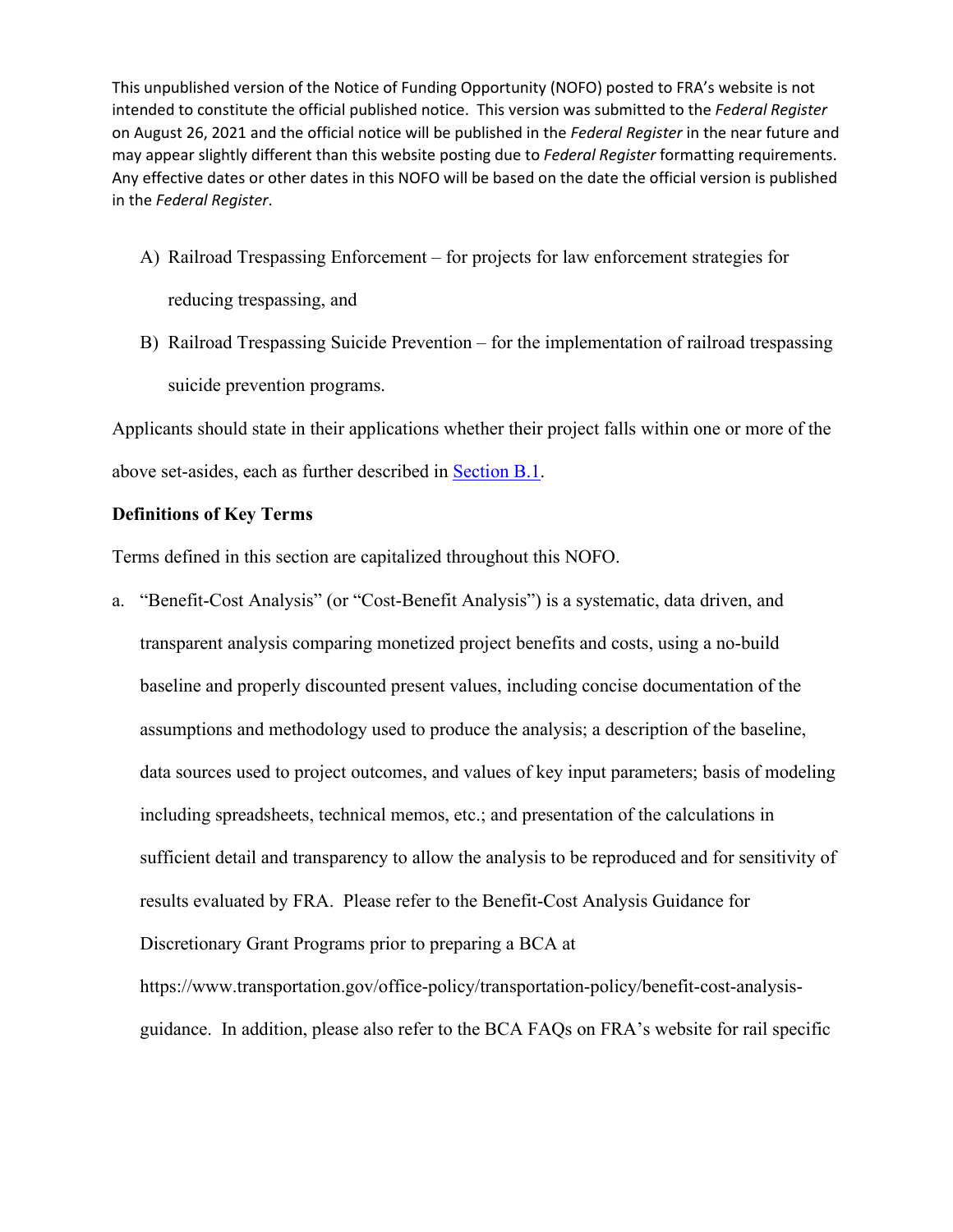examples of how to apply the BCA Guidance for Discretionary Grant Programs to CRISI applications.

- b. "Capital Project" means a project for acquiring, constructing, improving, or inspecting rail equipment, track and track structures, or a rail facility; expenses incidental to the acquisition or Construction including pre-construction activities (such as designing, engineering, location surveying, mapping, acquiring rights-of-way) and related relocation costs, environmental studies, and all work necessary for FRA to approve the project under the National Environmental Policy Act; highway-rail grade crossing improvements; communication and signalization improvements; and rehabilitating, remanufacturing or overhauling rail rolling stock and rail facilities.<sup>[1](#page-7-0)</sup>
- c. "Construction" means the production of fixed works and structures or substantial alterations to such structures or land and associated costs.
- d. "Enforcement Activities" means investigating compliance with, and enforcing, rail trespassrelated laws.
- e. "Final Design (FD)" means design activities following Preliminary Engineering, and at a minimum, includes the preparation of final Construction plans, detailed specifications, and estimates sufficiently detailed to inform project stakeholders (designers, reviewers,

<span id="page-7-0"></span> $<sup>1</sup>$  For any project that includes purchasing Intercity Passenger Rail rolling stock, applicants are encouraged to use a</sup> standardized approach to the procurement of passenger rail equipment, such as the specifications developed by the Next Generation Corridor Equipment Pool Committee or a similar uniform process.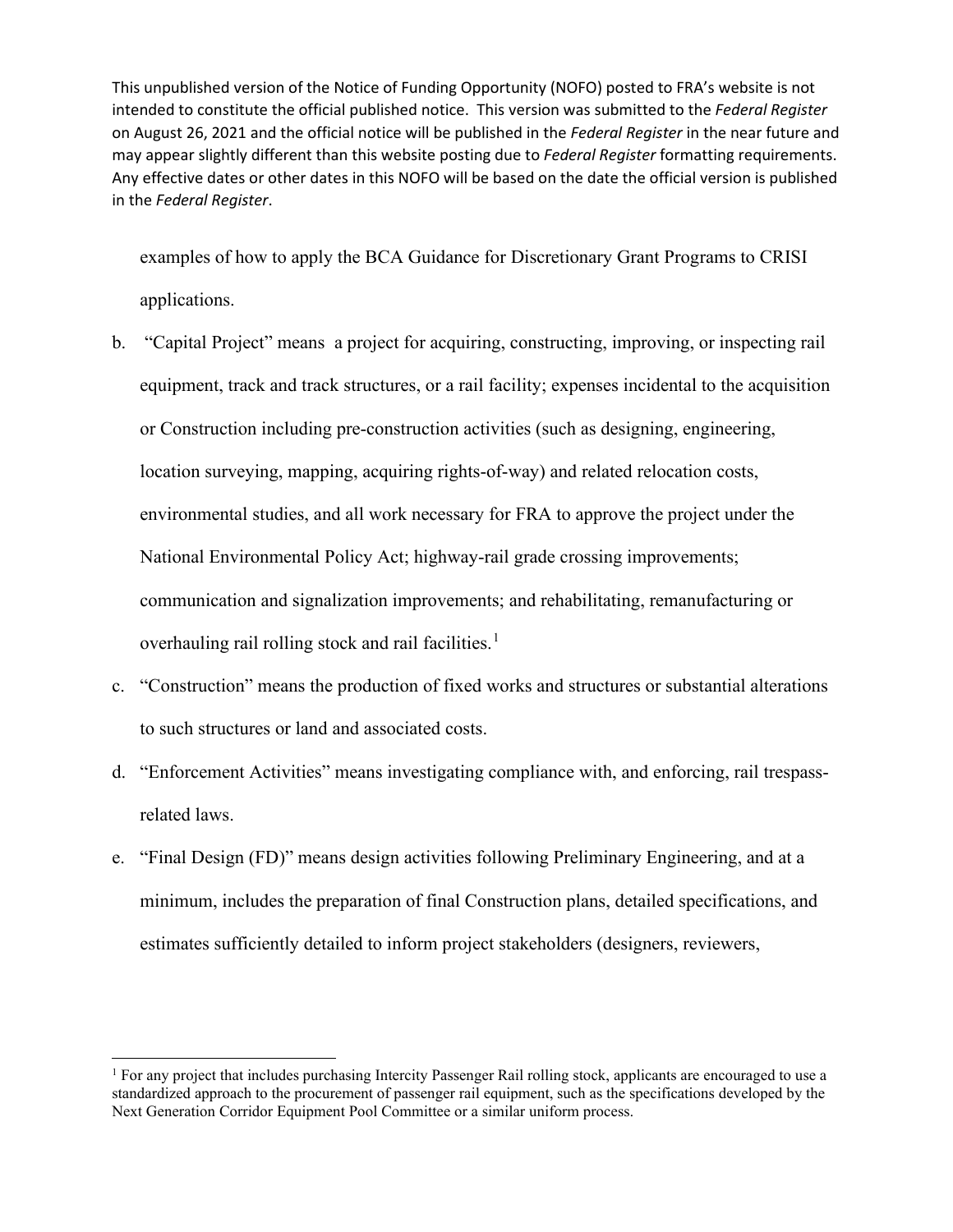contractors, suppliers, etc.) of the actions required to advance the project from design through completion of Construction.

- f. "Hot Spot" means a location along the railroad right-of-way where the risk of trespassing or collision as a result of trespassing is high.
- g. "Improvement" means repair or enhancement to existing rail infrastructure, or construction of new rail infrastructure, that results in efficiency of the rail system and the safety of those affected by the system.
- h. "Intercity Rail Passenger Transportation" means rail passenger transportation, except commuter rail passenger transportation. See 49 U.S.C. 22901(3). In this notice, "Intercity Passenger Rail Service" and "Intercity Passenger Rail Transportation" are equivalent terms to "Intercity Rail Passenger Transportation."
- i. "National Environmental Policy Act (NEPA)" is a Federal law that requires Federal agencies to analyze and document the environmental impacts of a proposed action in consultation with appropriate Federal, state, and local authorities, and with the public. NEPA classes of action include an Environmental Impact Statement (EIS), Environmental Analysis (EA) or Categorical Exclusion (CE). The NEPA class of action depends on the nature of the proposed action, its complexity, and the potential impacts. For purposes of this NOFO, NEPA also includes all related Federal laws and regulations including the Clean Air Act, Section 4(f) of the Department of Transportation Act, Section 7 of the Endangered Species Act, and Section 106 of the National Historic Preservation Act. Additional information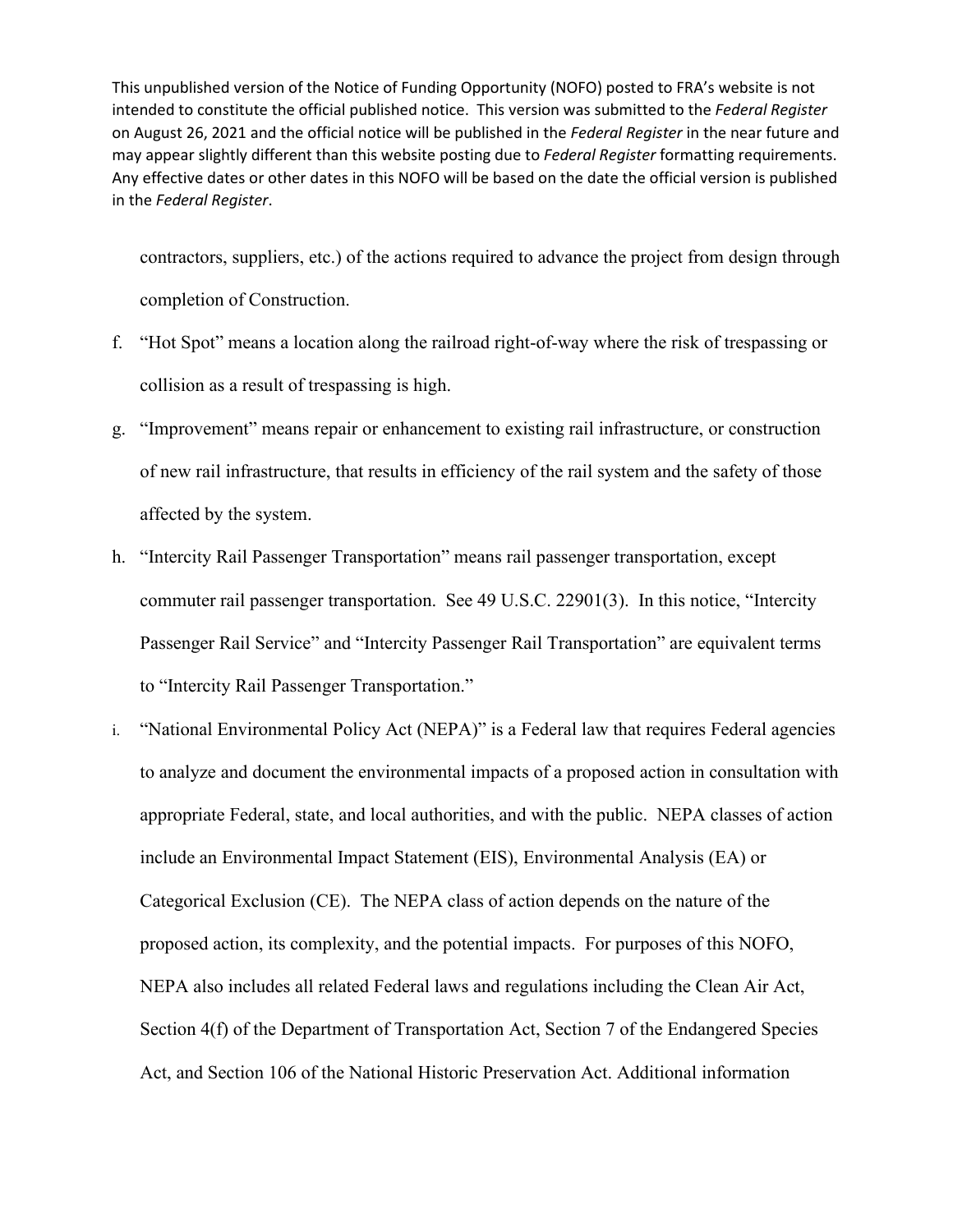regarding FRA's environmental processes and requirements are located at

[https://www.fra.dot.gov/environment.](https://www.fra.dot.gov/environment)

- j. "Outreach Campaign" means any coordinated effort to reach a specific population, in the case of railroad trespassing suicide prevention programs, those who are experiencing or who may experience suicidal thoughts, with the goal of providing assistance. The assistance provided through the Outreach Campaign may take many forms, including but not limited to, advertising of services, identifying and approaching individuals in need, or other methods to recognize the signs of an individual in crisis to prevent suicide.
- k. "Planning" means activities that support the development of a state or regional rail plan or a corridor service development plan. Project-specific (e.g., rail station or port improvements) planning is not eligible.
- l. "Positive Train Control (PTC) system" is defined by [49 CFR 270.5](https://www.govinfo.gov/content/pkg/CFR-2018-title49-vol4/xml/CFR-2018-title49-vol4-sec270-5.xml) to mean a system designed to prevent train-to-train collisions, overspeed derailments, incursions into established work zone limits, and the movement of a train through a switch left in the wrong position, as described in [49 CFR part 236,](https://www.govinfo.gov/content/pkg/CFR-2018-title49-vol4/xml/CFR-2018-title49-vol4-part236.xml) subpart I.
- m. "Preliminary Engineering (PE)" means engineering design to: (1) define a project, including identification of all environmental impacts, design of all critical project elements at a level sufficient to assure reliable cost estimates and schedules, (2) complete project management and financial plans, and (3) identify procurement requirements and strategies. The PE development process starts with specific project design alternatives that allow for the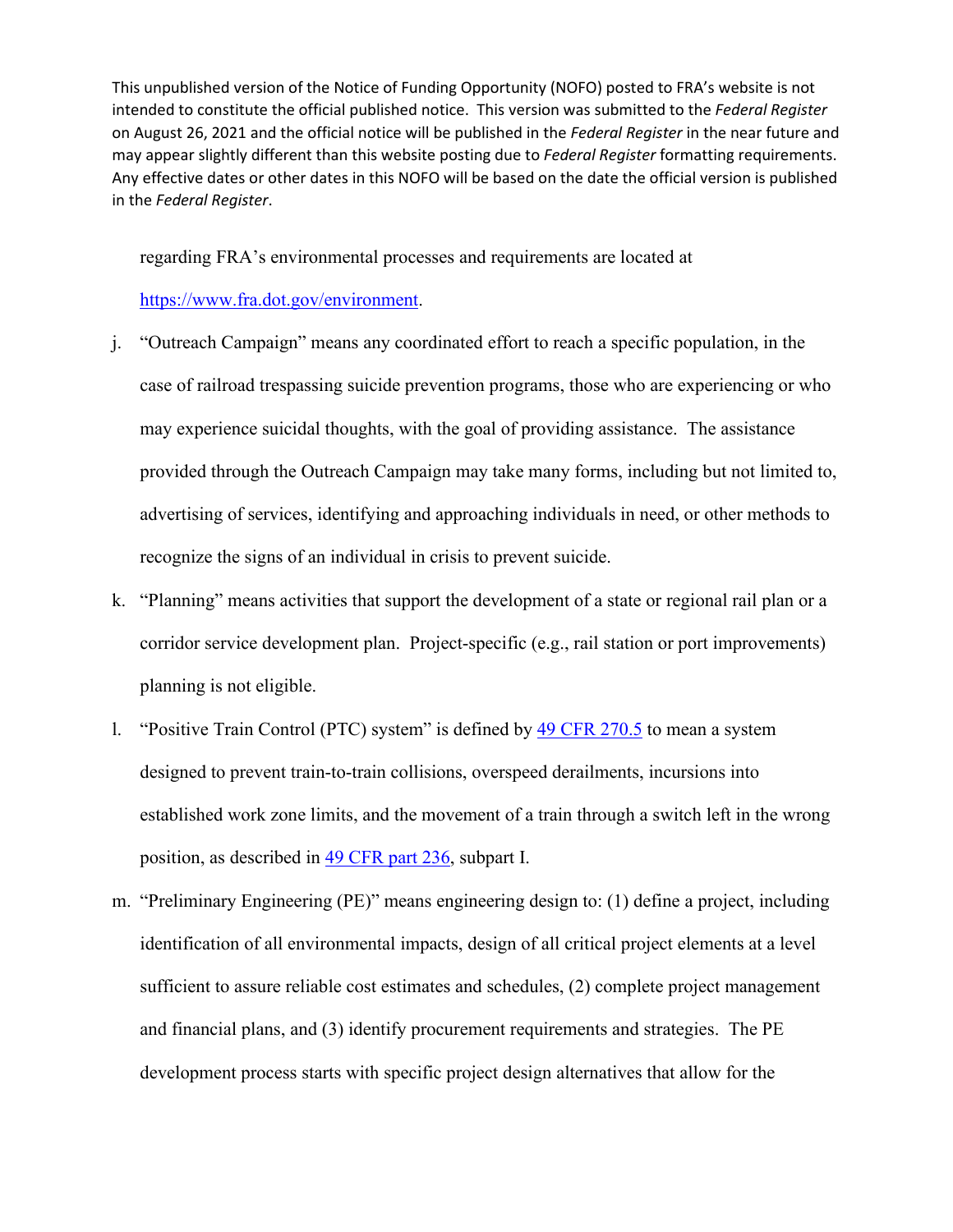assessment of a range of rail improvements, specific alignments, and project designs. PE generally occurs concurrently with NEPA and related analyses, and prior to FD and Construction.

- n. "Relocation" is defined to mean moving a rail line vertically or laterally to a new location. Vertical Relocation refers to raising above the current ground level or sinking below the current ground level of a rail line. Lateral Relocation refers to moving a rail line horizontally to a new location.
- o. "Rural Project" means a project in which all or the majority of the project (determined by the geographic location or locations where the majority of the project funds will be spent) is located in a Rural Area.
- p. "Rural Area" is defined in 49 U.S.C. 22907 $(g)(2)$  to mean any area not in an urbanized area as defined by the Census Bureau. The Census Bureau defines Urbanized Area (UA) as an area with a population of 50,000 or more people.<sup>[2](#page-10-1)</sup> Updated lists of UAs as defined by the Census Bureau are available on the Census Bureau website at [http://www2.census.gov/geo/maps/dc10map/UAUC\\_RefMap/ua/.](http://www2.census.gov/geo/maps/dc10map/UAUC_RefMap/ua/)

# **B. Federal Award Information**

<span id="page-10-0"></span>**1. Available Award Amount** 

<span id="page-10-1"></span><sup>2</sup> See 74 FR 53030, 53043 (August 24, 2011) available at [https://www2.census.gov/geo/pdfs/reference/fedreg/fedregv76n164.pdf.](https://www2.census.gov/geo/pdfs/reference/fedreg/fedregv76n164.pdf)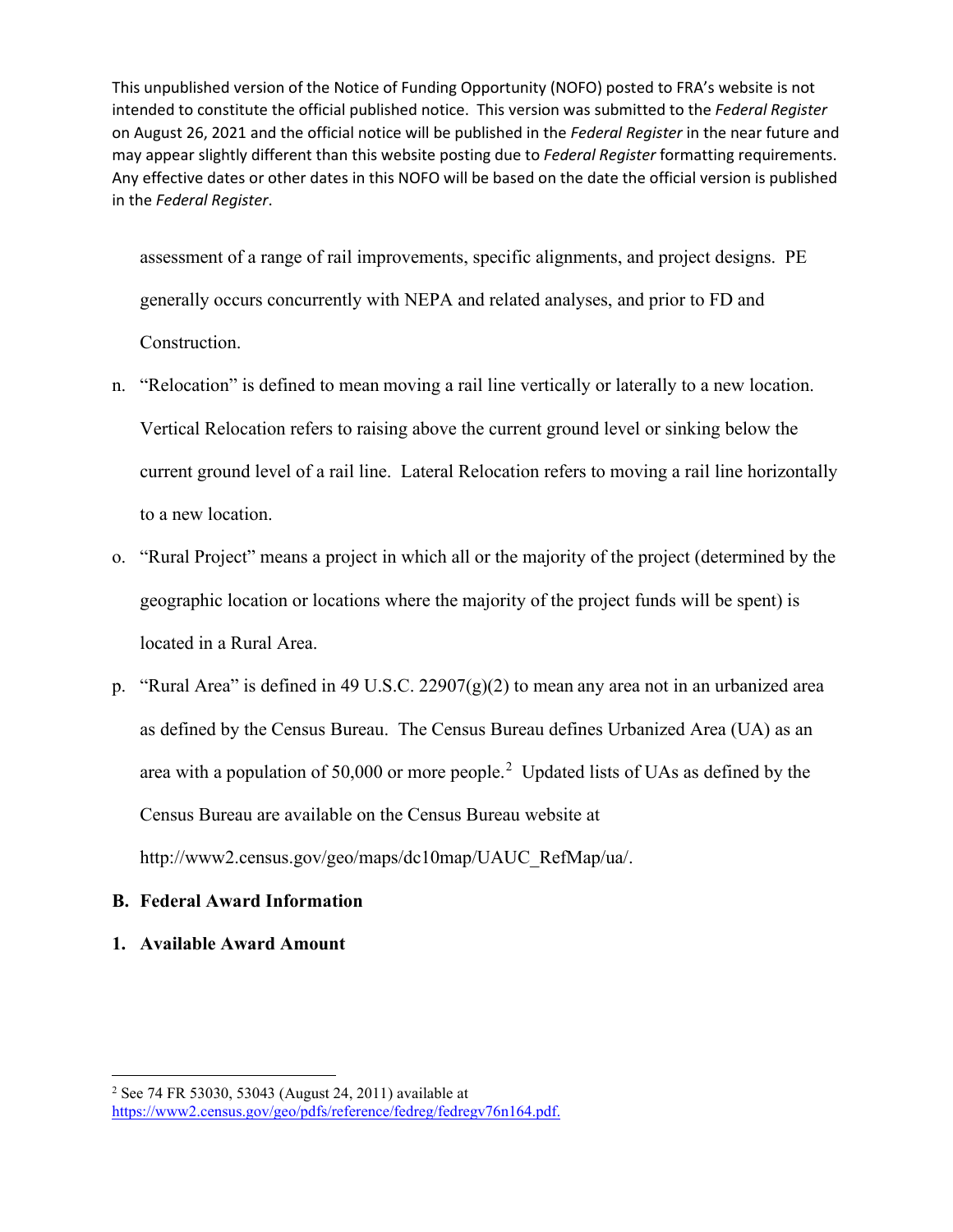The total funding available for awards under this NOFO is \$361,978,796. Should additional funds become available after the release of this NOFO, FRA may elect to award such additional funds to applications received under this NOFO.<sup>[3](#page-11-0)</sup>

Further, certain funding amounts are set-aside for the following purposes under this NOFO:

- a. Rural Set-Aside At least 25 percent of the CRISI funding, or \$93,750,000 will be made available for Rural Projects as required by 49 U.S.C. 22907(g);
- b. Intercity Passenger Rail Set-Aside Not less than \$75 million of the CRISI funding will be made available for projects eligible under 49 U.S.C. 22907(c)(2) that support the development of new intercity passenger rail service routes including alignments for existing routes; and
- c. Capital Improvements for Trespass Prevention Not less than \$25 million of the CRISI funding will be made available for Capital Projects and engineering solutions targeting trespassing.
- d. Railroad Trespassing Enforcement Activities \$2,034,296 in Non-CRISI Funding will be made available for grants supporting Enforcement Activities at Hot Spots within their respective jurisdictions or at areas that demonstrate a rail trespassing

<span id="page-11-0"></span> $3$  Of the \$375,000,000 in CRISI funding made available in the 2021 Appropriation, \$11,512,500 will be separately made available for Special Transportation Circumstances and \$3,750,000 will be set aside for award and program oversight.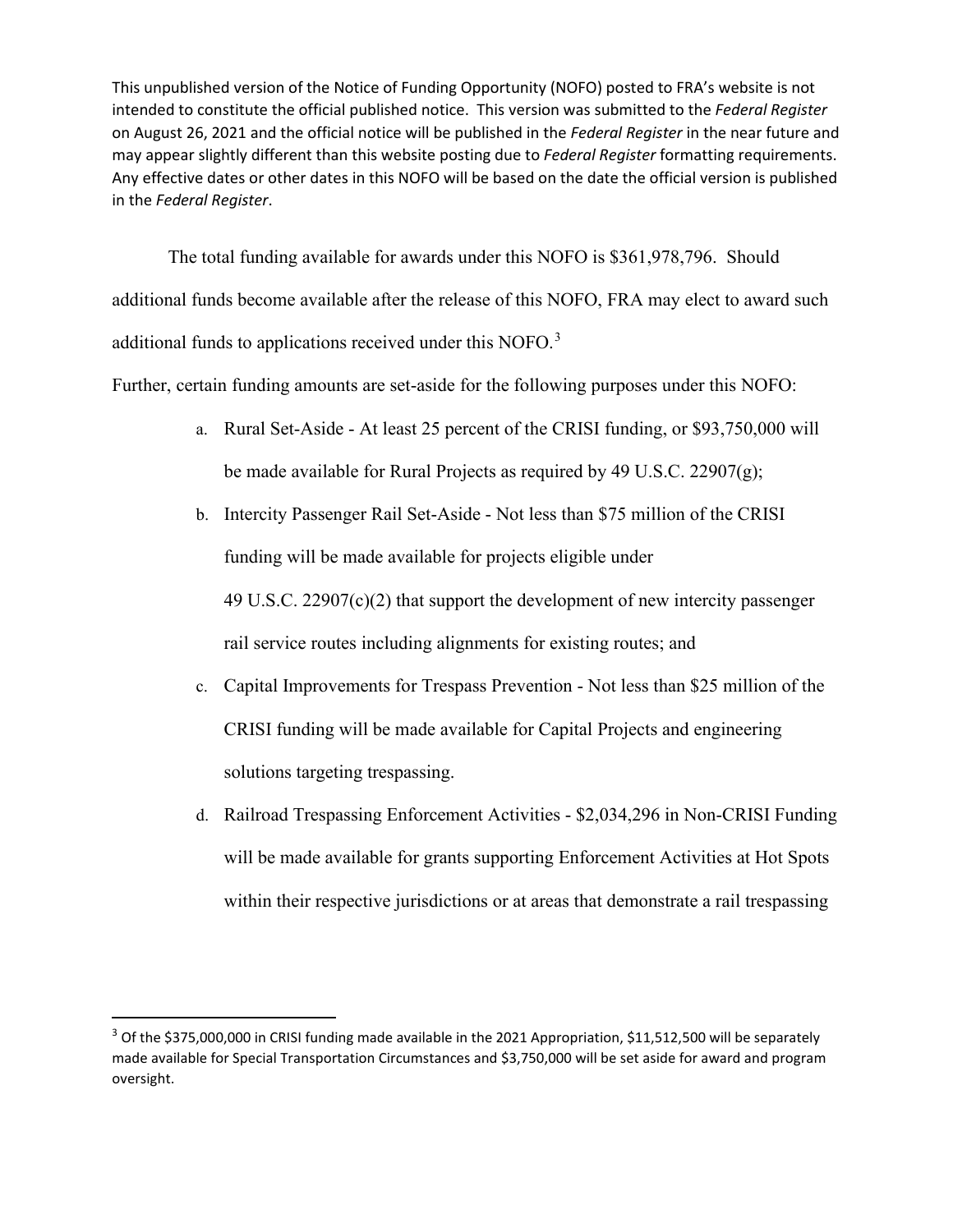> problem in their community on FRA-regulated track. This grant funding is limited to hourly wages for law enforcement officials.

e. Railroad Trespassing Suicide Prevention - \$207,000 in Non-CRISI Funding will be made available for grants to help implement FRA's Trespasser Prevention Strategy through grants funding the implementation or expansion of targeted Outreach Campaigns to reduce the number of railroad-related suicides that involve railroad trespassing on FRA-regulated track.<sup>[4](#page-12-0)</sup>

## **2. Award Size**

 There are no predetermined minimum or maximum dollar thresholds for CRISI awards. For Non-CRISI funding, the maximum award for railroad trespass law enforcement grants will be capped at \$120,000, and the maximum award for railroad trespass suicide prevention grants will be capped at \$100,000. FRA anticipates making multiple awards with the available funding. FRA may not be able to award grants to all eligible applications even if they meet or exceed the stated evaluation criteria (see Section E, Application Review Information). Projects may require more funding than is available. FRA encourages applicants to propose projects or components of projects that have operational independence and that can be completed and implemented with

<span id="page-12-0"></span><sup>4</sup> FRA made Safety and Operations Account funding available in FY 2019 and FY 2020 under separate NOFOs for the Railroad Trespassing Enforcement Grant Program and the Railroad Trespassing Suicide Prevention Grant Program, as part of its National Trespass Prevention Strategy. FRA is combining Non-CRISI funds for those trespass prevention programs into the CRISI NOFO to leverage Federal funding to comprehensively address trespassing safety issues through awards for infrastructure investment combined with safety programs including enforcement and outreach activities. If funding is not requested under B.1(d) or (e), FRA may award such funds for other eligible trespass prevention purposes.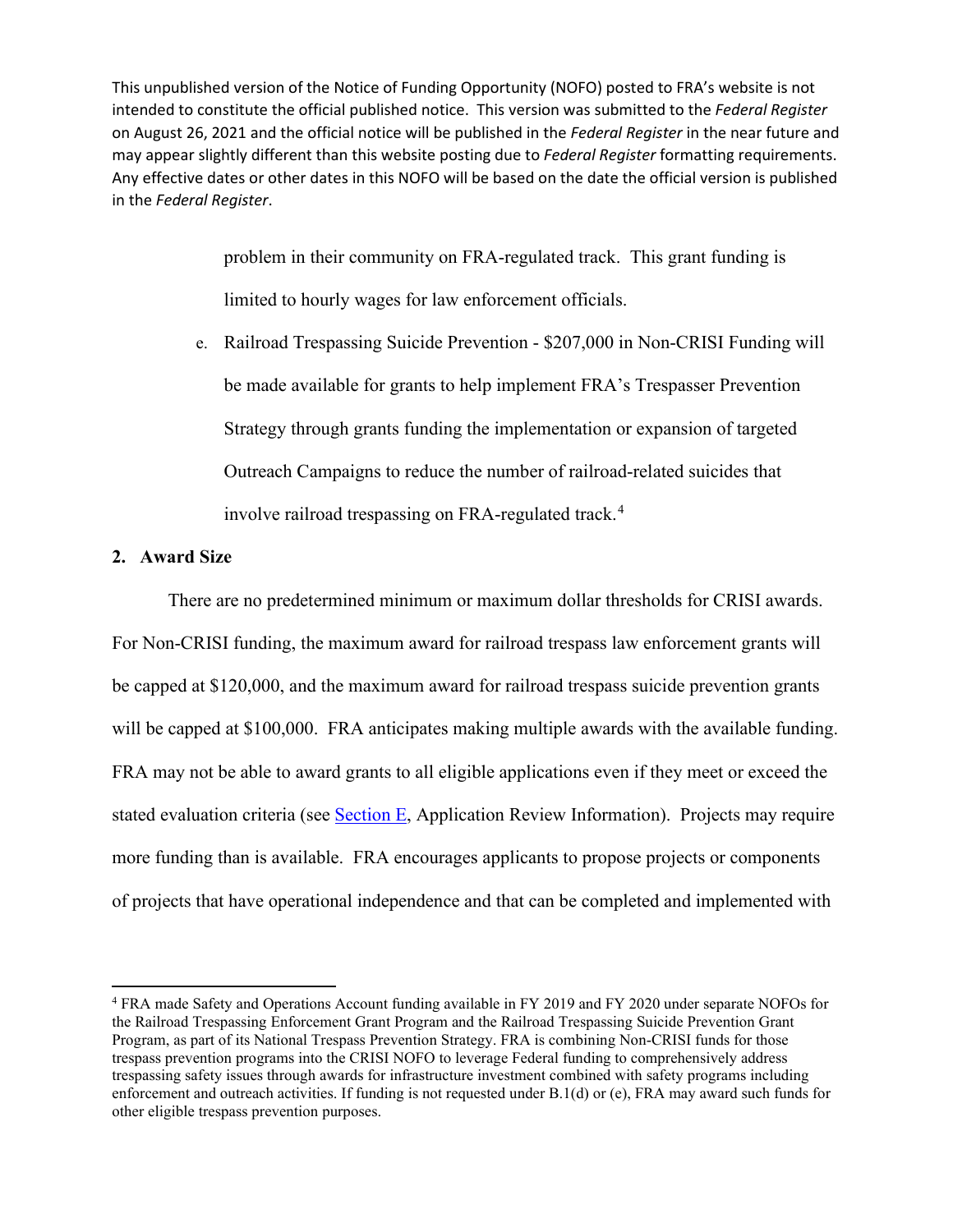funding under this NOFO as a part of the total project cost together with other, non-Federal sources.

## **3. Award Type**

FRA will make awards for projects selected under this notice through grant agreements and/or cooperative agreements. Grant agreements are used when FRA does not expect to have substantial Federal involvement in carrying out the funded activity. Cooperative agreements allow for substantial Federal involvement in carrying out the agreed upon investment, including technical assistance, review of interim work products, and increased program oversight. The funding provided under this NOFO will be made available to grantees on a reimbursable basis. Applicants must certify that their expenditures are allowable, allocable, reasonable, and necessary to the approved project before seeking reimbursement from FRA. Additionally, the grantee is expected to expend matching funds at the required percentage concurrent with Federal funds throughout the life of the project. See an example of standard terms and conditions for FRA grant awards at: [https://www.fra.dot.gov/eLib/Details/L19057.](https://www.fra.dot.gov/eLib/Details/L19057) This template is subject to revision.

#### **4. Concurrent Applications**

 DOT and FRA may be concurrently soliciting applications for transportation infrastructure projects for several financial assistance programs. Applicants may submit applications requesting funding for a particular project to one or more of these programs. In the application for funding under this NOFO, applicants must indicate the other programs and, if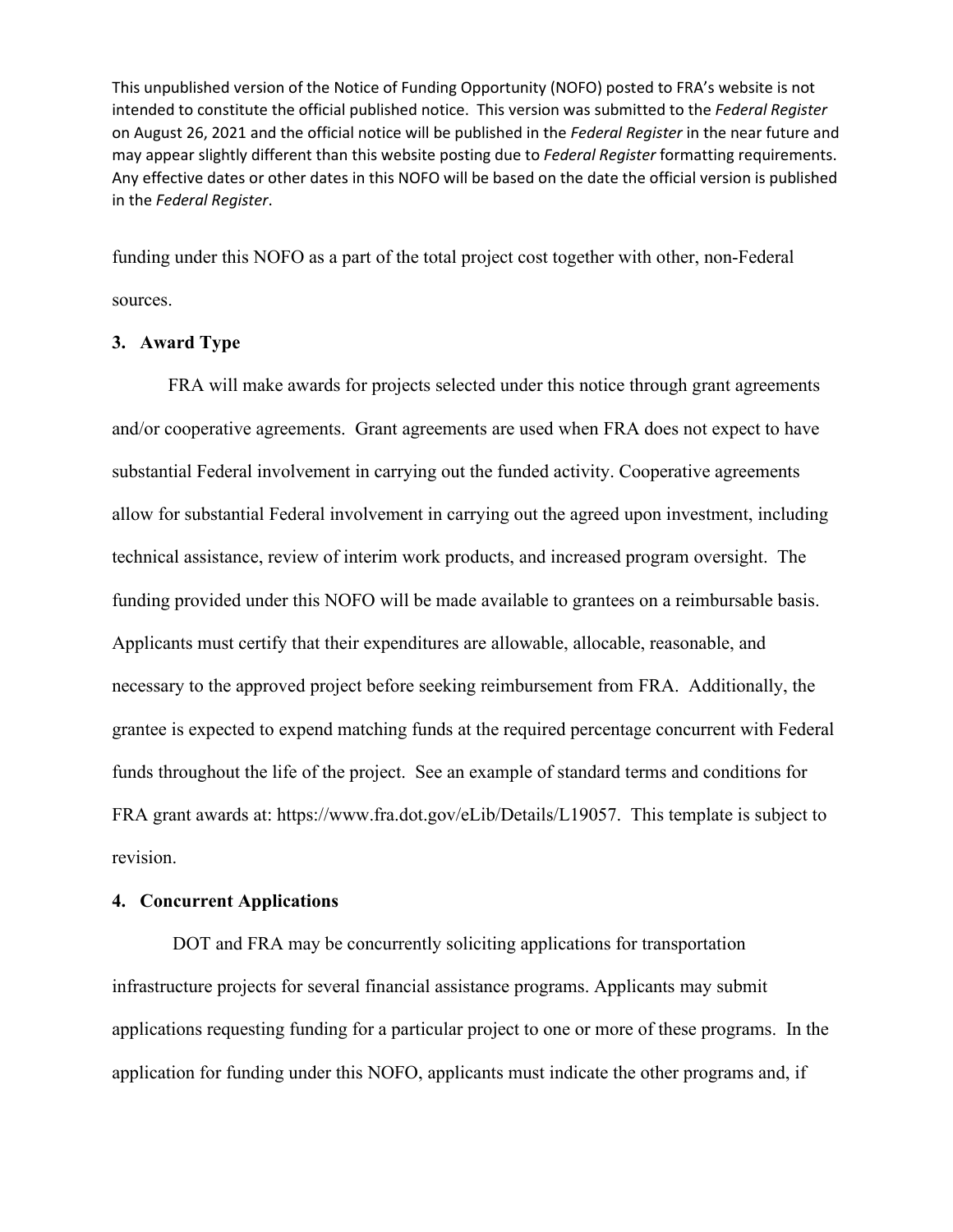applicable, the other CRISI or trespass prevention NOFOs to which they submitted or plan to submit an application for funding the entire project or certain project components, as well as highlight new or revised information in the application responsive to this NOFO that differs from the previously submitted application(s).

# **C. Eligibility Information**

This section of the notice explains applicant eligibility, cost sharing and matching requirements, project eligibility, and project component operational independence. Applications that do not meet the requirements in this section will be ineligible for funding. Instructions for submitting eligibility information to FRA are detailed in

Section D of this NOFO.

## **1. Eligible Applicants**

The following entities are eligible applicants under this notice:

- a. A State;
- b. A group of States;
- c. An Interstate Compact:<sup>[5](#page-14-0)</sup>
- d. A public agency or publicly chartered authority established by one or more States;  $6\%$  $6\%$
- e. A political subdivision of a State;

<span id="page-14-1"></span><span id="page-14-0"></span><sup>&</sup>lt;sup>5</sup> Interstate Compacts are ineligible for Non-CRISI funding.<br><sup>6</sup> See <u>Section D(2)(a)(iv)</u> for supporting documentation required to demonstrate eligibility under this eligibility category.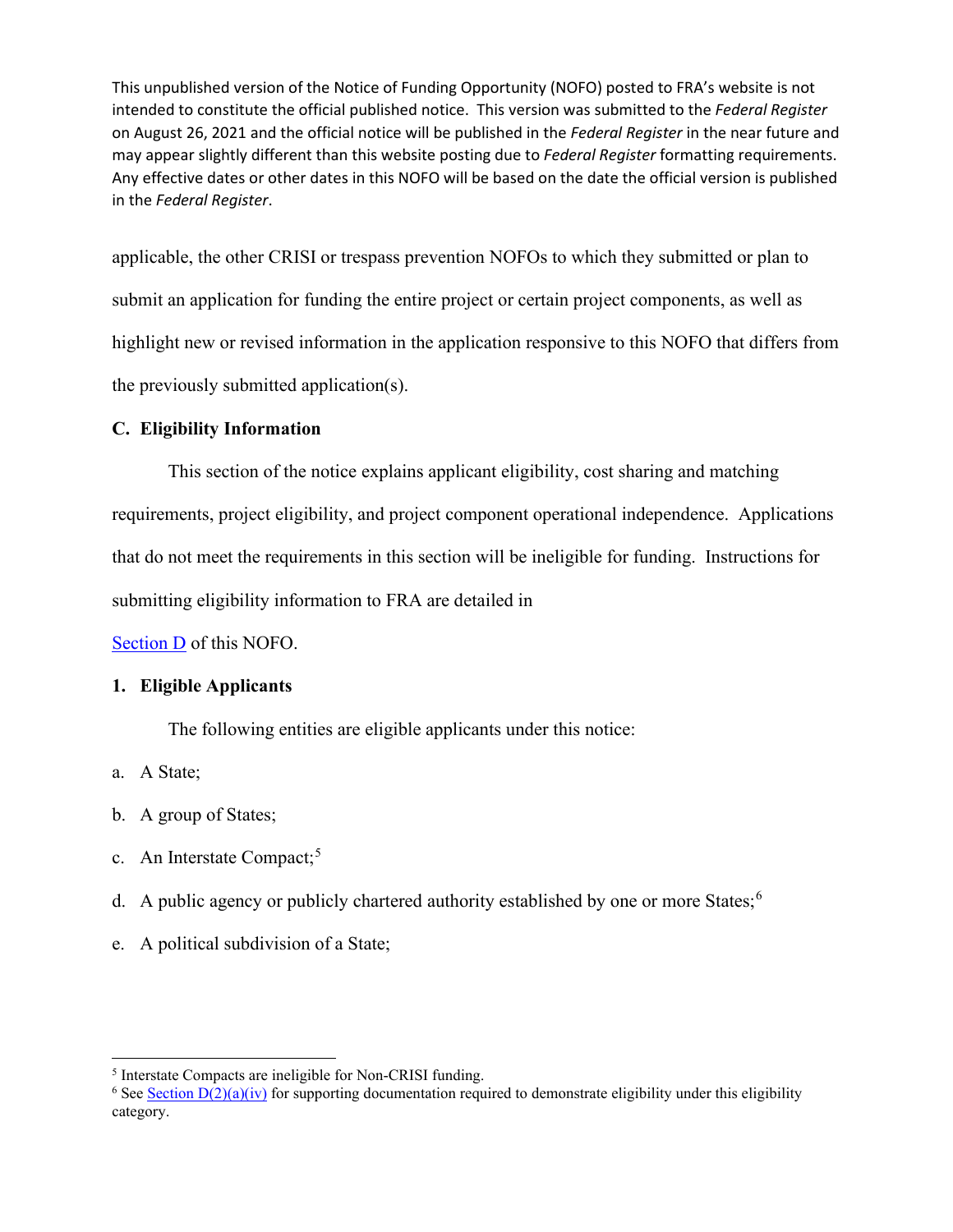- f. Amtrak or another rail carrier that provides Intercity Rail Passenger Transportation (as defined in [49 U.S.C. 24102\)](https://www.govinfo.gov/content/pkg/USCODE-2017-title49/html/USCODE-2017-title49-subtitleV-partC-chap241-sec24102.htm);
- g. A Class II railroad or Class III railroad (as those terms are defined in [49 U.S.C. 20102\)](https://www.govinfo.gov/content/pkg/USCODE-2011-title49/html/USCODE-2011-title49-subtitleV-partA-chap201-subchapI-sec20102.htm) or a holding company of a Class II or III railroad;<sup>[7](#page-15-0)</sup>
- h. Any rail carrier or rail equipment manufacturer in partnership with at least one of the entities described in paragraph (a) through (e);  $8<sup>8</sup>$  $8<sup>8</sup>$
- i. The Transportation Research Board together with any entity with which it contracts in the development of rail-related research, including cooperative research programs;
- j. A University transportation center engaged in rail-related research; or
- k. A non-profit labor organization representing a class or craft of employees of rail carriers or rail carrier contractors.

Applications must identify an eligible applicant as the lead applicant. The lead applicant serves as the primary point of contact for the application, and if selected, as the grantee. Eligible applicants may reference entities that are not eligible applicants in an application as a project partner.

## **2. Cost Sharing or Matching**

The Federal share of total costs for CRISI projects funded under this notice will not exceed 80 percent, though FRA will provide selection preference to applications where the

<span id="page-15-0"></span><sup>&</sup>lt;sup>7</sup> See Section  $D(2)(a)(iv)$  for supporting documentation required to demonstrate eligibility under this eligibility category.

<span id="page-15-1"></span><sup>&</sup>lt;sup>8</sup> See Section  $D(2)(a)(iv)$  for supporting information required to demonstrate eligibility under this eligibility category.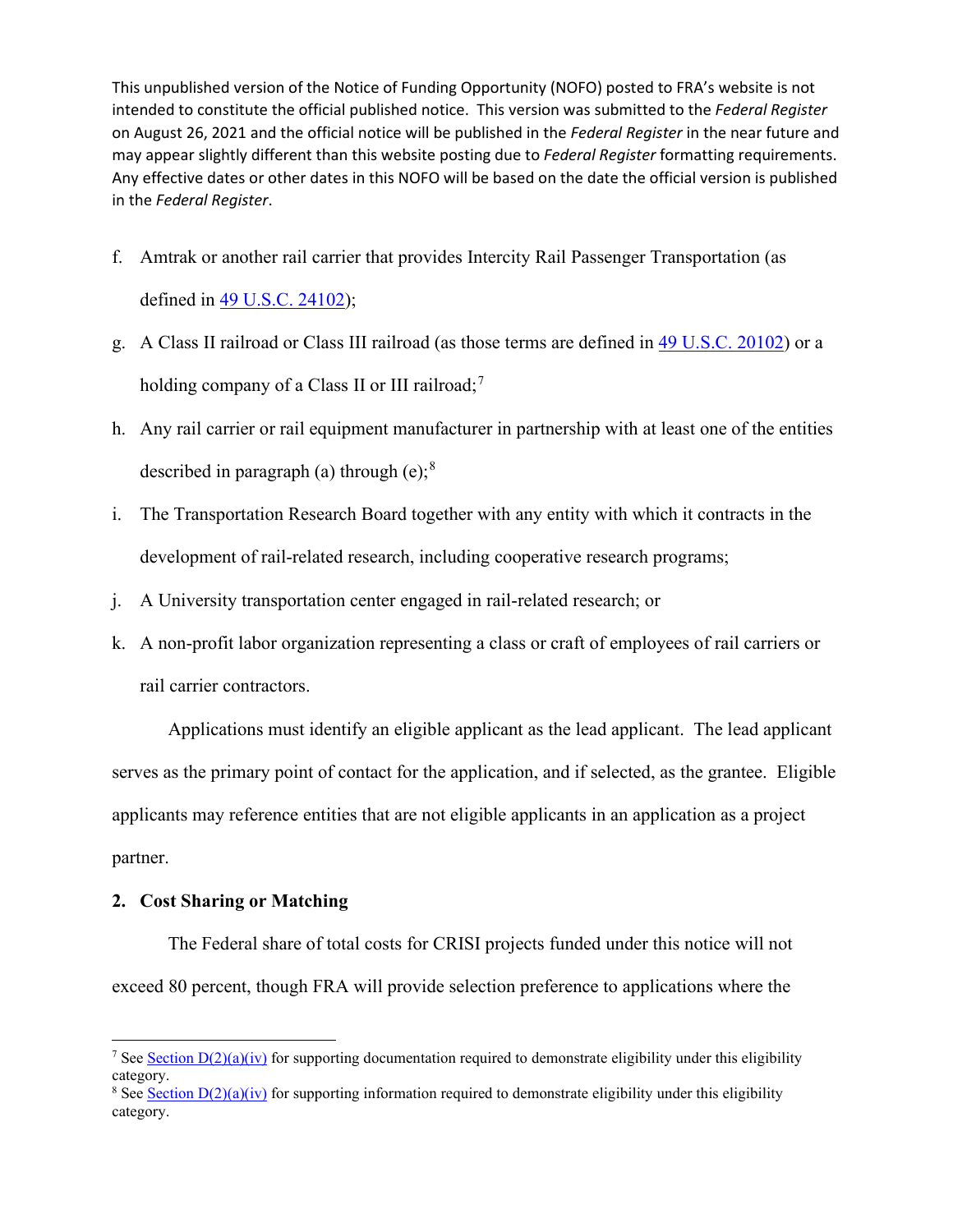proposed Federal share of total project costs is 50 percent or less. For Non-CRISI funding, the Federal share of total project costs can be up to 100 percent. The estimated total cost of a project must be based on the best available information, including engineering studies, studies of economic feasibility, environmental analyses, and information on the expected use of equipment and/or facilities. Additionally, and to the extent practicable, in preparing estimates of total project costs, applicants may refer to FRA's cost estimate guidance documentation, "Capital Cost Estimating: Guidance for Project Sponsors," which is available at:

[https://www.fra.dot.gov/Page/P0926.](https://www.fra.dot.gov/Page/P0926)

The minimum 20 percent non-Federal match for CRISI-funded projects may be composed of public sector (e.g., state or local) and/or private sector funding. FRA will not consider any Federal financial assistance<sup>[9](#page-16-0)</sup> nor any non-Federal funds already expended (or otherwise encumbered) toward the matching requirement, unless compliant with 2 CFR Part 200. In-kind contributions, including the donation of services, materials, and equipment, may be credited as a project cost, in a uniform manner consistent with [2 CFR 200.306.](https://www.govinfo.gov/content/pkg/CFR-2018-title2-vol1/xml/CFR-2018-title2-vol1-sec200-306.xml)

Amtrak or another rail carrier may use ticket and other non-Federal revenues generated from its operations and other sources as matching funds. Applicants must identify the source(s) of its matching and other funds, and must clearly and distinctly reflect these funds as part of the total project cost.

<span id="page-16-0"></span><sup>&</sup>lt;sup>9</sup> See Section  $D(2)(a)(iii)$  for supporting information required to demonstrate eligibility of Federal funds for use as match.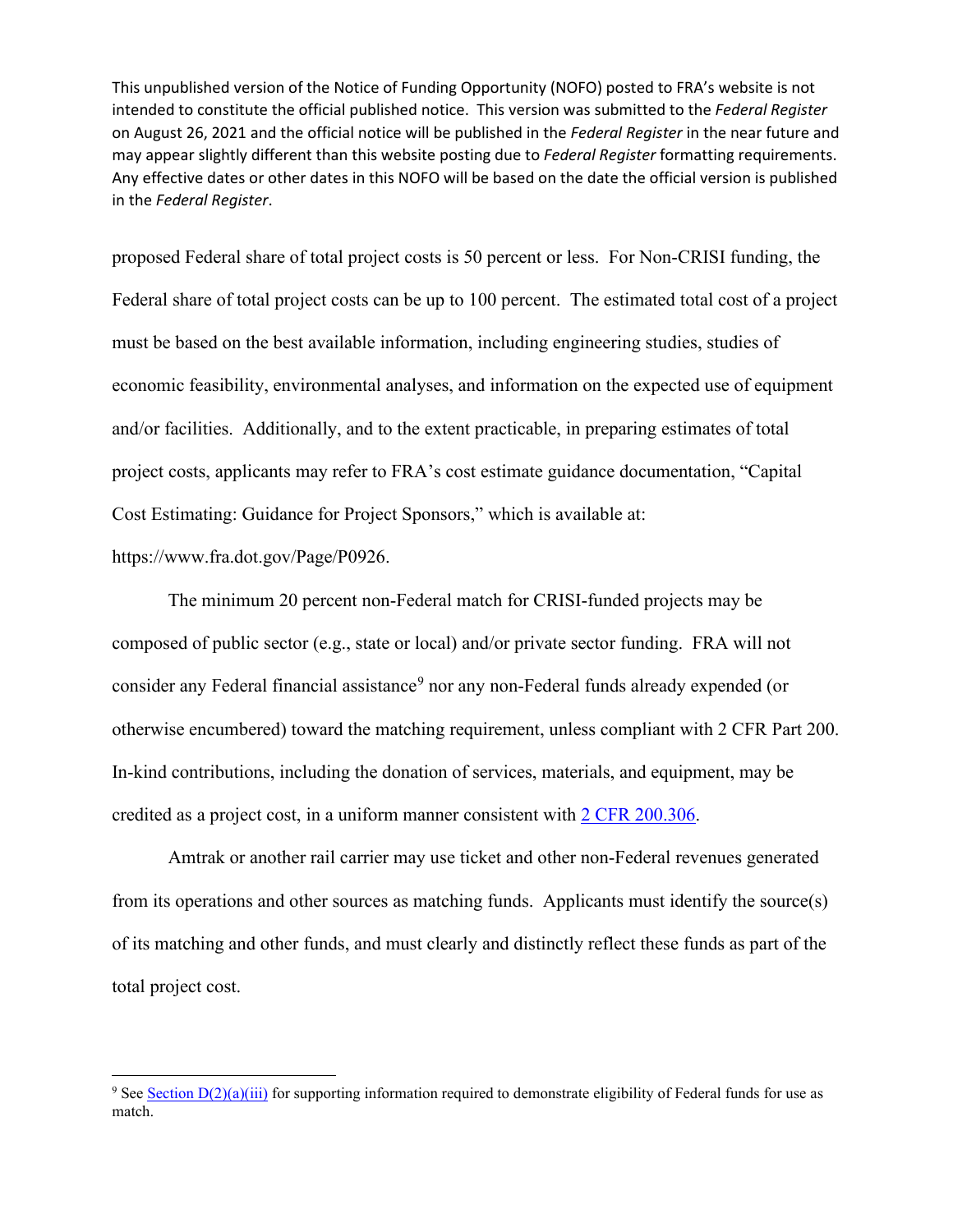Before applying, applicants should carefully review the principles for cost sharing or matching in [2 CFR 200.306.](https://www.govinfo.gov/content/pkg/CFR-2018-title2-vol1/xml/CFR-2018-title2-vol1-sec200-306.xml) See Section  $D(2)(a)(iii)$  for required application information on non-Federal match and Section E for further discussion of FRA's consideration of matching funds in the review and selection process. FRA will approve pre-award costs consistent with [2](https://www.govinfo.gov/content/pkg/CFR-2018-title2-vol1/xml/CFR-2018-title2-vol1-sec200-458.xml)  [CFR 200.458,](https://www.govinfo.gov/content/pkg/CFR-2018-title2-vol1/xml/CFR-2018-title2-vol1-sec200-458.xml) as applicable. See [Section D\(6\).](#page-45-0) 

Cost sharing or matching may be used only for authorized Federal award purposes.

## <span id="page-17-1"></span>**3. Other**

a. Project Eligibility

The following rail projects within the United States that improve the safety, efficiency, and/or reliability of passenger and/or freight rail transportation systems are eligible for funding under [49 U.S.C. 22907](http://uscode.house.gov/view.xhtml?req=(title:49%20section:22907%20edition:prelim)%20OR%20(granuleid:USC-prelim-title49-section22907)&f=treesort&edition=prelim&num=0&jumpTo=true) and this NOFO.

> i. Deployment of railroad safety technology, including positive train control and rail integrity inspection systems.<sup>10</sup> PTC examples include: back office systems; wayside, communications and onboard hardware equipment; software; equipment installation; spectrum; any component, testing and training for the implementation of PTC systems; and interoperability. Maintenance and operating expenses incurred after a PTC system is placed in revenue service are ineligible. Railroad safety technology and rail integrity inspection system examples include broken

<span id="page-17-0"></span><sup>&</sup>lt;sup>10</sup> Pursuant to the 2021 Appropriation[, 49 U.S.C. 22905\(f\)](http://uscode.house.gov/view.xhtml?req=(title:49%20section:22905%20edition:prelim)%20OR%20(granuleid:USC-prelim-title49-section22905)&f=treesort&edition=prelim&num=0&jumpTo=true) shall not apply to projects for the implementation of positive train control systems, otherwise eligible under  $\overline{49}$  U.S.C. 22907(c)(1). "Maintenance and operations costs incurred after a PTC system is placed in revenue service are not eligible for CRISI funding. . . ." 166 Cong. Rec. H8820 (2020) (explanatory statement accompanying the 2021 Appropriation).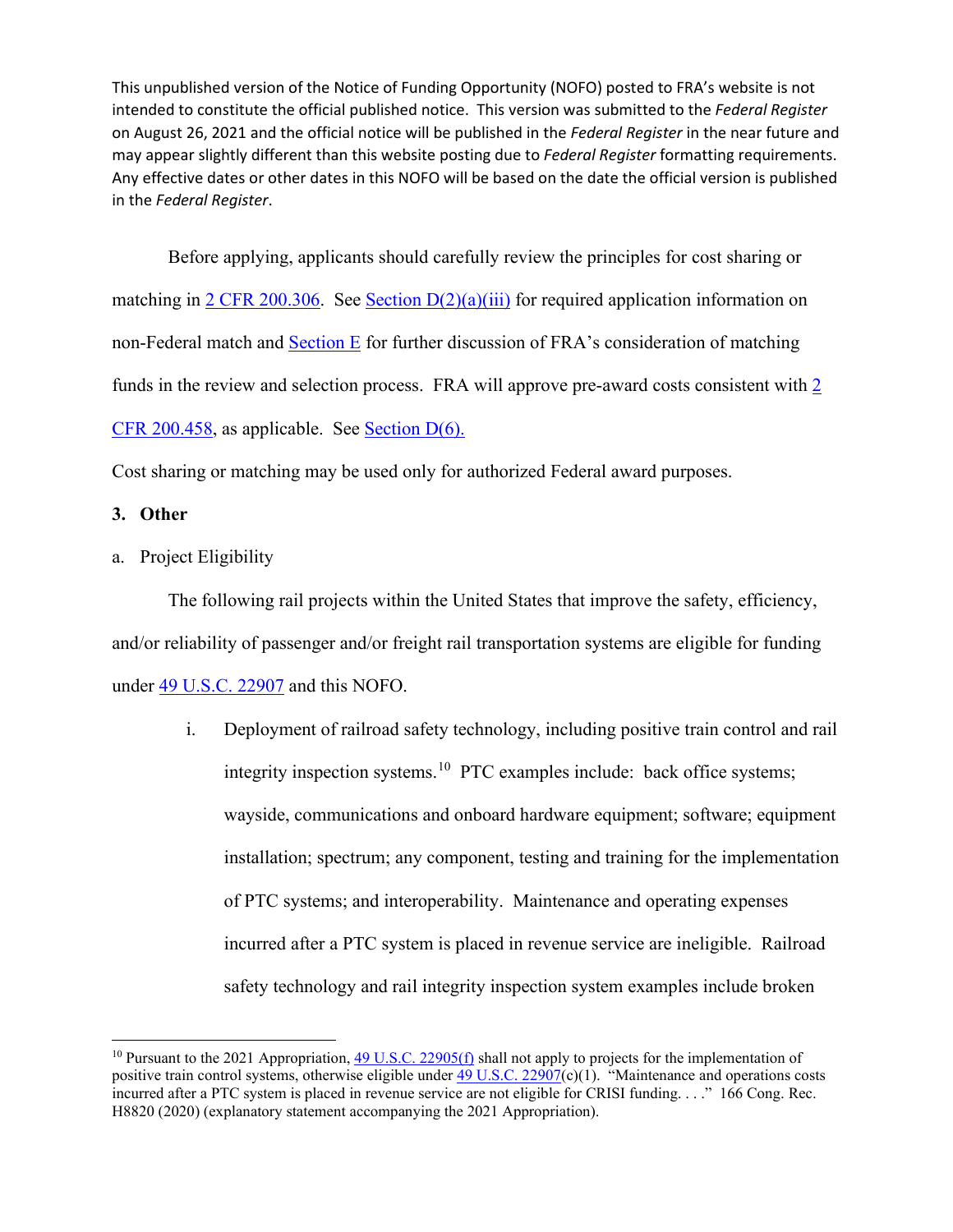> rail detection and warning systems; track intrusion systems; and hot box detectors, wheel impact load detectors, and other safety improvements.<sup>[11](#page-18-0)</sup>

- ii. A capital project as defined in [49 U.S.C.](http://uscode.house.gov/view.xhtml?req=(title:49%20section:22901%20edition:prelim)%20OR%20(granuleid:USC-prelim-title49-section22901)&f=treesort&edition=prelim&num=0&jumpTo=true) 22901(2) relating to Intercity Passenger Rail Service, except that such projects are not required to be in a State rail plan under the CRISI Program. Examples include acquisition, improvement, or rehabilitation of railroad equipment (locomotives and rolling stock); railroad infrastructure (grade crossings, catenary, and signals); and rail facilities (yards, passenger stations, or maintenance and repair shops).
- iii. A Capital Project necessary to address congestion challenges affecting rail service. Examples include projects addressing congestion that increase rail capacity; add or upgrade the condition, clearances, and capacity of rail mainlines; enhance capacity and service with less conflict between freight and Intercity Passenger Rail; reduce delays and risks associated with highway-rail grade crossings; and provide more effective rail equipment.
- <span id="page-18-1"></span>iv. A Capital Project necessary to reduce congestion and facilitate ridership growth in Intercity Passenger Rail Transportation along heavily traveled rail corridors. Examples include projects addressing congestion that improve stations; increase rail capacity; reduce conflict between freight and Intercity Passenger Rail; reduce

<span id="page-18-0"></span><sup>&</sup>lt;sup>11</sup> Only costs for FD and Construction project stages and forward are eligible within this project eligibility category.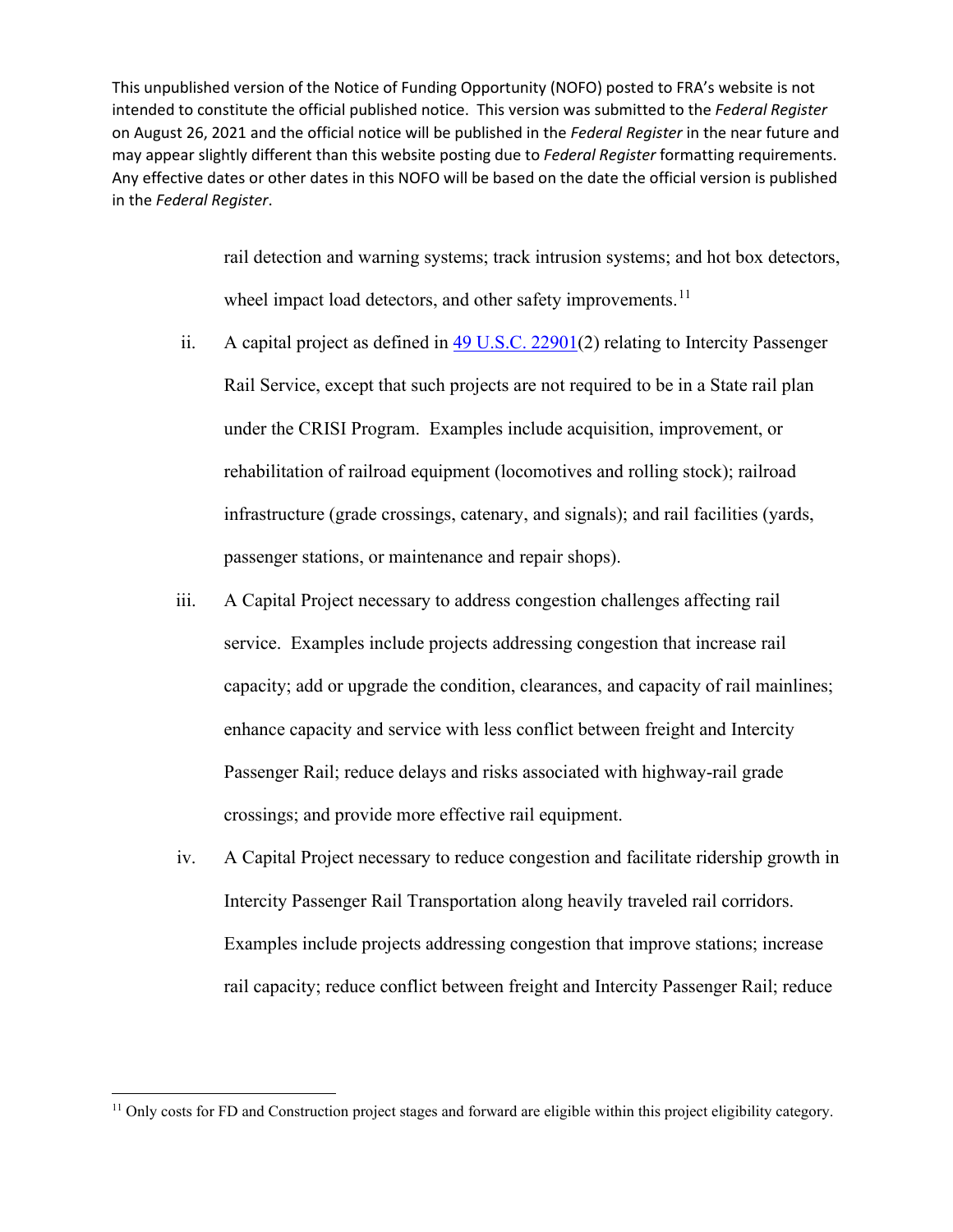> delays and risks associated with highway-rail grade crossings; and provide more effective rail equipment.

- v. A highway-rail grade crossing improvement project, including installation, repair, or improvement of grade separations, railroad crossing signals, gates, and related technologies; highway traffic signalization; highway lighting and crossing approach signage; roadway improvements such as medians or other barriers; railroad crossing panels and surfaces; and safety engineering improvements to reduce risk in quiet zones or potential quiet zones.
- vi. A rail line Relocation and Improvement project. Examples include projects that: improve the route or structure of a rail line by replacing degraded track; enhance/relocate railroad switching operations; add or lengthen passing tracks to increase capacity; improve interlockings; and relocate rail lines to alleviate congestion, and eliminate frequent rail service interruptions.
- vii. A Capital Project to improve short-line or regional railroad infrastructure. Examples include projects for normalized capital replacement, increasing capacity, as well as replacing aging locomotive fleets with newer, more energy efficient technologies that produce less harmful emissions.
- viii. The preparation of regional rail and corridor service development plans and corresponding environmental analyses. (See the examples under Track 1 and 2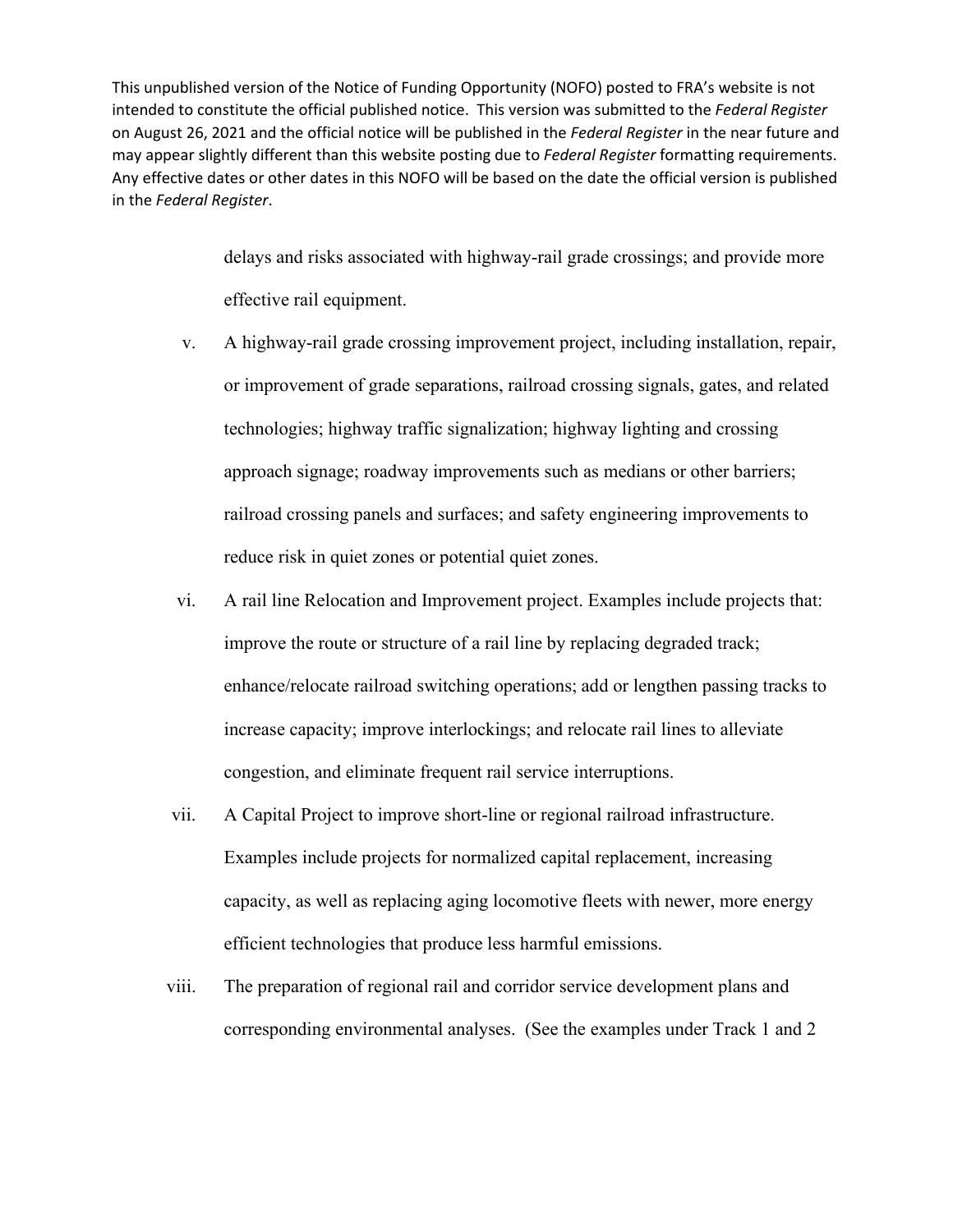> below in Subsections  $C(3)(b)(i)-(ii)$  as they apply to regional and corridor rail Planning).

- ix. A project necessary to enhance multimodal connections or facilitate service integration between rail service and other modes, including between Intercity Rail Passenger Transportation and intercity bus service or commercial air service. Examples include intermodal transportation facilities projects that encourage joint scheduling, ticketing, and/or baggage handling; freight rail intermodal connections; and rail projects improving access to ports.
- x. The development and implementation of a safety program or institute designed to improve rail safety. Examples include employee training; payment of applicable law enforcement wages to undertake trespass Enforcement Activities;<sup>[12](#page-20-0)</sup> Outreach Campaigns for reducing suicides that involve railroad trespassing;  $^{13}$  $^{13}$  $^{13}$  and public safety outreach and education.

Court costs and equipment are not eligible. Only new scope (e.g., hourly wages incurred during the project performance period for a grant awarded under this NOFO) is eligible for funding under this NOFO.

<span id="page-20-0"></span><sup>&</sup>lt;sup>12</sup> Enforcement Activities may include investigating incidents or reports of trespassing, as well as providing warnings and citations to the trespassers for violating rail-related trespass laws. The hourly rate for law enforcement officers performing Enforcement Activities should be limited to the officer's regular and overtime wage rate (e.g., 1.5 times the base rate). Administrative costs are capped at 1% of the award. Projects must be completed within the twelve-month period of performance under the grant.

<span id="page-20-1"></span> $<sup>13</sup>$  The implementation or expansion of an Outreach Campaign for reducing suicides that involve railroad trespassing</sup> may involve training staff to identify individuals at risk and intervene, raising awareness of services via signage or public awareness campaigns, or implementing other strategies. Projects must be specifically tailored to directly reduce railroad suicide incidents. While an Outreach Campaign may have applicability outside of the rail domain, projects must be intended to directly reduce railroad suicide incidents. At least 1 mile of FRA-regulated railroad track must be within the boundaries of the planned outreach activities.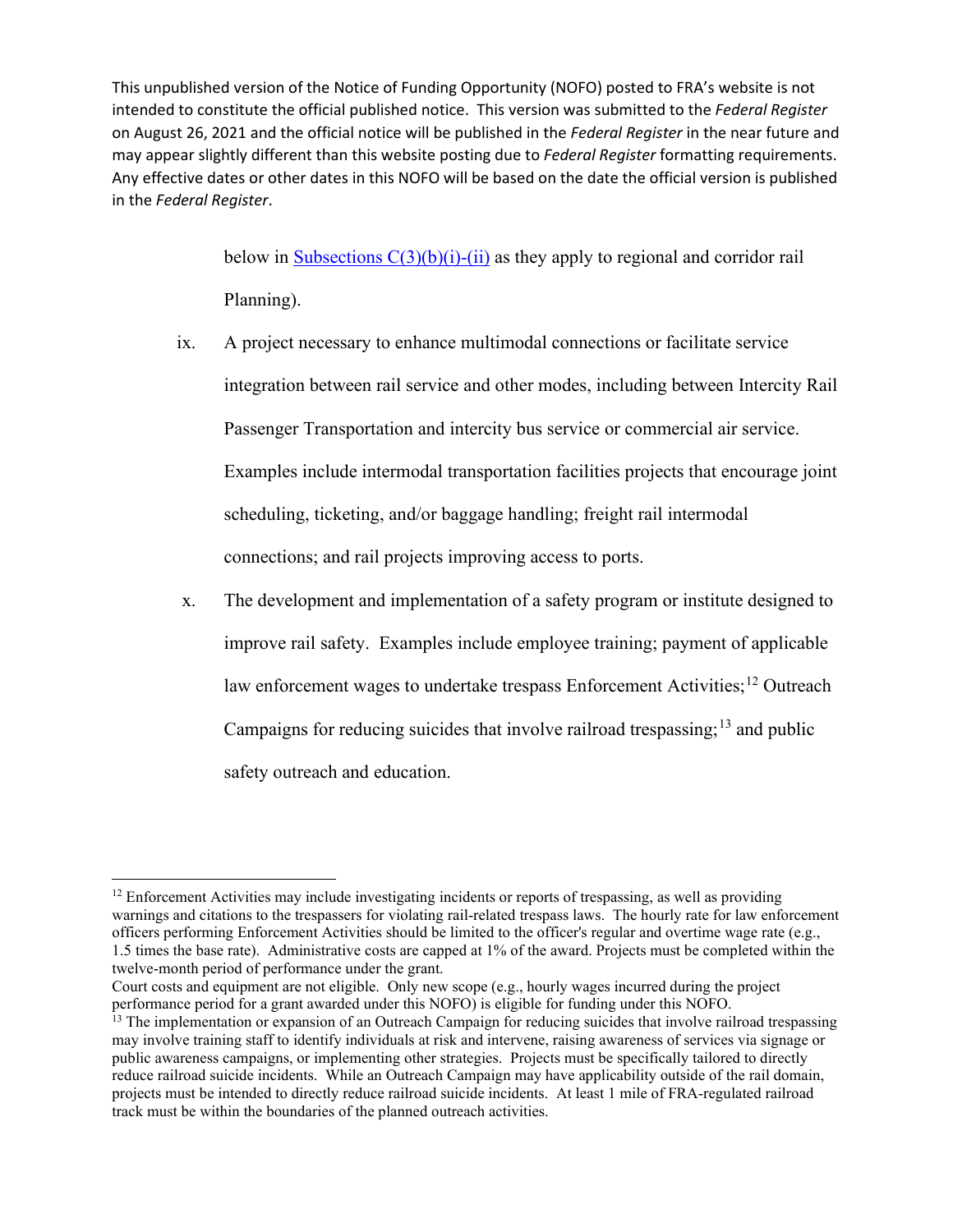- xi. Any research that the Secretary considers necessary to advance any particular aspect of rail related capital, operations, or safety improvements.
- xii. Workforce development and training activities, coordinated to the extent practicable with the existing local training programs supported by the Department of Transportation, the Department of Labor, and the Department of Education.

Applicants that intend to charge indirect costs through the use of a negotiated indirect cost rate must have a current, signed, Federally-approved indirect cost rate agreement. Applicants that do not have a current Federally-approved indirect cost rate may elect to charge a de minimis rate of 10 percent of modified total direct costs. This includes state and local governments that have never negotiated an indirect cost rate with the federal government and receive less than \$35 million in direct federal funding per year. Organizations that wish to negotiate an indirect cost rate should contact FRA's Office of the Chief Financial Officer at [FRA.CFO@dot.gov.](mailto:FRA.CFO@dot.gov) Subrecipients may charge indirect costs using their federally-approved indirect cost rate, a negotiated indirect cost rate between the pass-through entity and the sub-recipient, or a de minimis rate of 10 percent.

As a condition to making a grant with CRISI Funding under this NOFO, FRA requires that a written agreement exist between the applicant and the railroad regarding use and ownership consistent with 49 U.S.C. 22905(c)(1) for projects using rights-of-way owned by a railroad that is not the applicant.

b. Project Tracks for Eligible Projects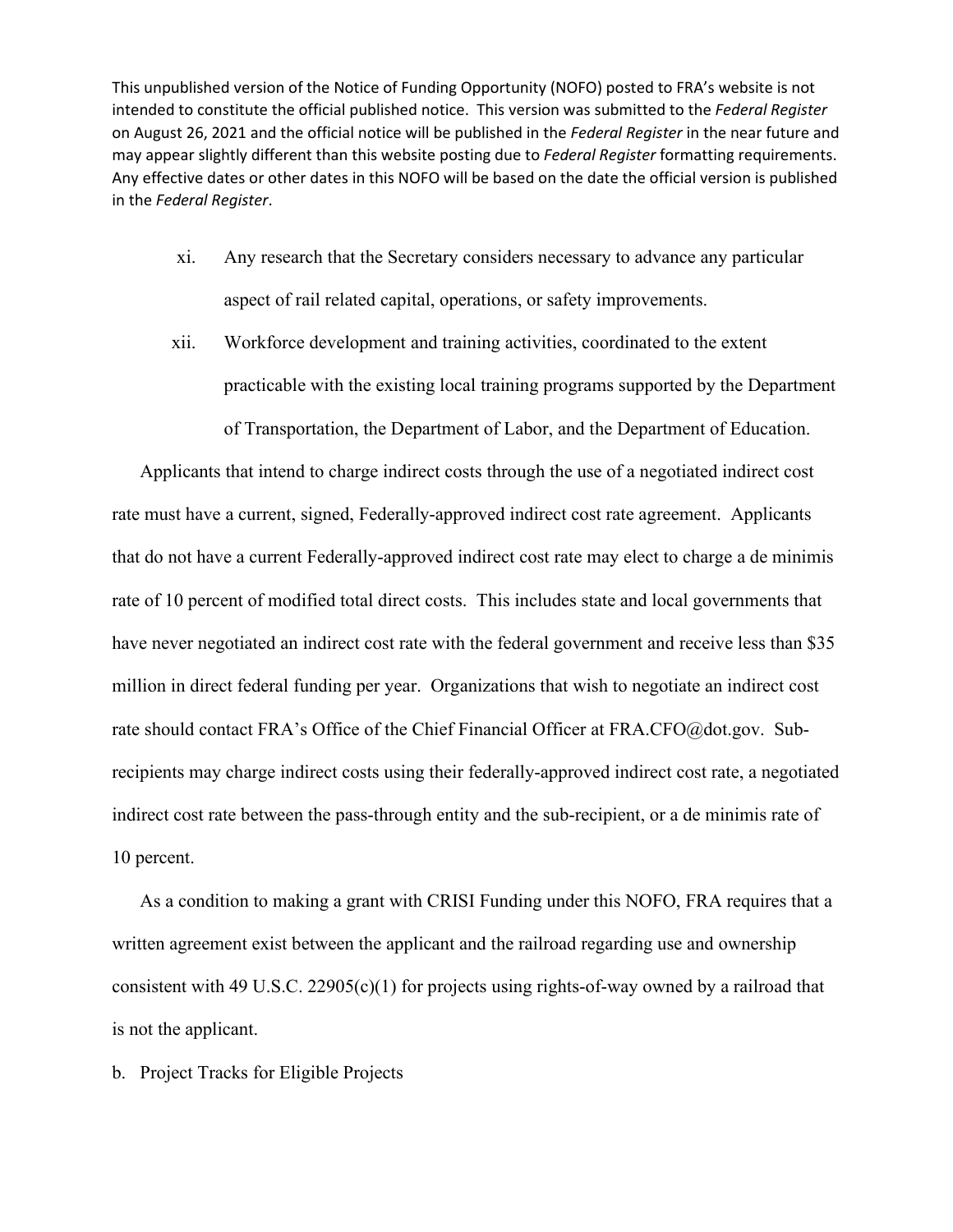Applicants are not limited in the number of projects for which they seek funding. FRA will not limit eligible projects from consideration for funding for planning, environmental, engineering, design, and construction elements of the same project in the same application. Applicants are allowed to include multiple phases of a project in the same application. However, depending on the project, applications for multiple phases of project development may not contain sufficient detail with regards to scope, schedule, or budget for all phases of the application to compete well in the application review process.[14](#page-22-1) 

 An applicant must identify one or more of the following four tracks for an eligible project: Track 1 – Planning; Track 2 – PE/NEPA; Track 3 – FD/Construction; or Track 4 – Research, Safety Programs and Institutes.

<span id="page-22-0"></span>i. Track 1 - Planning

Track 1 consists of eligible rail Planning projects. Examples include the technical analyses and associated environmental analyses that support the development of state rail plans, regional rail plans, and corridor service development plans, including: identification of alternatives, rail network Planning, market analysis, travel demand forecasting, revenue forecasting, railroad system design, railroad operations analysis and simulation, equipment fleet Planning, station and access

<span id="page-22-1"></span><sup>&</sup>lt;sup>14</sup> The scope, schedule, and budget necessary to implement a project, as well as the definition of the project's potential benefits, are typically informed by the work conducted in prior phases of project development (e.g., the specific elements of an FD/Construction project and their cost estimates are developed and refined through PE). The evaluation criteria for the CRISI program (see  $Section E$  of this NOFO) considers the level of detail contained</u> in the applicant's proposed scope of work and readiness for the project to be implemented.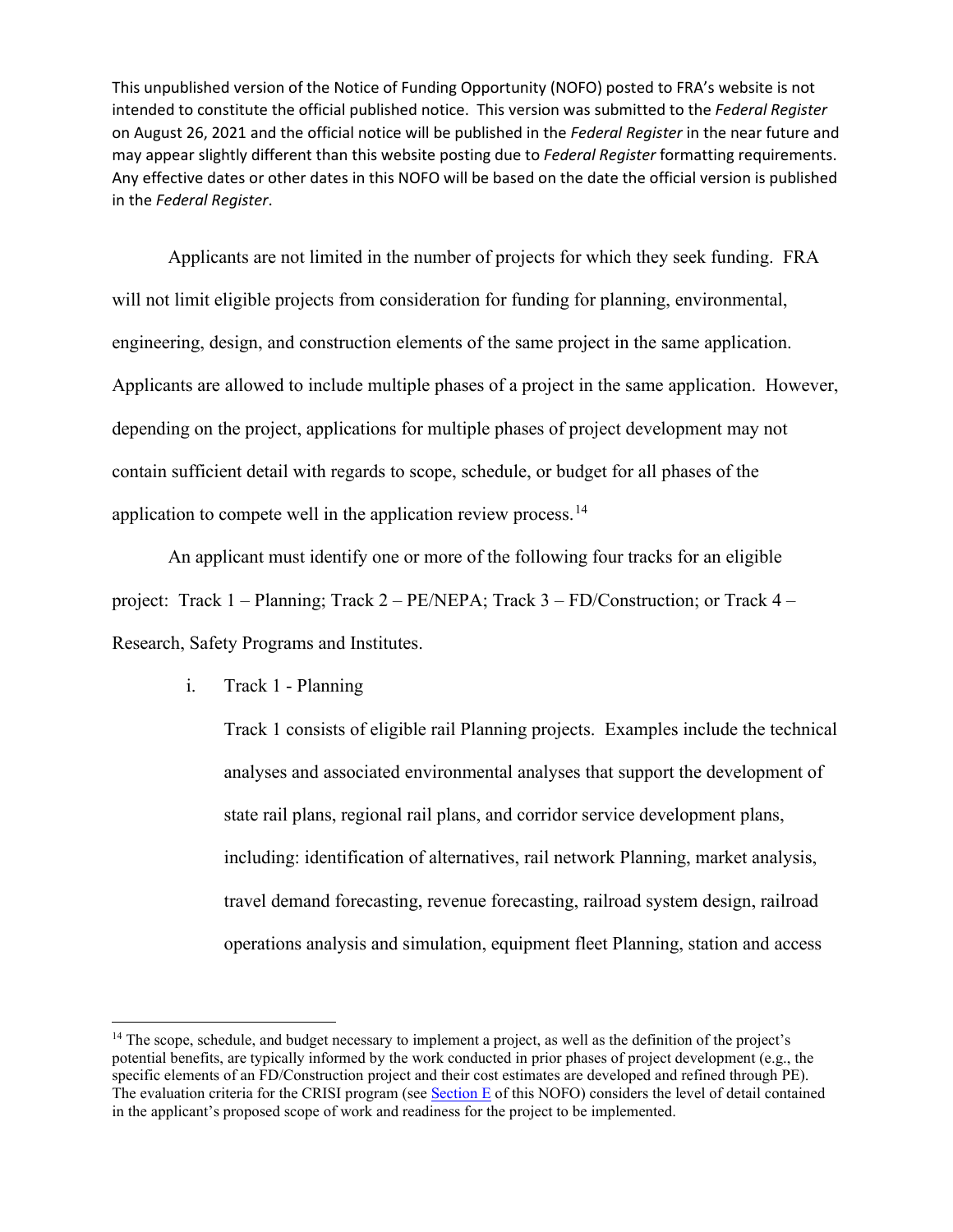> analysis, conceptual engineering and capital programming, operating and maintenance cost forecasting, capital replacement and renewal analysis, and economic analysis. Project-specific (e.g., rail station or port improvements) planning is not an eligible Track 1 project.

ii. Track 2 - PE/NEPA

Track 2 consists of eligible PE/NEPA projects. PE examples include: PE drawings and specifications (scale drawings at the 30 percent design level, including track geometry as appropriate); design criteria, schematics and/or track charts that support the development of PE; and work that can be funded in conjunction with developing PE, such as operations modeling, surveying, project work/management plans, preliminary cost estimates, and preliminary project schedules. PE/NEPA projects funded under this NOFO must be sufficiently developed to support FD or Construction activities.

iii. Track 3 - FD/Construction

Track 3 consists of eligible projects for FD, Construction, and project implementation and deployment activities. Applicants must complete all necessary Planning, PE and NEPA requirements for FD/Construction projects. FD funded under this track must resolve remaining uncertainties or risks associated with changes to design scope; address procurement processes; and update and refine plans for financing the project or program to reflect accurately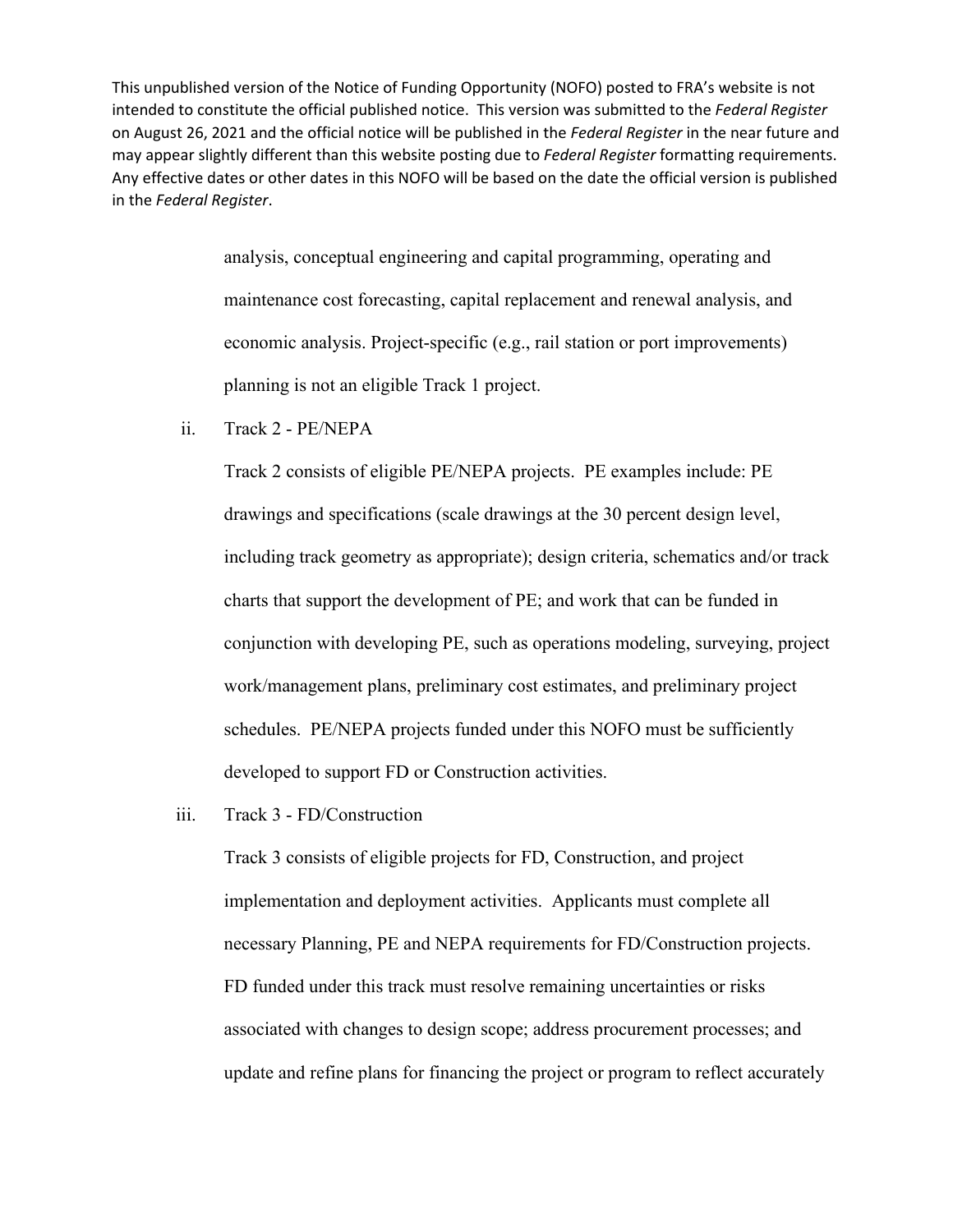> the expected year-of-expenditure costs and cash flow projections. Applicants selected for funding for FD/Construction must demonstrate the following to FRA's satisfaction:

- (A)PE is completed for the proposed project, resulting in project designs that are reasonably expected to conform to all regulatory, safety, security, and other design requirements, including those under the Americans with Disabilities Act (ADA);
- (B) NEPA is completed for the proposed project;
- (C) Signed agreements with key project partners, including infrastructureowning entities; and
- (D)A project management plan is in-place for managing the implementation of the proposed project, including the management and mitigation of project risks.

FD examples include drawings at the 100 percent Design Level, interim design drawings that support development (e.g., drawings at the 60 percent Design Level), project work/project management plan, cost estimates, project schedules, and right-of-way acquisition and relocation plans. Construction examples include additions, improvements, replacements, renovations and/or repairs to track, bridge, station, rail yard, signal, and communication system infrastructure, or other railroad safety technology.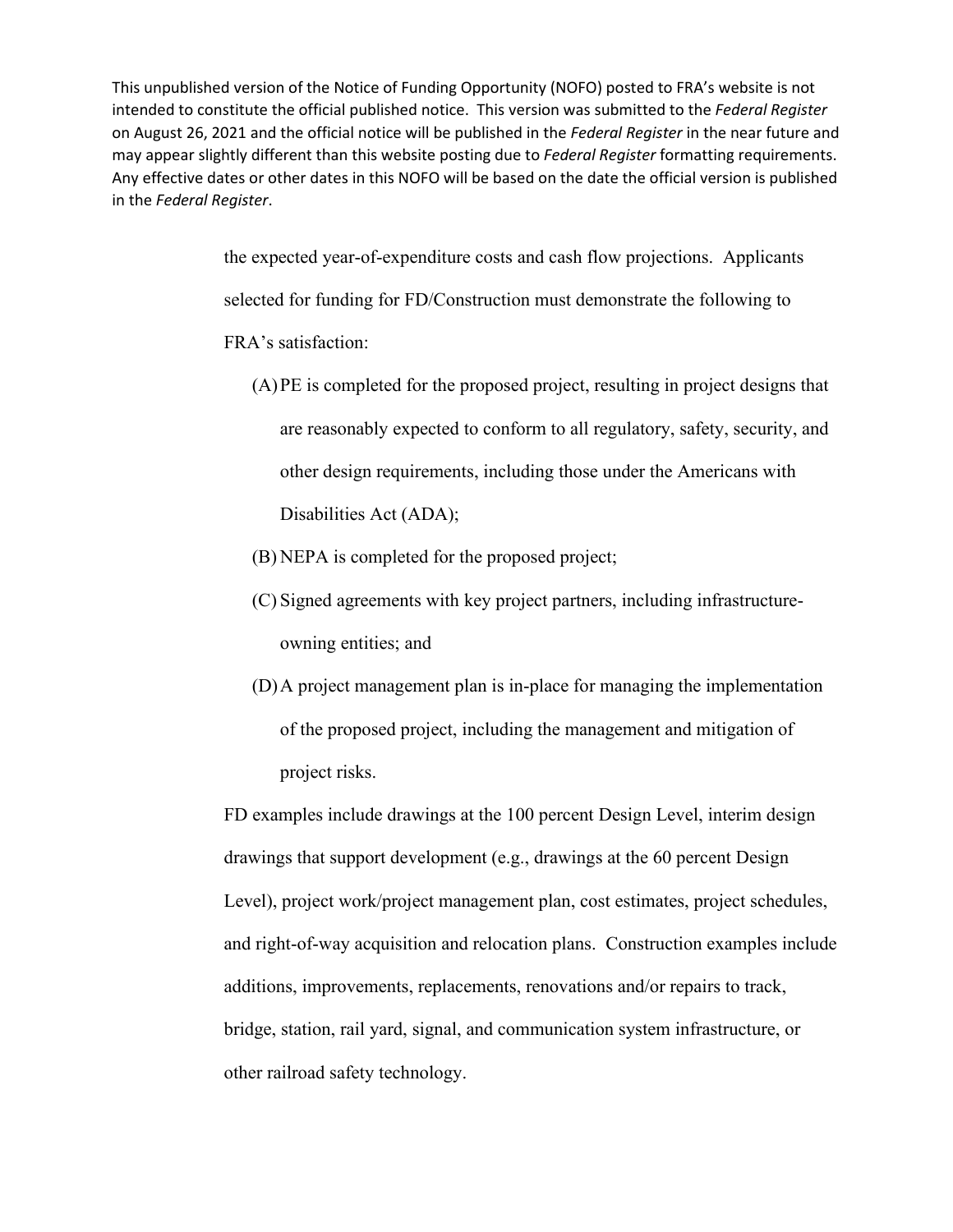- iv. Track 4 Research, Safety Programs and Institutes (Non-Railroad Infrastructure) Track 4 consists of projects not falling within Tracks 1-3 including workforce development activities, research, safety programs or institutes designed to improve rail safety that clearly demonstrate the expected positive impact on rail safety. Sufficient detail must be provided on what the project will accomplish, as well as the applicant's capability to achieve the proposed outcomes. Examples include initiatives for improving rail safety, training, payment of applicable law enforcement wages to undertake trespass Enforcement Activities, Outreach Campaigns for reducing suicides that involve railroad trespassing, and education.
- c. Project Component Operational Independence

 If an applicant requests funding for a project that is a component or set of components of a larger project, the project component(s) must be attainable with the award amount, together with other funds as necessary, obtain operational independence, and must comply with all eligibility requirements described in Section C.

 In addition, the component(s) must be capable of being independently analyzed, as determined by FRA, under NEPA (i.e., have independent utility, connect logical termini, if applicable, and not restrict the consideration of alternatives for other reasonably foreseeable rail projects).

d. Rural Project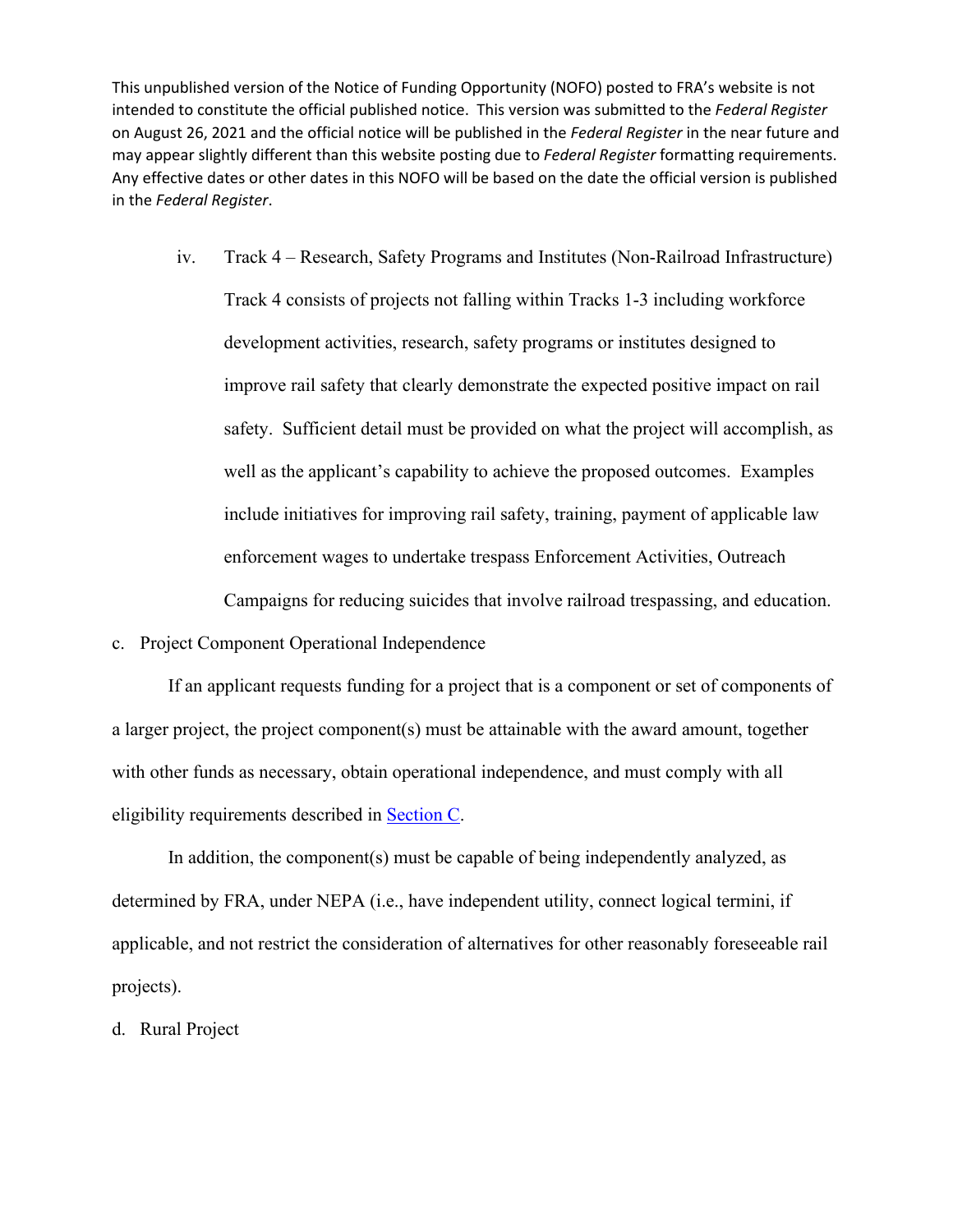FRA will consider a project to be in a Rural Area if all or the majority of the project (determined by geographic location(s) where the majority of the project funds will be spent) is located in a Rural Area. However, in the event FRA elects to fund a component of the project, then FRA will reexamine whether the project is in a Rural Area.

#### **D. Application and Submission Information**

Required documents for the application are outlined in the following paragraphs. Applicants must complete and submit all components of the application. See Section  $D(2)$  for the application checklist. FRA welcomes the submission of additional relevant supporting documentation, such as planning, engineering and design documentation, and letters of support from partnering organizations, all of which will not count against the Project Narrative 25-page limit.

## **1. Address to Request Application Package**

Applicants may access the application through [www.grants.gov.](http://www.grants.gov/) Applicants must submit all application materials in their entirety through [www.Grants.gov](http://www.grants.gov/) no later than 5:00 p.m. ET, on [INSERT DATE 90 DAYS AFTER DATE OF PUBLICATION IN THE **FEDERAL** 

**REGISTER**]. FRA reserves the right to modify this deadline. General information for submitting applications through Grants.gov can be found at:

[https://www.fra.dot.gov/Page/P0270.](https://www.fra.dot.gov/Page/P0270) FRA is committed to ensuring that information is available in appropriate alternative formats to meet the requirements of persons who have a disability. If you require an alternative version of files provided, please contact Lou Lorello, Office of the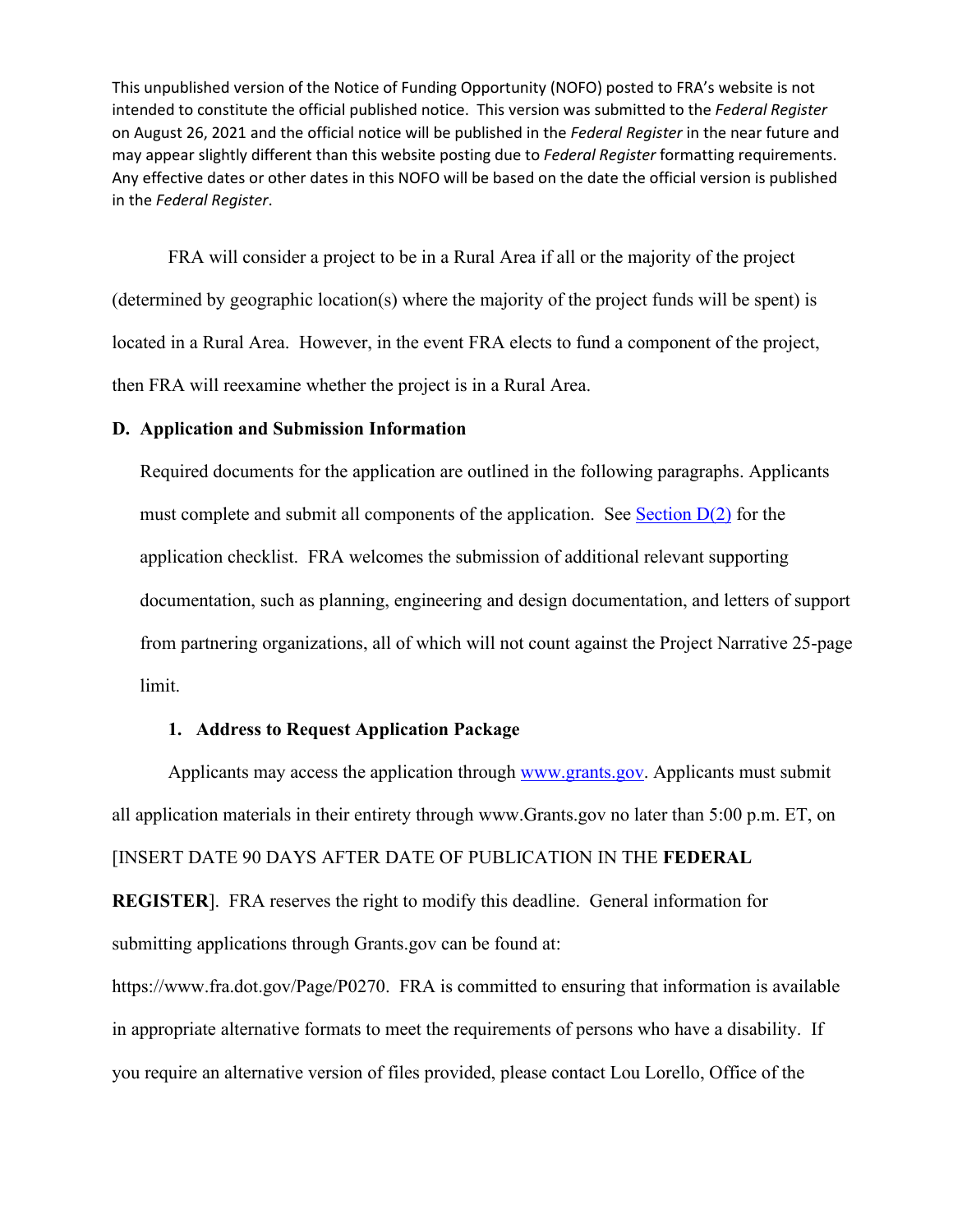Chief Financial Officer, Federal Railroad Administration, 1200 New Jersey Avenue, SE, Room

W36-111, Washington, DC 20590; email: lou.lorello@dot.gov; phone: 202-493-8026.

# <span id="page-27-0"></span>**2. Content and Form of Application Submission**

FRA strongly advises applicants to read this section carefully. Applicants must submit

all required information and components of the application package to be considered for funding.

Required documents for an application package are outlined in the checklist below.

- i. Project Narrative (see D.2.a)
- ii. Statement of Work (see D.2.b.i)
- iii. Benefit-Cost Analysis (see D.2. b.ii)
- iv. SF424 Application for Federal Assistance
- v. Either: SF 424A Budget Information for Non-Construction projects (required for Tracks 1, 2 and 4) or SF 424C – Budget Information for Construction (required for any application that includes Track 3)
- vi. Either: SF 424B Assurances for Non-Construction projects (required for Tracks 1, 2 and 4) or SF 424D – Assurances for Construction (required for any application that includes Track 3)
- vii. FRA's Additional Assurances and Certifications
- viii. SF LLL Disclosure of Lobbying Activities
- a. Project Narrative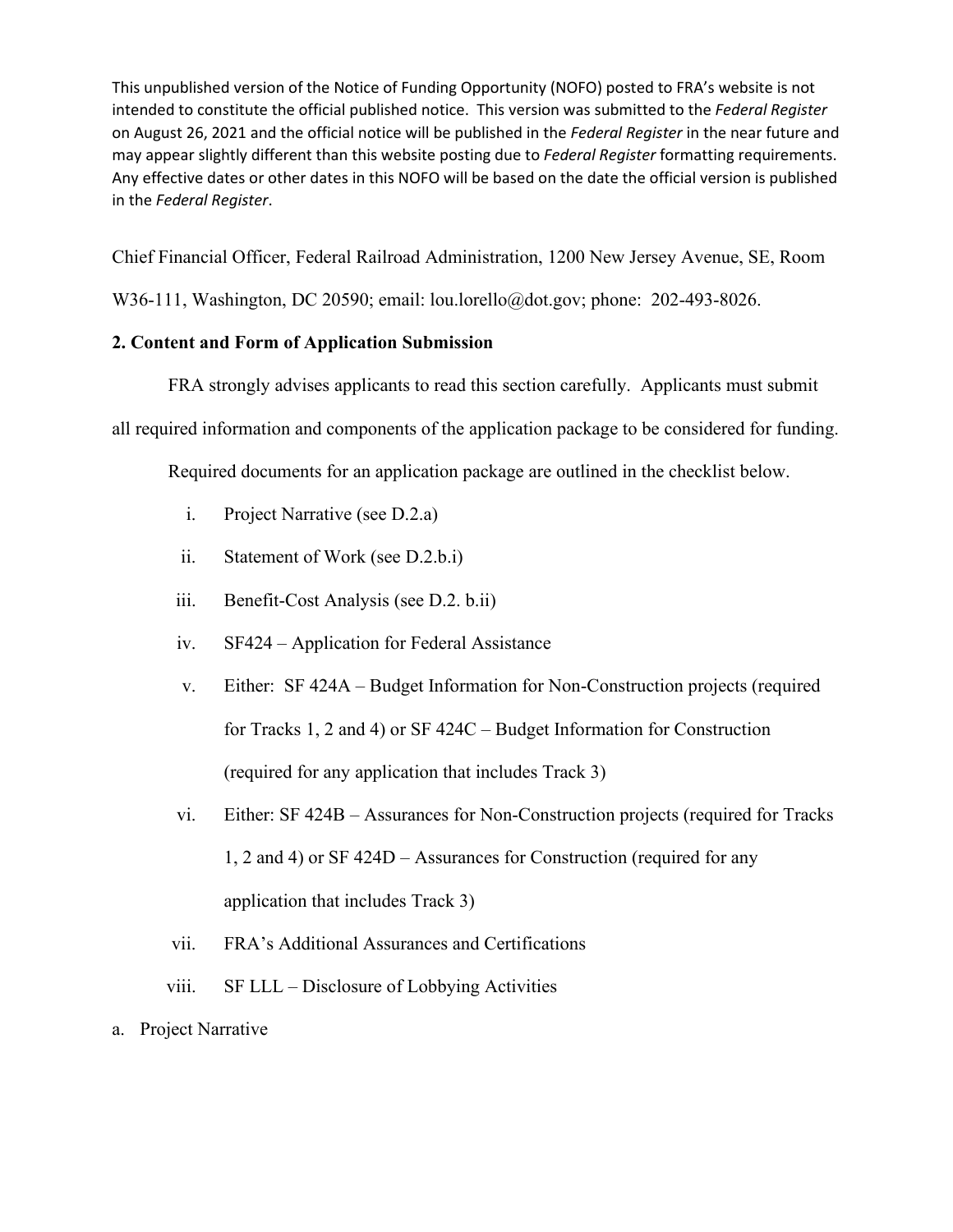This section describes the minimum content required in the Project Narrative of the grant application. The Project Narrative must follow the basic outline below to address the program requirements and assist evaluators in locating relevant information.

| I. Cover Page                             | See D.2.a.i    |
|-------------------------------------------|----------------|
| II. Project Summary                       | See D.2.a.ii   |
| III. Project Funding                      | See D.2.a.iii  |
| IV. Applicant Eligibility                 | See D.2.a.iv   |
| V. Project Eligibility                    | See $D.2.a.v$  |
| VI. Detailed Project Description          | See D.2.a.vi   |
| VII. Project Location                     | See D.2.a.vii  |
| VIII. Evaluation and Selection Criteria   | See D.2.a.viii |
| IX. Project Implementation and Management | See D.2.a.ix   |
| X. Planning Readiness                     | See $D.2.a.x$  |
| <b>XI. Environmental Readiness</b>        | See D.2.a.xi   |

 The above content must be provided in a narrative statement submitted by the applicant. The Project Narrative may not exceed 25 pages in length (excluding cover pages, table of contents, and supporting documentation). FRA will not review or consider Project Narratives beyond the 25-page limitation. If possible, applicants should submit supporting documents via website links rather than hard copies. If supporting documents are submitted, applicants must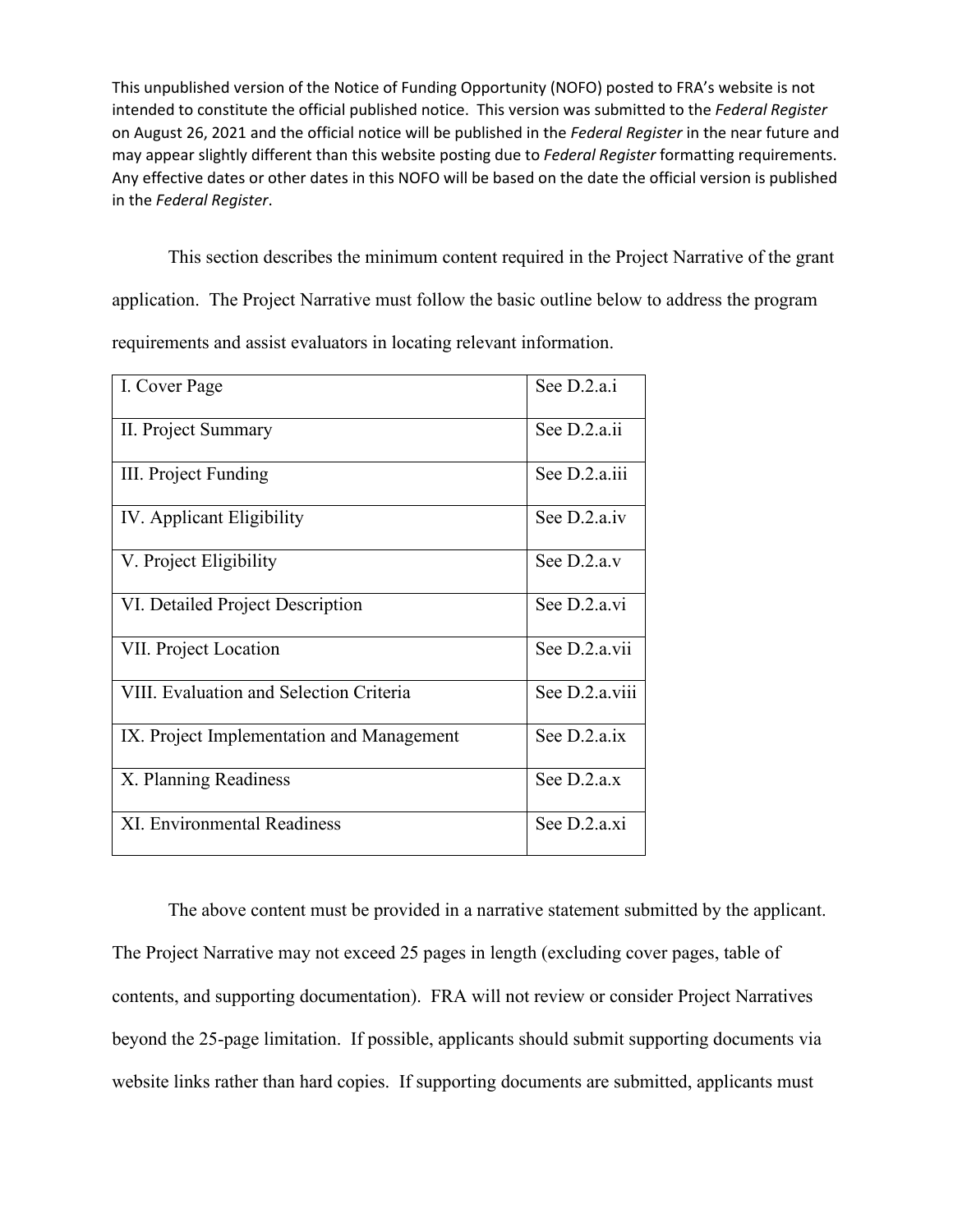clearly identify the page number(s) of the relevant portion in the Project Narrative supporting

documentation. The Project Narrative must adhere to the following outline.

- Project Title Applicant Project Track  $1,2,3$ , and/or 4 Was a Federal grant application previously submitted for this project? Yes/No If yes, state the name of the Federal grant program and title of the project in the previous application. Federal Grant Program: Project Title: Is this a Rural Project? What percentage of the project cost is based in a Rural Area? Yes/No Percentage of total project cost: Is this a project eligible under 49 U.S.C.  $22907(c)(2)$  that supports the development of new intercity passenger rail service routes including alignments for existing routes? Yes/No Is this for a Capital Project or engineering solution targeting trespassing? Yes/No Is this for a safety program to reduce trespassing through targeted law Enforcement Activities? Yes/No Is this for a safety program to implement or expand an Outreach Campaign for reducing railroad trespassing suicide? Yes/No City(ies), State(s) where the project is located Urbanized Area where the project is located Population of Urbanized Area Is the project currently programmed in the: State rail plan, State Freight Plan, TIP, STIP, MPO Long Range Transportation Plan, State Long Range Transportation Plan? Yes/No (If yes, please specify in which plans the project is
- i. *Cover Page:* Include a cover page that lists the following elements in a table: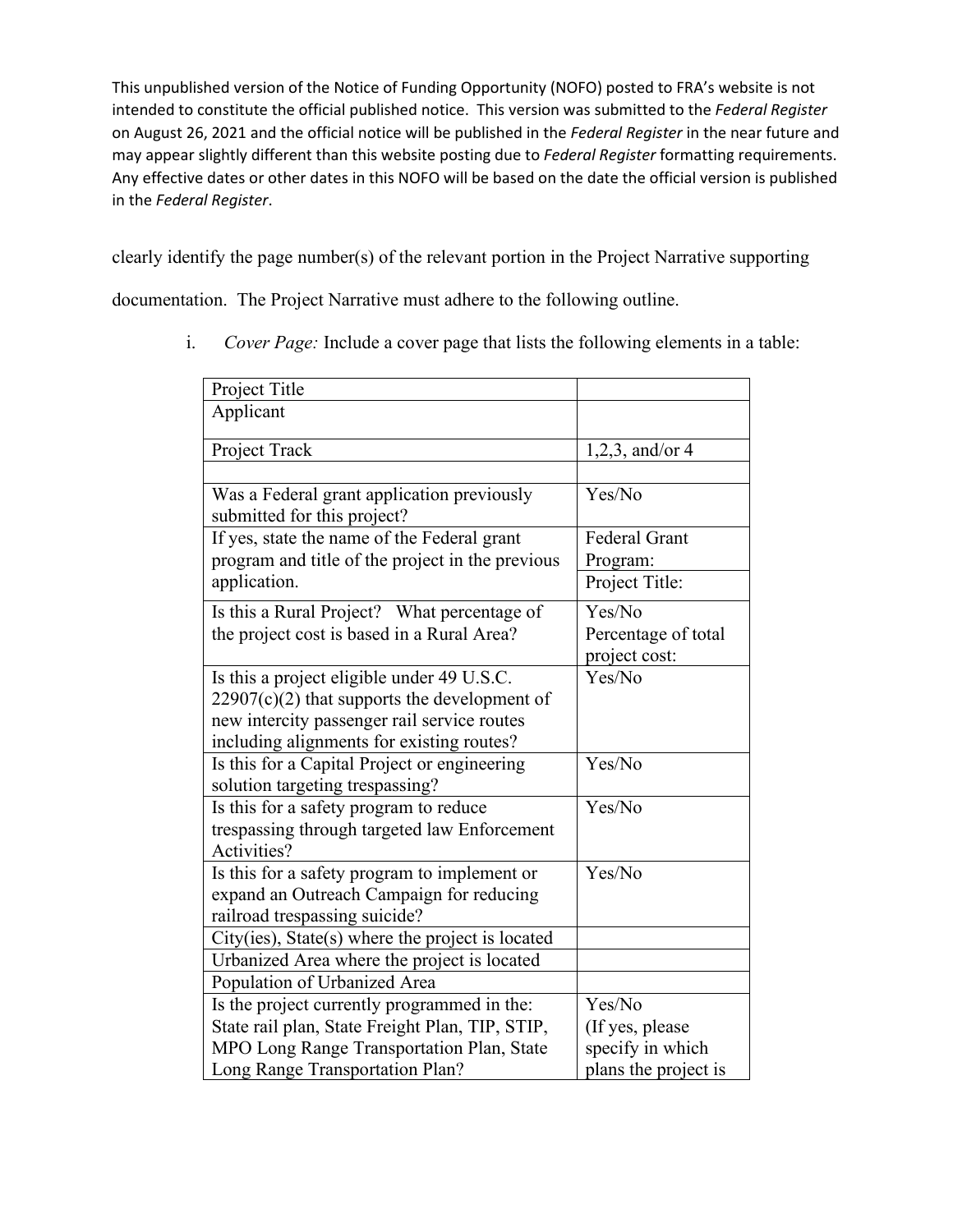| currently   |
|-------------|
| programmed) |

- ii. *Project Summary:* Provide a brief 4–6 sentence summary of the proposed project and what the project will entail. Include challenges the proposed project aims to address, and summarize the intended outcomes and anticipated benefits that will result from the proposed project.
- <span id="page-30-0"></span>iii. *Project Funding:* Indicate in table format the amount of Federal funding requested, the proposed non-Federal match, identifying contributions from the private sector if applicable, and total project cost. Describe the non-Federal funding arrangement, including multiple sources of non-Federal funding if applicable. Include funding commitment letters outlining funding agreements, as attachments or in an appendix. If Federal funding is proposed as match, provide the applicant's determination of eligibility for such use and the legal basis for that determination. Identify any specific project components that the applicant proposes for partial project funding. If all or a majority of a project is located in a Rural Area, identify the Rural Area(s) and estimated percentage of project costs that will be spent in the Rural Area. Identify any previously incurred costs, as well as other sources of Federal funds committed to the project and any pending Federal requests. Also, note if the requested Federal funding under this NOFO or other programs must be obligated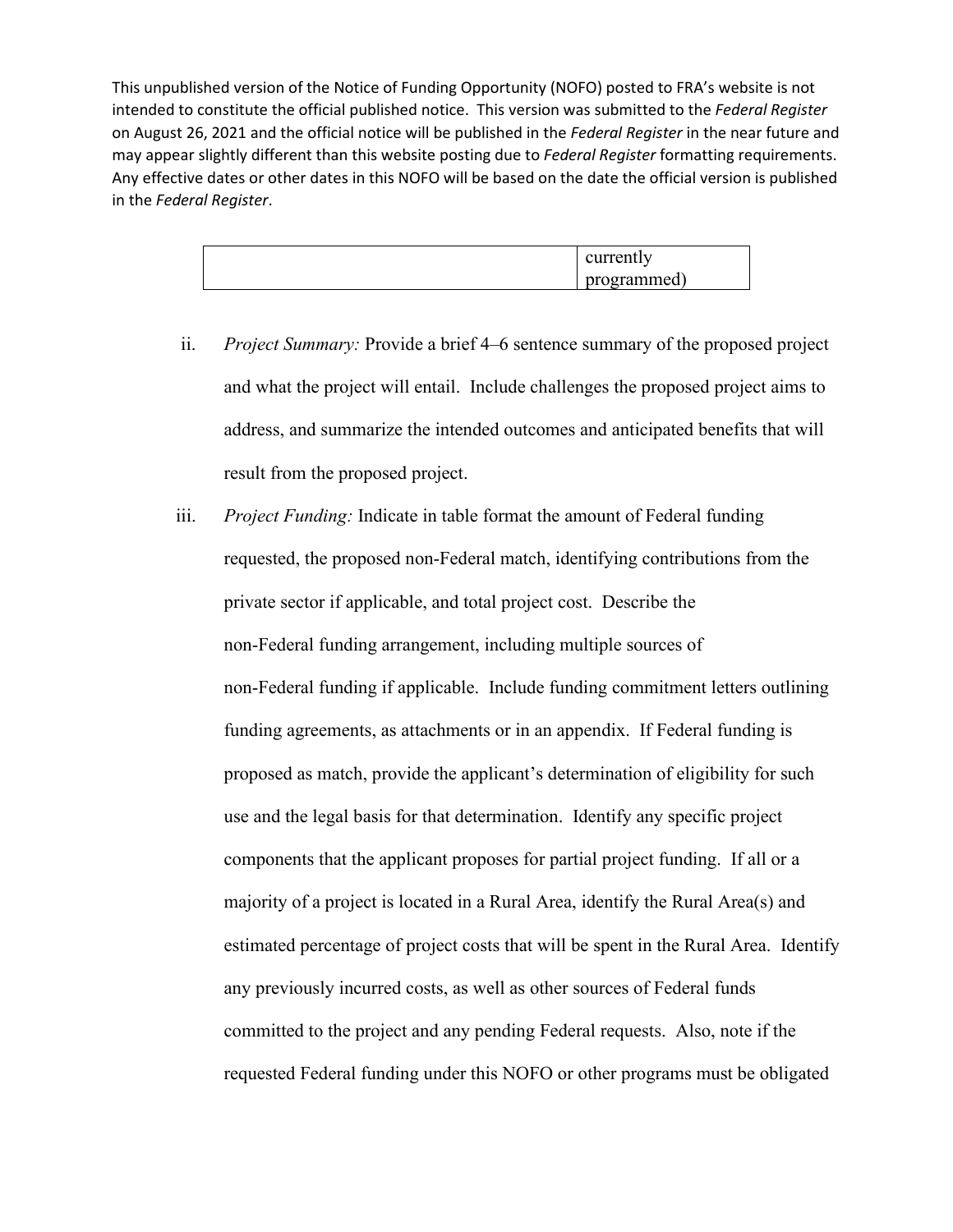> or spent by a certain date due to dependencies or relationships with other Federal or non-Federal funding sources, related projects, law, or other factors. If applicable, provide the description and estimated value of any proposed in-kind contributions, and demonstrate how the in-kind contributions meet the requirements in [2 CFR 200.306.](https://www.govinfo.gov/content/pkg/CFR-2018-title2-vol1/xml/CFR-2018-title2-vol1-sec200-306.xml)

| Task #                           | Task         | Cost     | Percentage of     |
|----------------------------------|--------------|----------|-------------------|
|                                  | Name/Project |          | <b>Total Cost</b> |
|                                  | Component    |          |                   |
| $\mathbf{1}$                     |              |          |                   |
|                                  |              |          |                   |
| $\overline{2}$                   |              |          |                   |
|                                  |              |          |                   |
| <b>Total Project Cost</b>        |              |          |                   |
|                                  |              |          |                   |
| Federal Funds Received from      |              |          |                   |
| Previous Grant                   |              |          |                   |
| Federal Funding Under this NOFO  |              |          |                   |
|                                  |              |          |                   |
| Request                          |              |          |                   |
|                                  |              |          |                   |
| Non-Federal Funding/Match        |              | Cash:    |                   |
|                                  |              | In-Kind: |                   |
|                                  |              |          |                   |
| Portion of Non-Federal Funding   |              |          |                   |
| from the Private Sector          |              |          |                   |
| Portion of Total Project Costs   |              |          |                   |
| Spent in a Rural Area            |              |          |                   |
| Pending Federal Funding Requests |              |          |                   |
|                                  |              |          |                   |

*Example Project Funding Table:*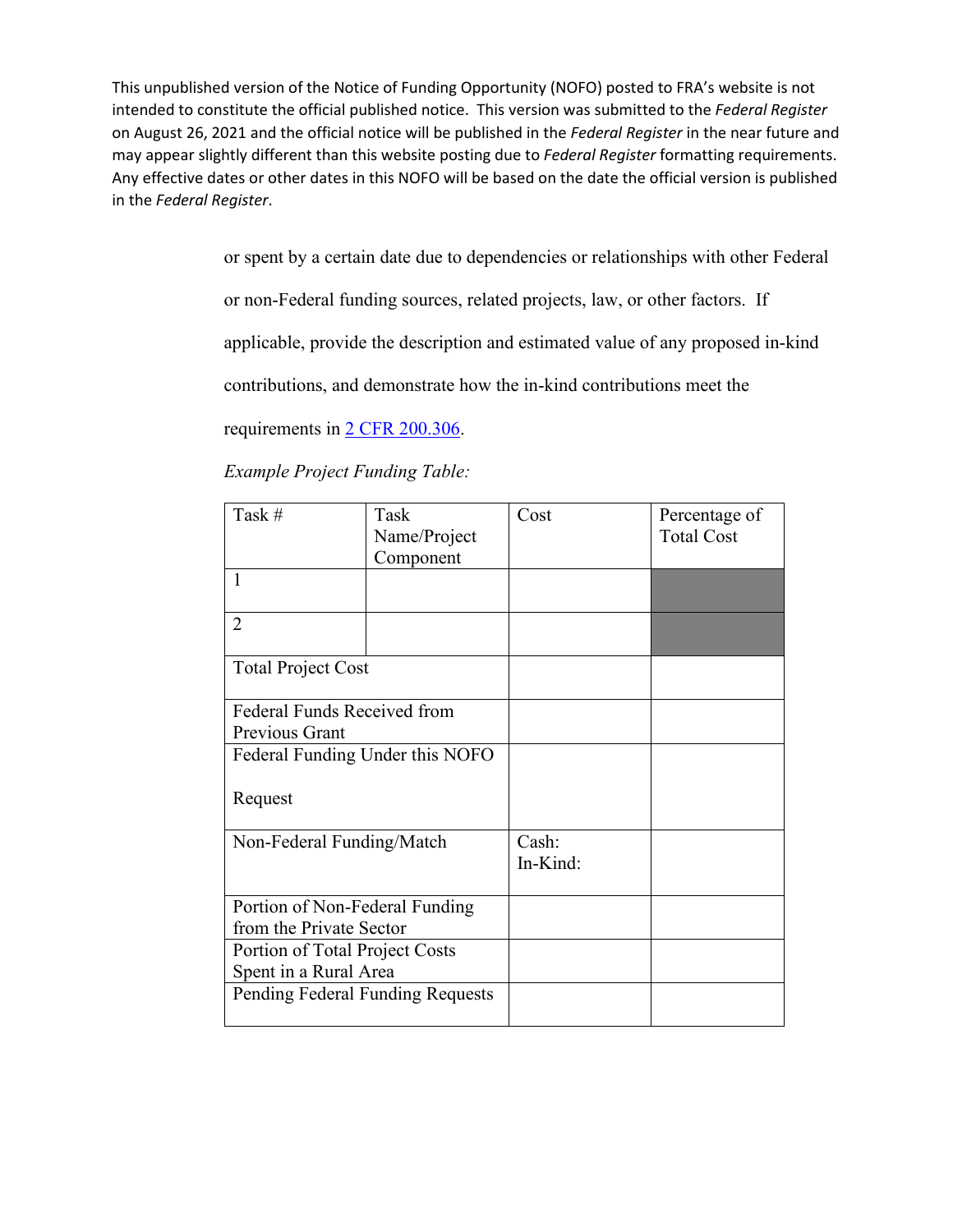<span id="page-32-0"></span>iv. *Applicant Eligibility:* Explain how the applicant meets the applicant eligibility criteria outlined in **Section C** of this notice. For public agencies and publicly chartered authorities established by one or more states, the explanation must include citations to the applicable enabling legislation.

If the applicant is eligible under  $\frac{49 \text{ U.S.C. } 22907(b)(8)}{80 \text{ as a rail carrier or rail}}$ equipment manufacturer in partnership with at least one of the other eligible entities, the applicant should explain the partnership and each entity's contribution to the partnership. For a holding company of a class II or Class III railroad, the applicant must demonstrate its status as a holding company and percentage of ownership of an operating Class II or III railroad with supporting documentation.

- v. *Project Eligibility:* Identify which project eligibility category the project is eligible under in Section  $C(3)$  of this notice, and explain how the project meets the project eligibility criteria.
- vi. *Detailed Project Description:* Include a detailed project description that expands upon the brief project summary. This detailed description should provide, at a minimum, background on the challenges the project aims to address; the expected users and beneficiaries of the project, including all railroad operators; the specific components and elements of the project; and any other information the applicant deems necessary to justify the proposed project. If applicable, explain how the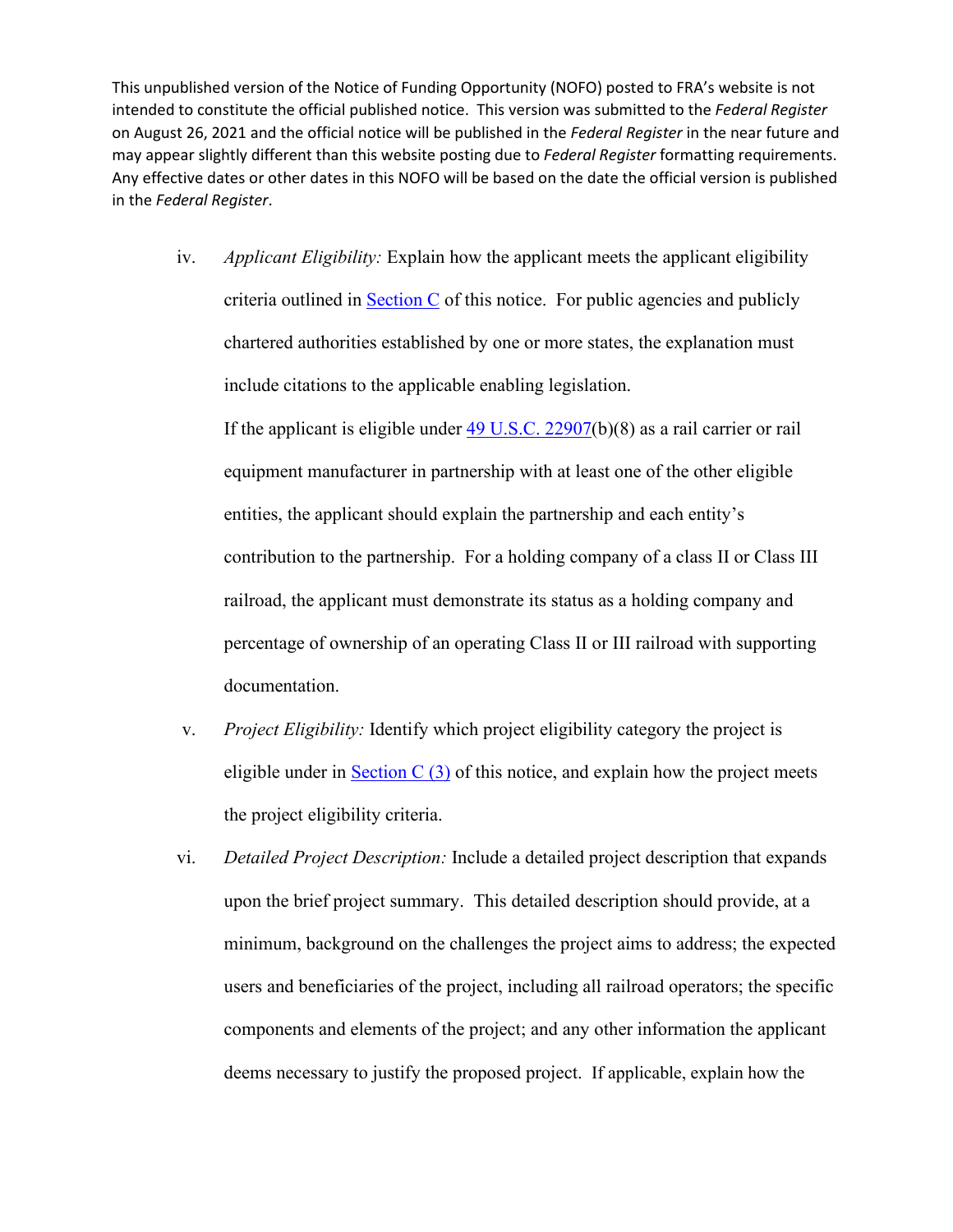> project will benefit communities in Rural Areas. An applicant should specify whether it is seeking funding for a project that has already received Federal financial assistance, and if applicable, explain how the new scope proposed to be funded under this NOFO relates to the previous scope. For all projects, applicants must provide information about proposed performance measures, as discussed in [Section F\(3\)\(c\)](#page-57-0) and required in [2 CFR 200.301](https://www.govinfo.gov/content/pkg/CFR-2014-title2-vol1/xml/CFR-2014-title2-vol1-sec200-301.xml) and [49](http://uscode.house.gov/view.xhtml?req=(title:49%20section:22907%20edition:prelim)%20OR%20(granuleid:USC-prelim-title49-section22907)&f=treesort&edition=prelim&num=0&jumpTo=true)

[U.S.C. 22907\(](http://uscode.house.gov/view.xhtml?req=(title:49%20section:22907%20edition:prelim)%20OR%20(granuleid:USC-prelim-title49-section22907)&f=treesort&edition=prelim&num=0&jumpTo=true)f).

- (A) Grade crossing information, if applicable: For any project that includes grade crossing components, cite specific DOT National Grade Crossing Inventory information, including the railroad that owns the infrastructure (or the crossing owner, if different from the railroad), the primary railroad operator, the DOT crossing inventory number, and the roadway at the crossing. Applicants can search for data to meet this requirement at the following link: [http://safetydata.fra.dot.gov/OfficeofSafety/default.aspx.](http://safetydata.fra.dot.gov/OfficeofSafety/default.aspx) In addition, if applicable, applicants must cite the page number in the grade crossing action plan where the grade crossing is referenced.
- (B) Heavily traveled rail corridor information, if applicable: For any project eligible under the eligibility category in Subsection  $C(3)(a)(iv)$ , that reduces congestion and facilitates ridership growth in Intercity Passenger Rail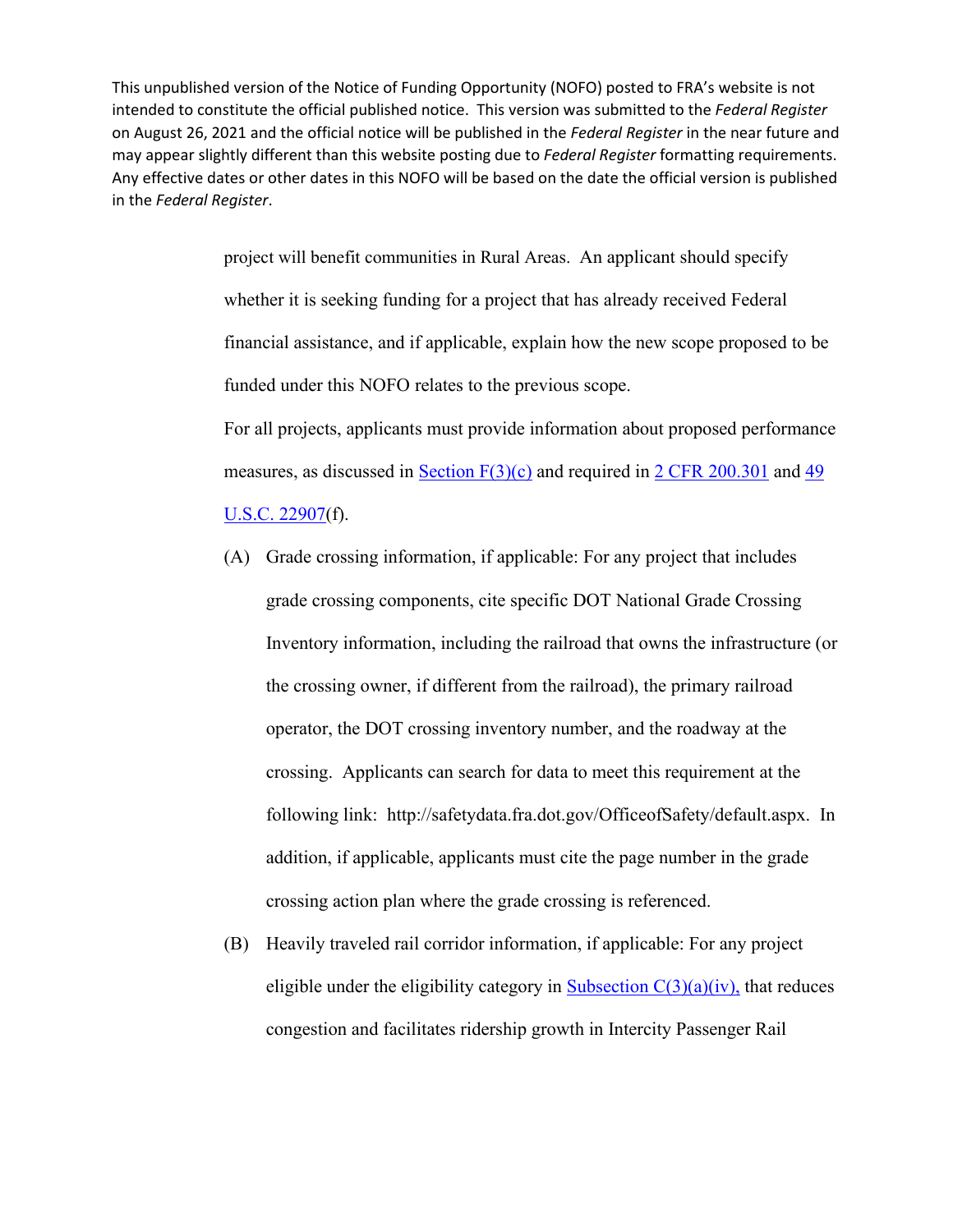> Transportation, describe how the project is located on a heavily traveled rail corridor.

(C) PTC information, if applicable: For any project that includes deploying PTC

systems, applicants must:

1. Document submission of a Positive Train Control Implementation Plan (PTCIP) to FRA pursuant to either

[49 U.S.C. 20157\(](https://www.govinfo.gov/content/pkg/USCODE-2008-title49/html/USCODE-2008-title49-subtitleV-partA-chap201-subchapII-sec20157.htm)a) or [49 CFR part 236, subpart I](https://www.ecfr.gov/cgi-bin/text-idx?c=ecfr&sid=e6d522db02b2b7be91220df2f0f09de7&rgn=div5&view=text&node=49:4.1.1.1.30&idno=49#sp49.4.236.i) (FRA's PTC regulations);

- 2. Document that it is a tenant on one or more host railroads that submitted a PTCIP to FRA; or
- 3. Document how the proposed project will assist in the deployment (i.e., installation and/or full implementation) of a PTC system.
- (D)Workforce development and training information, if applicable: For any project that includes workforce development, applicants must document to the extent practicable similar existing local training programs supported by the Department of Transportation, the Department of Labor, and/or the Department of Education.
- (E) Pedestrian trespasser casualty information, if applicable: Provide documentation indicating whether the projects are located in counties with the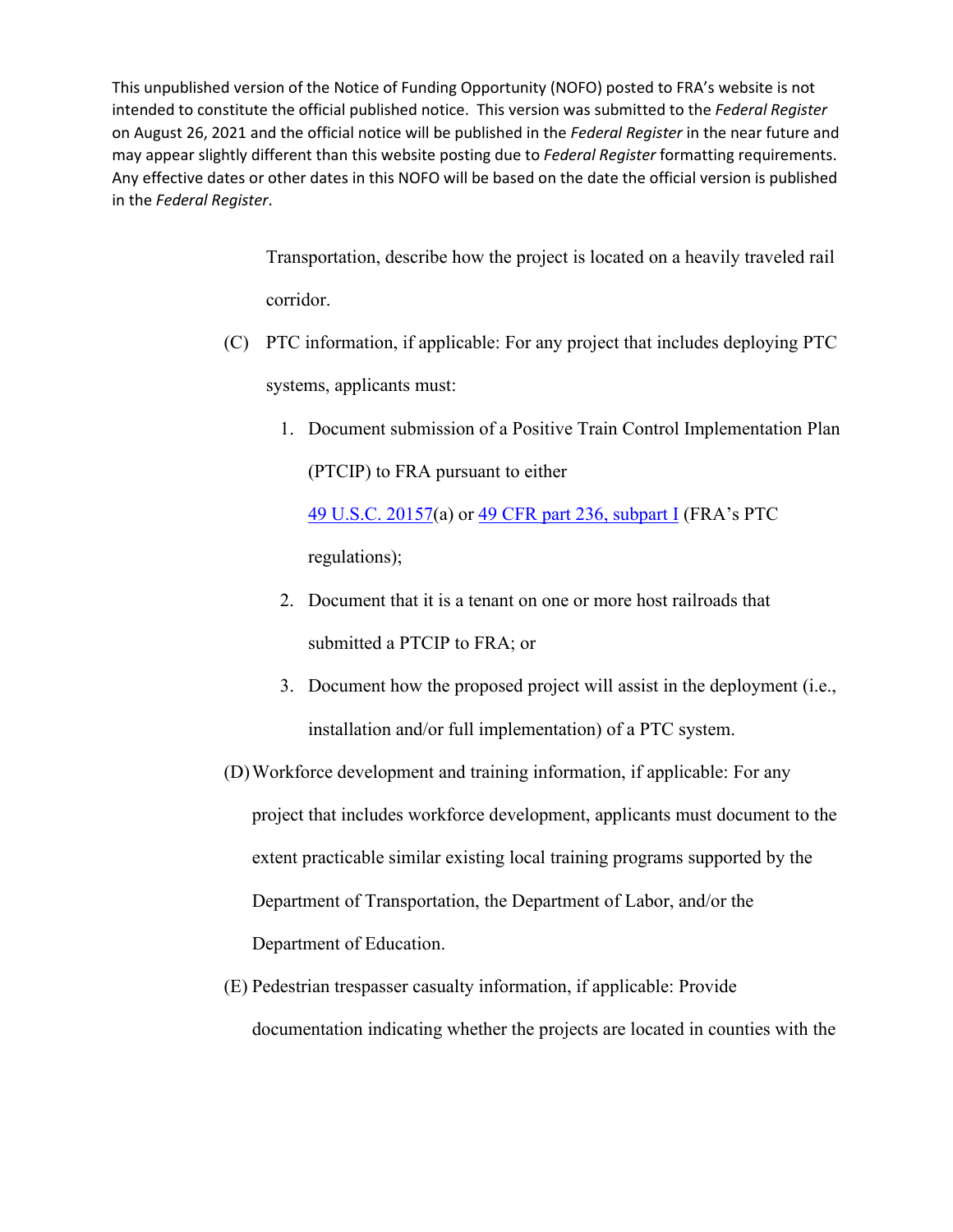most pedestrian trespasser casualties as identified in [FRA's National Strategy](https://railroads.dot.gov/elibrary/national-strategy-prevent-trespassing-railroad-property) 

#### [to Prevent Trespassing on Railroad Property.](https://railroads.dot.gov/elibrary/national-strategy-prevent-trespassing-railroad-property)

- (F) Railroad trespassing law enforcement strategies, if applicable: For law enforcement agencies seeking funding to pay law enforcement wages to undertake trespass Enforcement Activities, applicants must provide a detailed description of the proposed Enforcement Activities, including (but not limited to) data on trespass incidents and casualties, strategies to target Hot Spots identified by geospatial data, and expected reductions in trespass incidents stemming from the Enforcement Activities.
- (G)Railroad trespassing suicide prevention outreach campaign, if applicable: For any project seeking to implement an Outreach Campaign to reduce suicide by railroad, applicants must provide a detailed description of the proposed outreach campaign, including (but not limited to) relevant data on rail-related suicides in the project location, the manner and extent to which trespass suicide is expected to be reduced, and examples of prior efforts to address railrelated suicide.
- vii. *Project Location:* Include geospatial data for the project, as well as a map of the project's location. On the map, include the Congressional districts and Rural Area boundaries, if applicable, in which the project will take place. For projects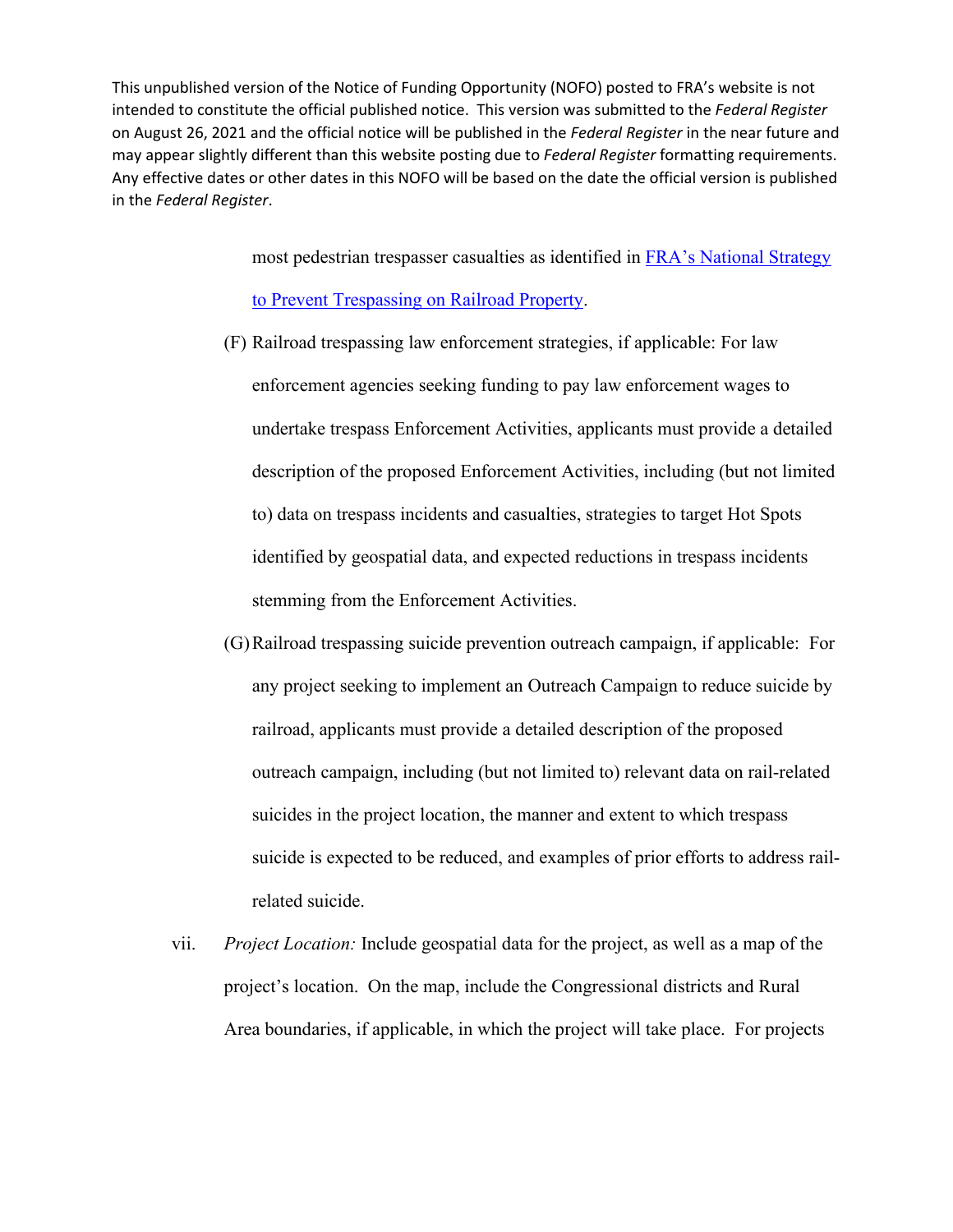> (other than those projects for the implementation of positive train control systems otherwise eligible under  $49$  U.S.C.  $22907(c)(1)$  that are on a shared corridor.

- viii. *Evaluation and Selection Criteria:* Include a thorough discussion of how the proposed project meets all the evaluation criteria and selection criteria, as outlined in Section E of this notice. If an application does not sufficiently address the evaluation and selection criteria, it is unlikely to be a competitive application. For projects (other than those projects for the implementation of positive train control systems otherwise eligible under  $49$  U.S.C.  $22907(c)(1)$  that are on a shared corridor with commuter railroad passenger transportation, demonstrate how funding the proposed project would be a reasonable investment in Intercity Passenger Rail Transportation and/or freight rail transportation.
- ix. *Project Implementation and Management:* Describe proposed project implementation and project management arrangements. Include descriptions of the expected arrangements for project contracting, contract oversight and control, change-order management, risk management, and conformance to Federal requirements for project progress reporting (see [https://www.fra.dot.gov/Page/P0274\)](https://www.fra.dot.gov/Page/P0274). Describe past experience in managing and overseeing similar projects.
- x. *Planning Readiness for Tracks 2 and 3 (PE/NEPA and FD/Construction Projects:* Provide information about the planning process that analyzed the investment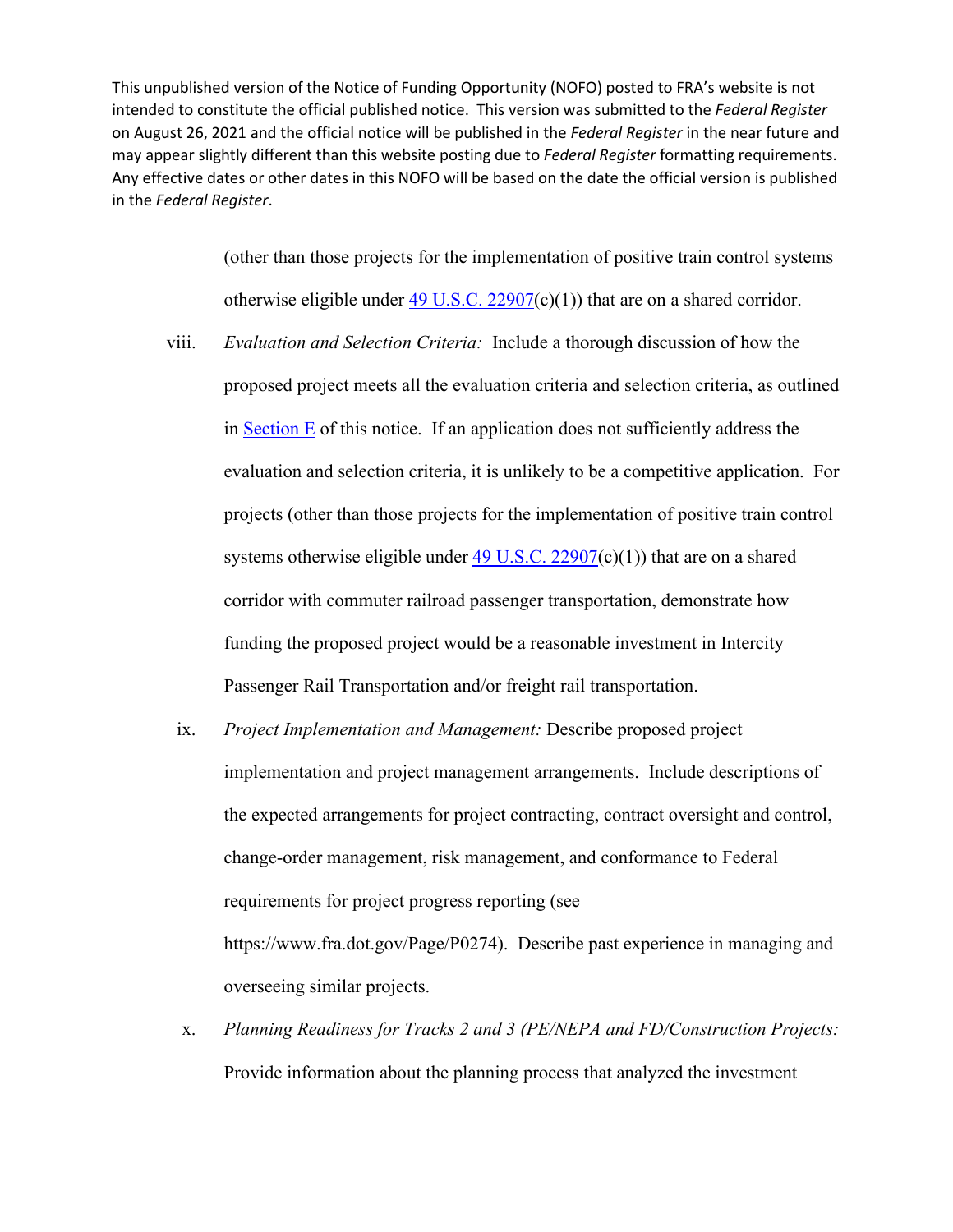> needs and service objectives of the project. If applicable, cite sources of this information from a service development plan, State or regional rail plan, or similar planning document where the project has been identified for solving a specific existing transportation problem, and makes the case for investing in the proposed solution.

xi. *Environmental Readiness for Track 3 FD/Construction Projects:* If the NEPA process is complete, an applicant should indicate the date of completion, and provide a website link or other reference to the documents demonstrating compliance with NEPA, which might include a final CE, Finding of No Significant Impact, or Record of Decision. If the NEPA process is not yet underway, the application should state this. If the process is underway, but is not complete, the application should detail the type of NEPA review underway, where the project is in the process, and indicate the anticipated date of completion of all NEPA and related milestones.

If the last agency action with respect to NEPA documents occurred more than three years before the application date, the applicant should describe why the project has been delayed and include a proposed approach for verifying, and if necessary, updating this information in accordance with applicable NEPA requirements.

b. Additional Application Elements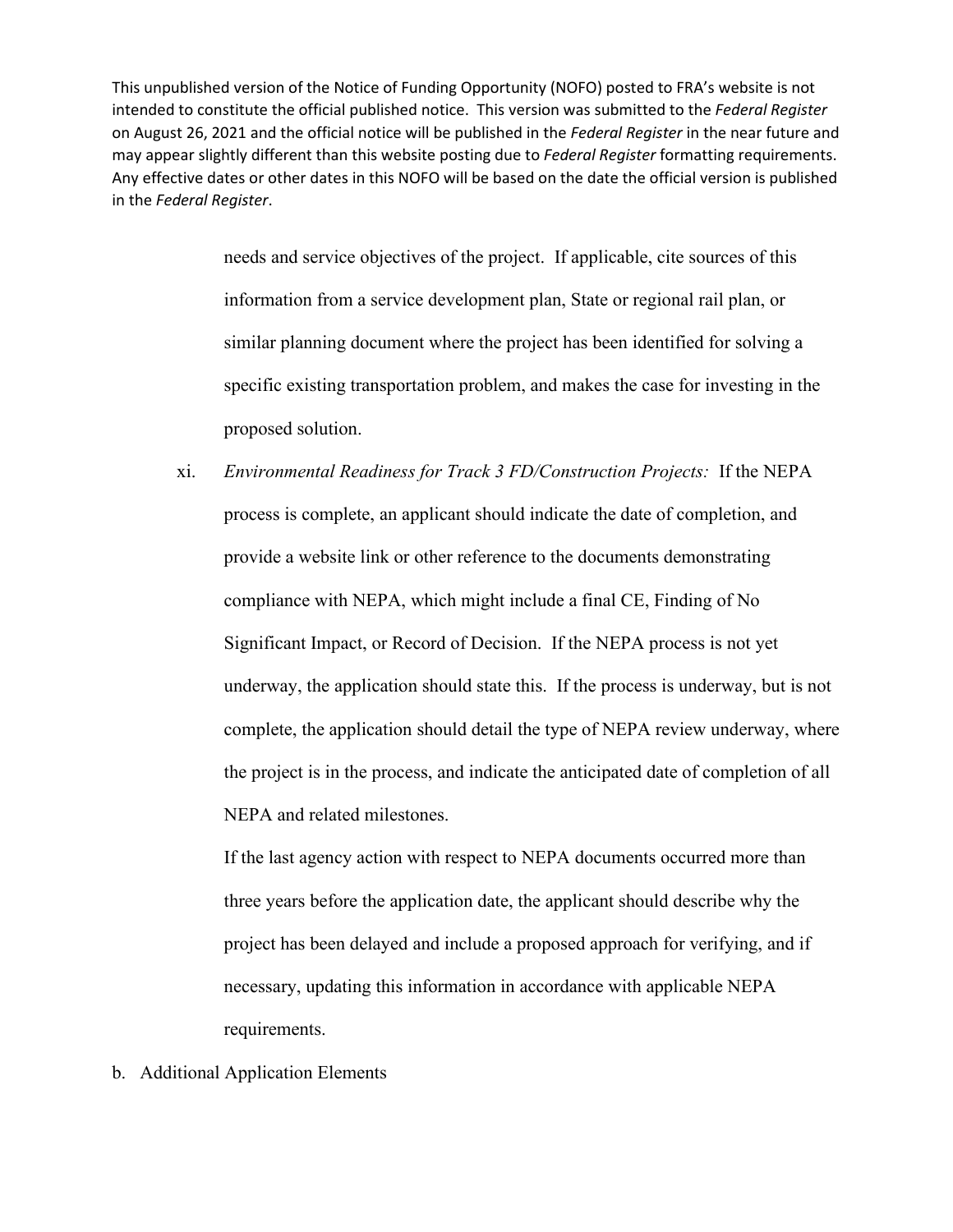Applicants must submit:

- i. A Statement of Work (SOW) addressing the scope, schedule, and budget for the proposed project if it were selected for award. The SOW must contain sufficient detail so FRA, and the applicant, can understand the expected outcomes of the proposed work to be performed and monitor progress toward completing project tasks and deliverables during a prospective grant's period of performance. Applicants must use FRA's standard SOW, schedule, and budget templates to be considered for award. The templates are located at [https://www.fra.dot.gov/Page/P0325.](https://www.fra.dot.gov/Page/P0325) When preparing the budget, the total cost of a project must be based on the best available information as indicated in cited references that include engineering studies, studies of economic feasibility, environmental analyses, and information on the expected use of equipment or facilities.
- <span id="page-38-0"></span>ii. A Benefit-Cost Analysis (BCA), as an appendix to the Project Narrative for each project submitted by an applicant. The BCA must demonstrate in economic terms the merits of investing in the proposed project. The BCA for Track 2 – PE/NEPA projects should be for the underlying project, not the PE/NEPA work itself. The project narrative should summarize the project's benefits.

 Benefits may apply to existing and new rail users, as well as users of other modes of transportation. In some cases, benefits may be applied to populations in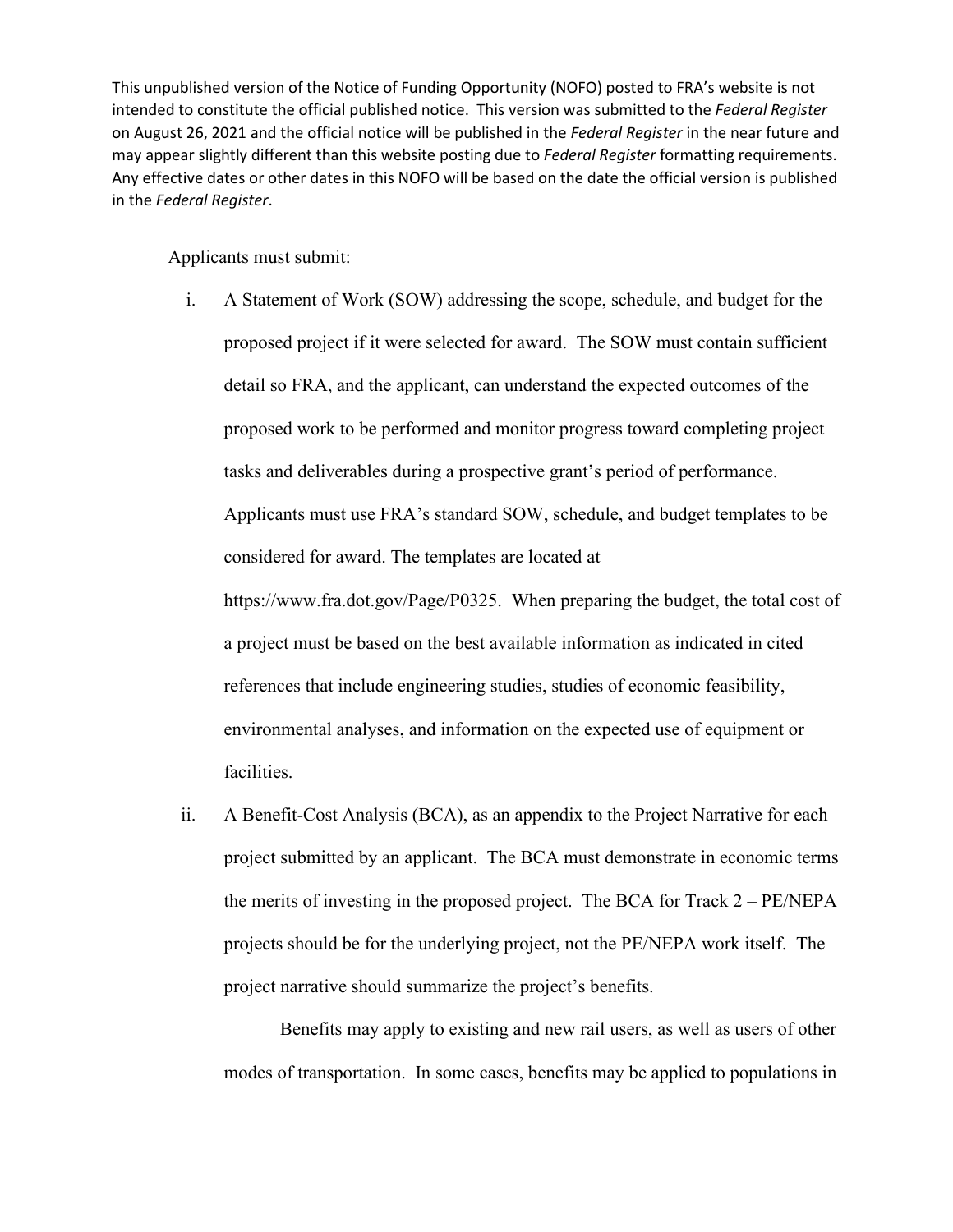> the general vicinity of the project area. Improvements to multimodal connections and shared-use rail corridors may benefit all users involved. Benefits may be quantified for savings in safety costs, reduced costs from disruption of service, maintenance costs, reduced travel time, emissions reductions, and increases in capacity or ability to offer new types of freight or passenger services. Applicants may also describe other categories of benefits that are difficult to quantify such as noise reduction, environmental impact mitigation, improved quality of life, or reliability of travel times. All benefits claimed for the project must be clearly tied to the expected outcomes of the project. Please refer to the Benefit-Cost Analysis Guidance for Discretionary Grant Programs prior to preparing a BCA at [https://www.transportation.gov/office-policy/transportation-policy/benefit-cost](https://www.transportation.gov/office-policy/transportation-policy/benefit-cost-analysis-guidance)[analysis-guidance.](https://www.transportation.gov/office-policy/transportation-policy/benefit-cost-analysis-guidance) In addition, please also refer to the BCA FAQs on FRA's website for some rail specific examples of how to apply the BCA Guidance for Discretionary Grant Programs to CRISI funding.

> For Tracks 1 and 4 – Applicants are required to document project benefits. Any subjective estimates of benefits and costs should be quantified whenever possible, and applicants should provide appropriate evidence to support their subjective estimates. Estimates of benefits should be presented in monetary terms whenever possible; if a monetary estimate is not possible, then a quantitative estimate (in physical, non-monetary terms, such as crash or employee casualty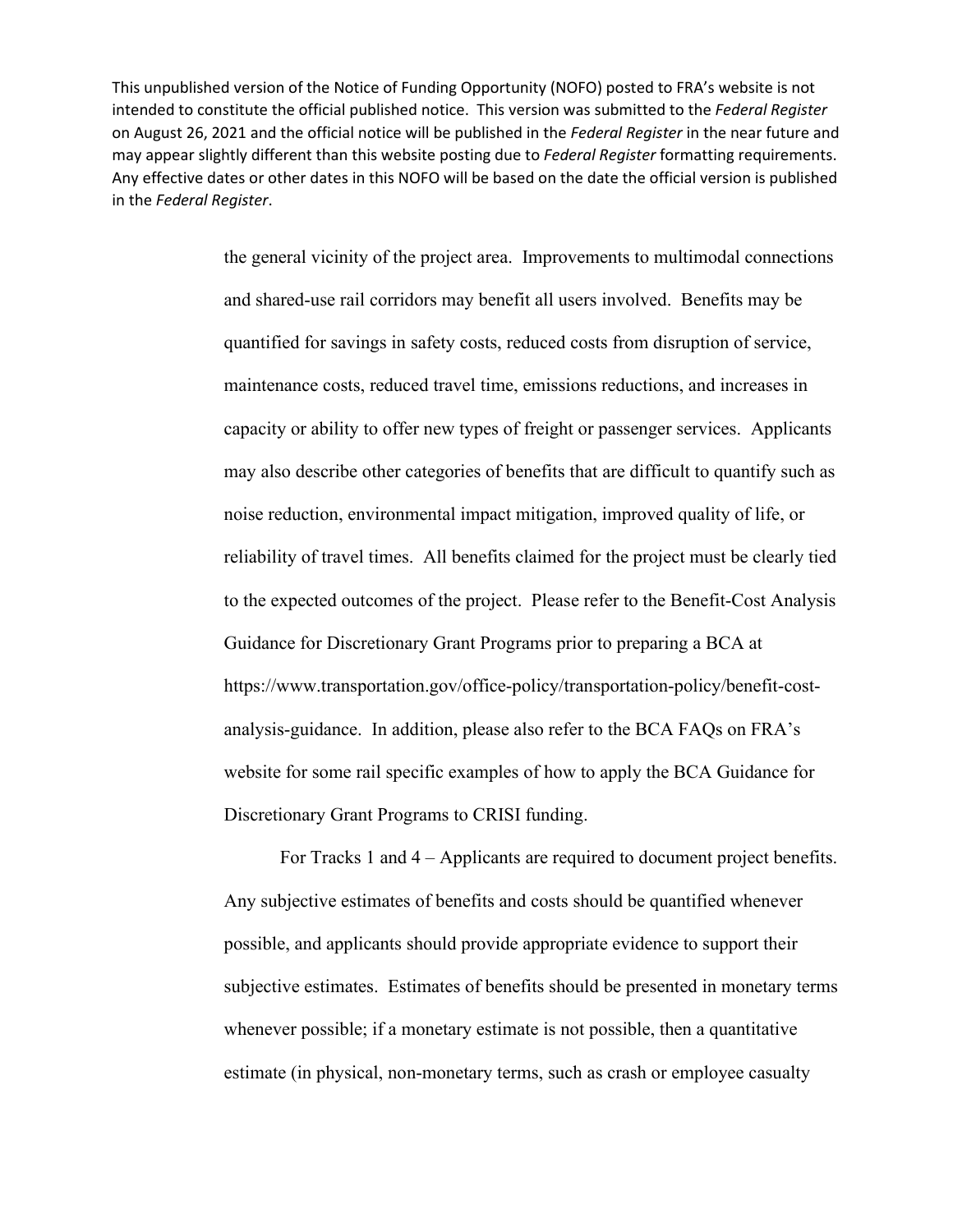> rates, ridership estimates, emissions levels, energy efficiency improvements, etc.) should be provided. At a minimum, qualitatively describe the project benefits.

- iii. Environmental compliance documentation, as applicable, if a website link is not cited in the Project Narrative.
- iv. SF 424 Application for Federal Assistance;
- v. SF 424A Budget Information for Non-Construction or SF 424C Budget Information for Construction;
- vi. SF 424B Assurances for Non-Construction or SF 424D Assurances for Construction;
- vii. FRA's Additional Assurances and Certifications; and
- viii. SF LLL Disclosure of Lobbying Activities.
- ix. A statement that the lead applicant has a system for procuring property and services under a Federal award under this NOFO that supports the provisions in 2 CFR 200 Subpart D-Procurement Standards at 2 CFR 200.317-326 and 2 CFR 1201.317.
- x. A statement indicating whether the applicant or any of its principals:
	- a. is presently suspended, debarred, voluntarily excluded, or disqualified;
	- b. has been convicted within the preceding three years of any of the offenses listed in 2 CFR 180.800(a); or had a civil judgment rendered against the organization or the individual for one of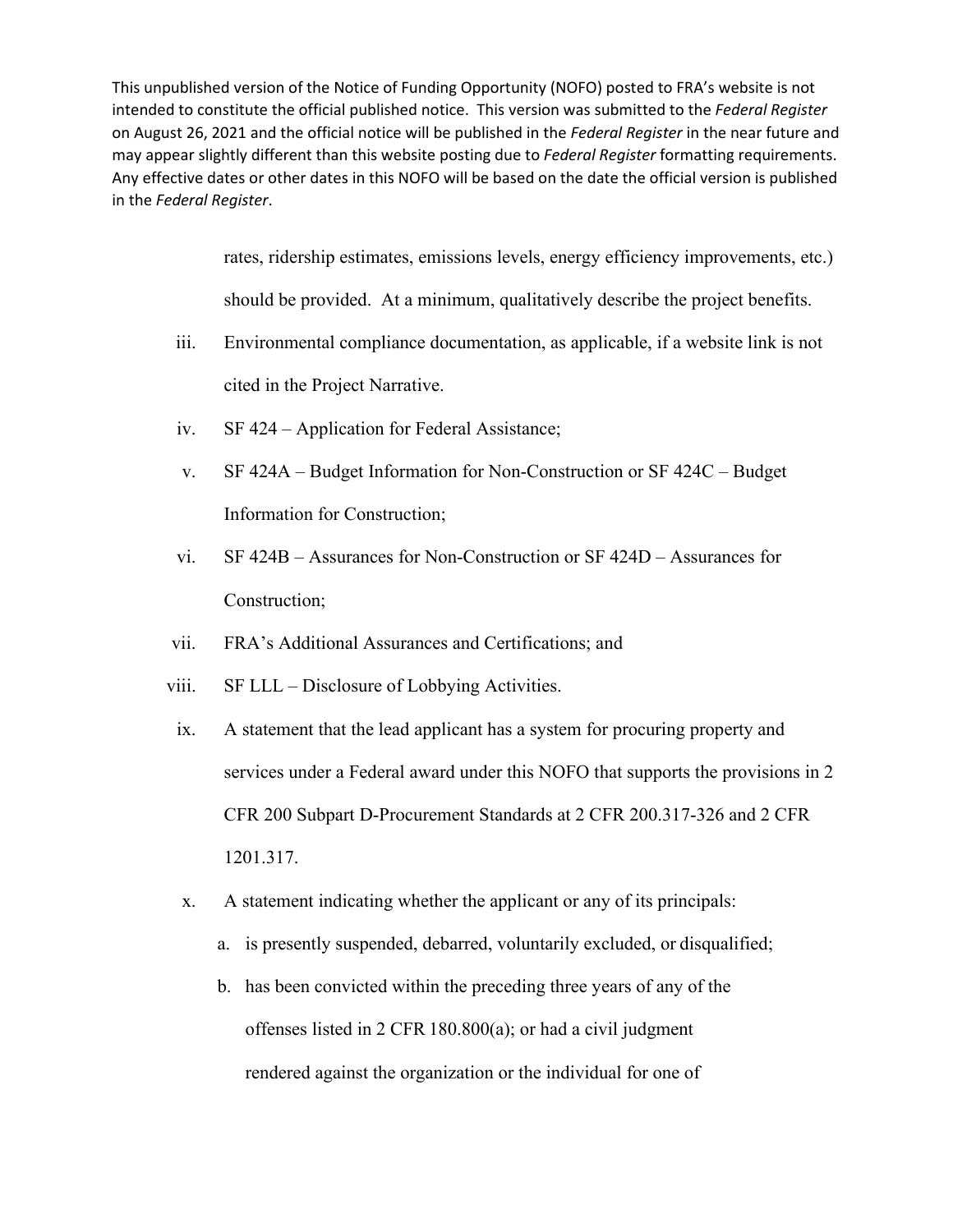those offenses within that time period;

c. is presently indicted for, or otherwise criminally or civilly charged by a governmental entity (Federal, state or local) with, commission of any of the offenses listed in 2 CFR 180.800(a); or,

d. has had one or more public transactions (Federal, state, or local) terminated within the preceding three years for cause or default (including material failure to comply).

xi. FRA F 251, Applicant Financial Capability Questionnaire

Forms needed for the electronic application process are at [www.Grants.gov.](http://www.grants.gov/)

c. Post-Selection Requirements

See subsection  $F(2)$  of this notice for post-selection requirements.

## **3. Unique Entity Identifier, and System for Award Management (SAM)**

 To apply for funding through Grants.gov, applicants must be properly registered in SAM before submitting an application, provide a valid unique entity identifier, and continue to maintain an active SAM registration all as described in detail below. Complete instructions on how to register and submit an application can be found at [www.Grants.gov.](http://www.grants.gov/) Registering with Grants.gov is a one-time process; however, it can take up to several weeks for first-time registrants to receive confirmation and a user password. FRA recommends that applicants start the registration process as early as possible to prevent delays that may preclude submitting an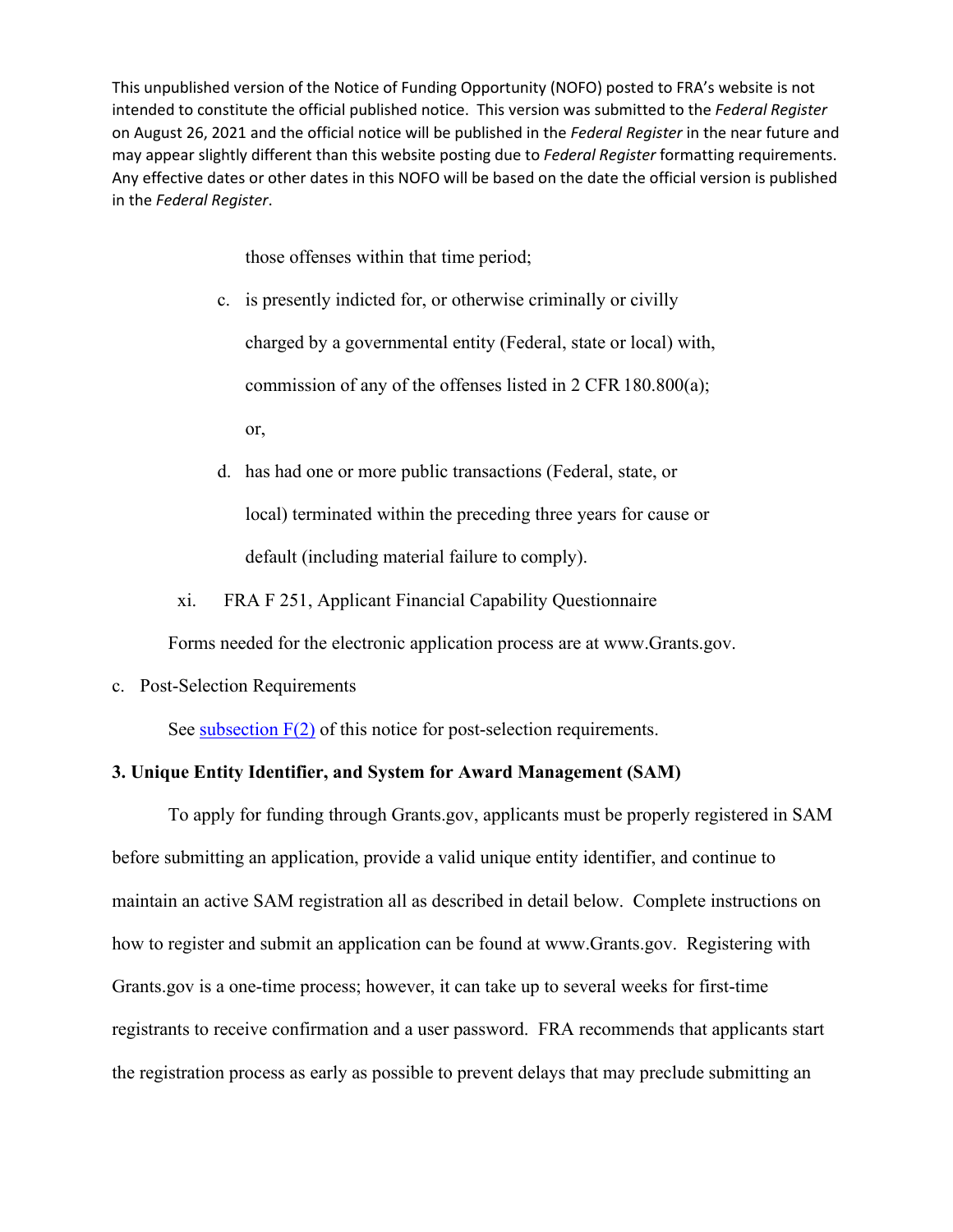application package by the application deadline. Applications will not be accepted after the due date. Delayed registration is not an acceptable justification for an application extension.

FRA may not make a grant award to an applicant until the applicant has complied with all applicable Data Universal Numbering System (DUNS) and SAM requirements, and if an applicant has not fully complied with the requirements by the time the FRA is ready to make a Federal award, FRA may determine that the applicant is not qualified to receive a Federal award and use that determination as a basis for making a Federal award to another applicant. (Please note that if a Dun & Bradstreet DUNS number must be obtained or renewed, this may take a significant amount of time to complete). Late applications that are the result of a failure to register or comply with Grants.gov applicant requirements in a timely manner will not be considered. If an applicant has not fully complied with the requirements by the submission deadline, the application will not be considered. To submit an application through Grants.gov, applicants must:

## *a. Obtain a DUNS number.*

A DUNS number is required for Grants.gov registration. The Office of Management and Budget requires that all businesses and nonprofit applicants for Federal funds include a DUNS number in their applications for a new award or renewal of an existing award. A DUNS number is a unique nine-digit sequence recognized as the universal standard for the government in identifying and keeping track of entities receiving Federal funds. The identifier is used for tracking purposes and to validate address and point of contact information for Federal assistance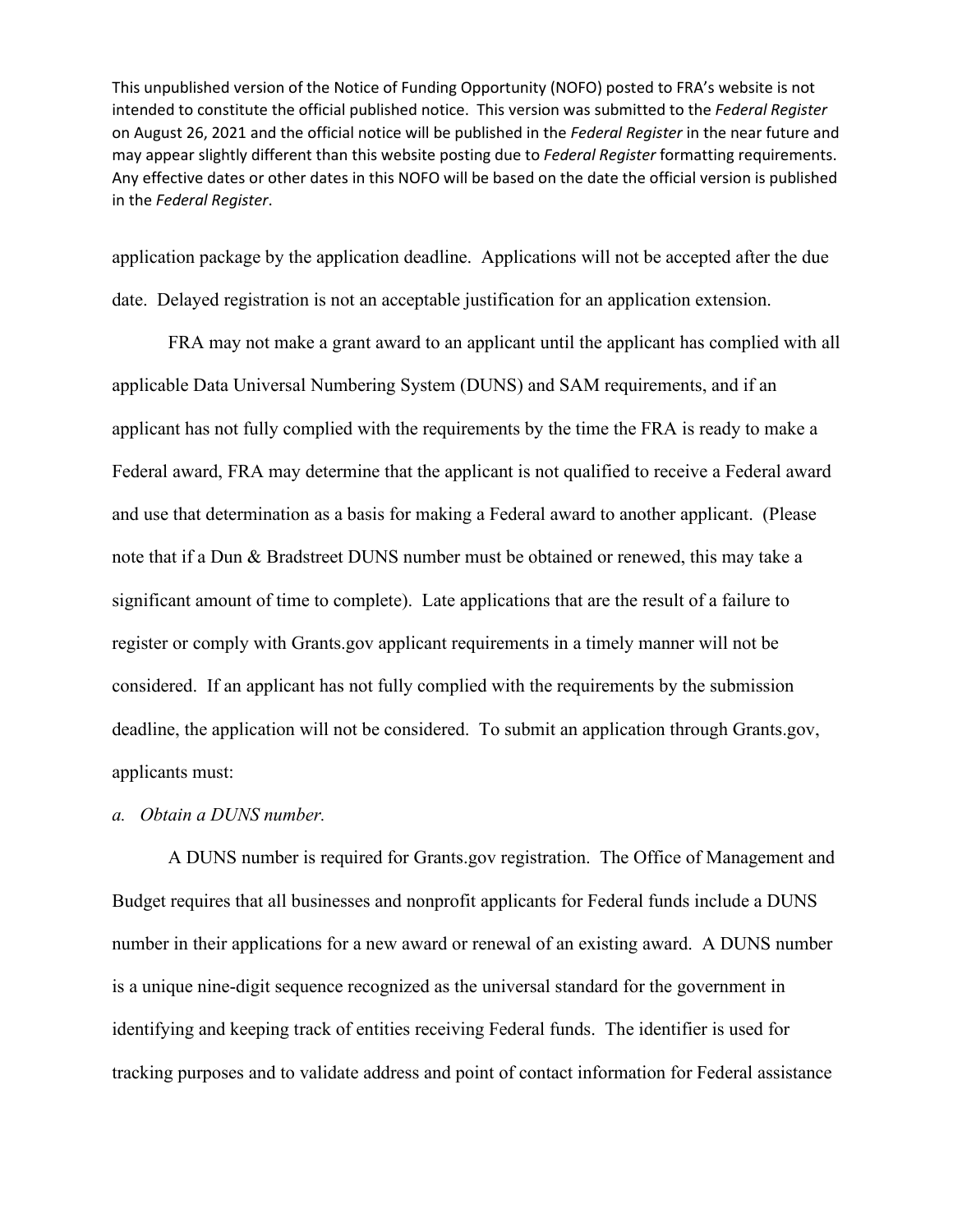applicants, recipients, and subrecipients. The DUNS number will be used throughout the grant life cycle. Obtaining a DUNS number is a free, one-time activity. Applicants may obtain a DUNS number by calling 1-866-705-5711 or by applying online at [http://www.dnb.com/us.](http://www.dnb.com/us)

*b. Register with the SAM at [www.SAM.gov.](http://www.sam.gov/)* 

All applicants for Federal financial assistance must maintain current registrations in the SAM database. An applicant must be registered in SAM to successfully register in Grants.gov. The SAM database is the repository for standard information about Federal financial assistance applicants, recipients, and subrecipients. Organizations that have previously submitted applications via Grants.gov are already registered with SAM, as it is a requirement for Grants.gov registration. Please note, however, that applicants must update or renew their SAM registration at least once per year to maintain an active status. Therefore, it is critical to check registration status well in advance of the application deadline. If an applicant is selected for an award, the applicant must maintain an active SAM registration with current information throughout the period of the award, including information on a recipient's immediate and highest level owner and subsidiaries, as well as on all predecessors that have been awarded a Federal contract or grant within the last three years, if applicable. Information about SAM registration procedures is available at [www.sam.gov.](http://www.sam.gov/)

# *c. Create a Grants.gov username and password.*

Applicants must complete an Authorized Organization Representative (AOR) profile on [www.Grants.gov](http://www.grants.gov/) and create a username and password. Applicants must use the organization's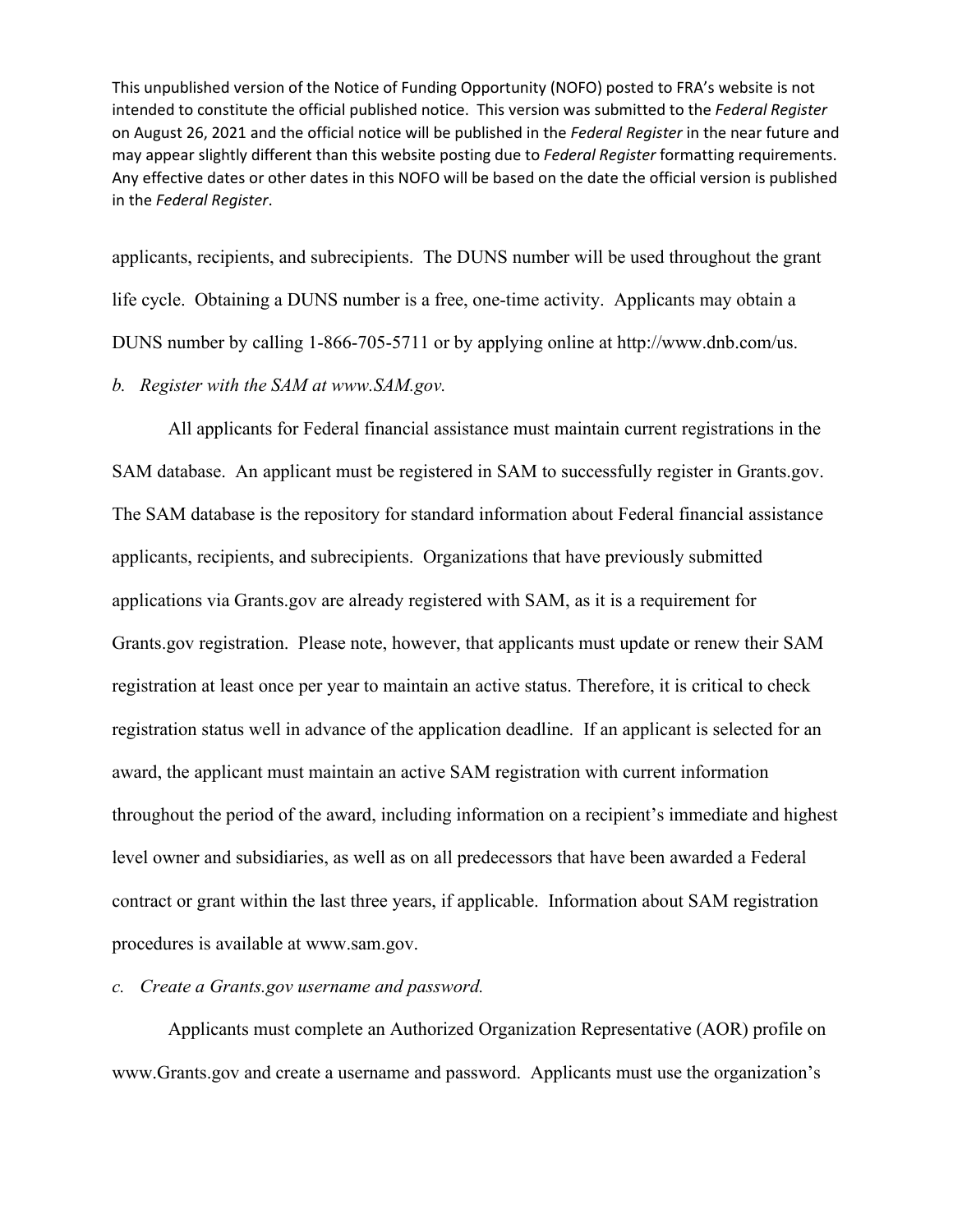DUNS number to complete this step. Additional information about the registration process is

available at: [https://www.grants.gov/web/grants/applicants/organization-registration.html.](https://www.grants.gov/web/grants/applicants/organization-registration.html)

*d. Acquire Authorization for your AOR from the E-Business Point of Contact (E-Biz POC).* 

The E-Biz POC at the applicant's organization must respond to the registration email from Grants.gov and login at [www.Grants.gov](http://www.grants.gov/) to authorize the applicant as the AOR. Please note there can be more than one AOR for an organization.

*e. Submit an Application Addressing All Requirements Outlined in this NOFO.* 

If an applicant experiences difficulties at any point during this process, please call the Grants.gov Customer Center Hotline at 1-800-518-4726, 24 hours a day, 7 days a week (closed on Federal holidays). For information and instructions on each of these processes, please see instructions at: [http://www.grants.gov/web/grants/applicants/apply-for-grants.html.](http://www.grants.gov/web/grants/applicants/apply-for-grants.html)

#### **4. Submission Dates and Times**

Applicants must submit complete applications to [www.Grants.gov](http://www.grants.gov/) no later than 5:00 p.m.

## ET, [INSERT DATE 90 DAYS AFTER DATE OF PUBLICATION IN THE **FEDERAL**

**REGISTER**]. FRA reviews [www.Grants.gov](http://www.grants.gov/) information on the dates and times of applications submitted to determine timeliness of submissions. Late applications will be neither reviewed nor considered. Delayed registration is not an acceptable reason for late submission. In order to apply for funding under this announcement, all applicants are expected to be registered as an organization with Grants.gov. Applicants are strongly encouraged to apply early to ensure all materials are received before this deadline.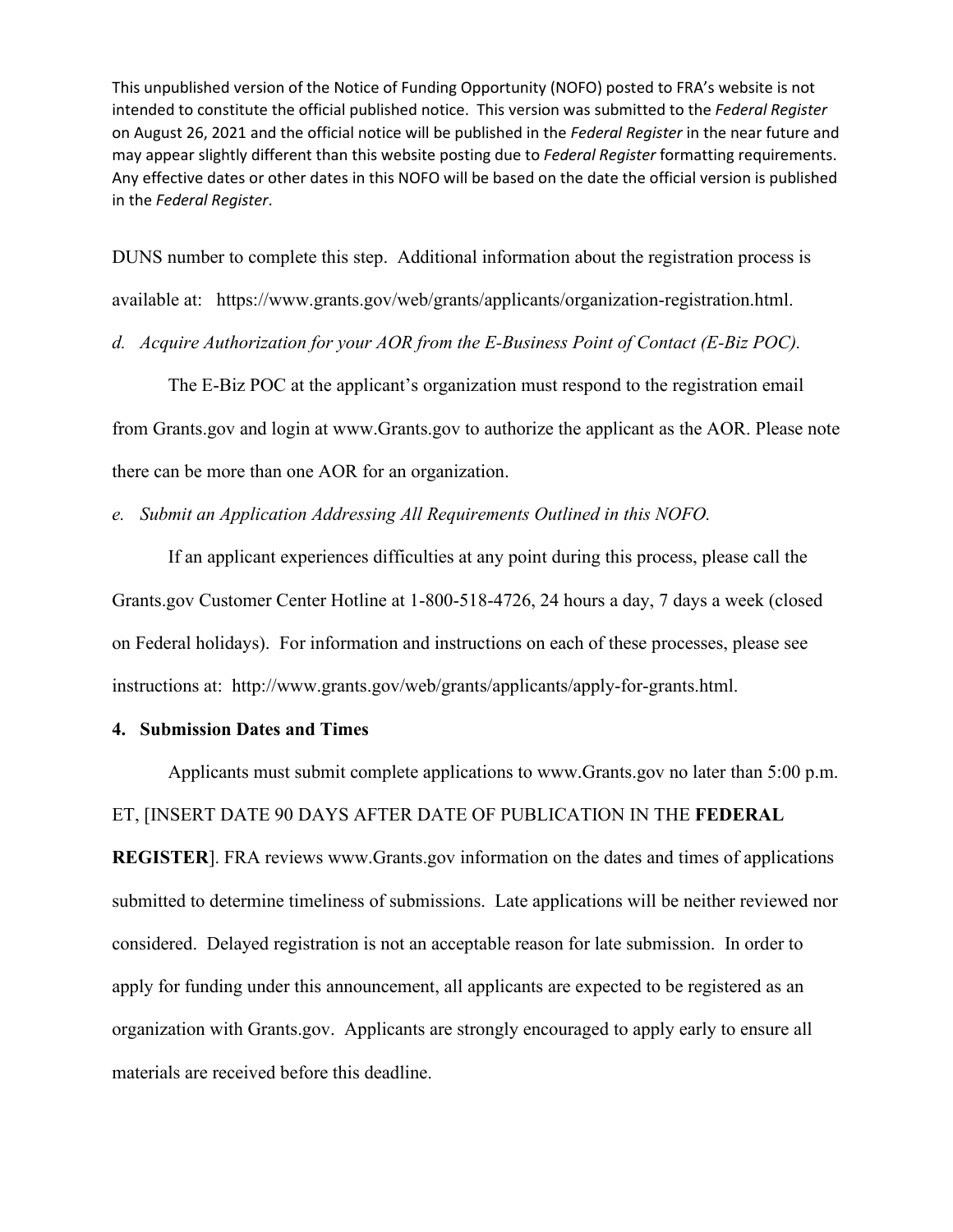To ensure a fair competition of limited discretionary funds, the following conditions are not valid reasons to permit late submissions: (1) failure to complete the Grants.gov registration process before the deadline; (2) failure to follow Grants.gov instructions on how to register and apply as posted on its website; (3) failure to follow all instructions in this NOFO; and (4) technical issues experienced with the applicant's computer or information technology environment.

## **5. Intergovernmental Review**

Intergovernmental Review is required for this program. Applicants must contact their State Single Point of Contact to comply with their State's process under Executive Order 12372. The names and addresses of the Single State Points of Contact are listed in the Office of Management and Budget's website.

## <span id="page-45-0"></span>**6. Funding Restrictions**

FRA is prohibited under [49 U.S.C. 22905\(](http://uscode.house.gov/view.xhtml?req=(title:49%20section:22905%20edition:prelim)%20OR%20(granuleid:USC-prelim-title49-section22905)&f=treesort&edition=prelim&num=0&jumpTo=true)f) from providing CRISI grants for commuter rail passenger transportation (as defined in [49 U.S.C. 24102\(](https://www.govinfo.gov/content/pkg/USCODE-2017-title49/html/USCODE-2017-title49-subtitleV-partC-chap241-sec24102.htm)3)). FRA's interpretation of this restriction is informed by the language in [49 U.S.C. 22907.](http://uscode.house.gov/view.xhtml?req=(title:49%20section:22907%20edition:prelim)%20OR%20(granuleid:USC-prelim-title49-section22907)&f=treesort&edition=prelim&num=0&jumpTo=true) FRA's primary intent in funding passenger rail projects is to make reasonable investments in Intercity Passenger Rail Transportation. Such projects may be located on shared corridors where commuter rail passenger transportation and/or freight rail also benefit from the project. The 2021 Appropriation makes an exception to this funding restriction for commuter rail passenger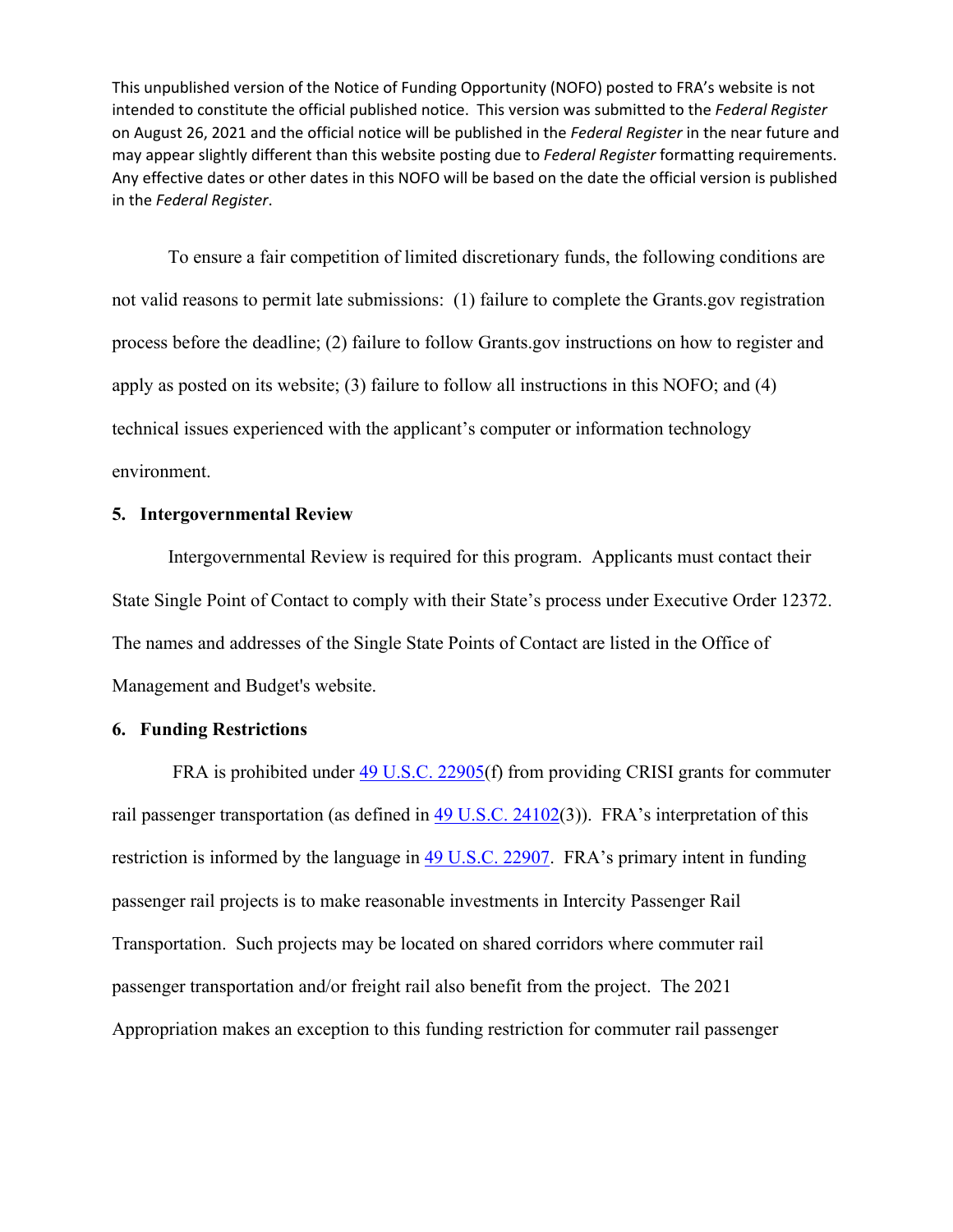transportation projects for the implementation of positive train control systems that are otherwise eligible under 49 U.S.C. 22907(c)(1).

Consistent with [2 CFR 200.458,](https://www.govinfo.gov/content/pkg/CFR-2018-title2-vol1/xml/CFR-2018-title2-vol1-sec200-458.xml) as applicable, FRA will only approve pre-award costs if such costs are incurred pursuant to the negotiation and in anticipation of the grant agreement and if such costs are necessary for efficient and timely performance of the scope of work. Under [2](https://www.govinfo.gov/content/pkg/CFR-2018-title2-vol1/xml/CFR-2018-title2-vol1-sec200-458.xml)  [CFR 200.458,](https://www.govinfo.gov/content/pkg/CFR-2018-title2-vol1/xml/CFR-2018-title2-vol1-sec200-458.xml) grantees must seek written approval from the administering agency for pre-award activities to be eligible for reimbursement under the grant. Activities initiated prior to the execution of a grant or without written approval may be ineligible for reimbursement or matching contribution. Cost sharing or matching may be used only for authorized Federal award purposes.

## **7. Other Submission Requirements**

 For any supporting application materials that an applicant cannot submit via Grants.gov, such as oversized engineering drawings, an applicant may submit an original and two (2) copies to Mr. Douglas Gascon, Office of Policy and Planning, Federal Railroad Administration, 1200 New Jersey Avenue, SE, Room W38-212, Washington, DC 20590. Due to delays caused by enhanced screening of mail delivered via the U.S. Postal Service, FRA advises applicants to use other means of conveyance (such as courier service) to assure timely receipt of materials before the application deadline. Additionally, if documents can be obtained online, providing instructions to FRA on how to access files on a referenced website may also be sufficient.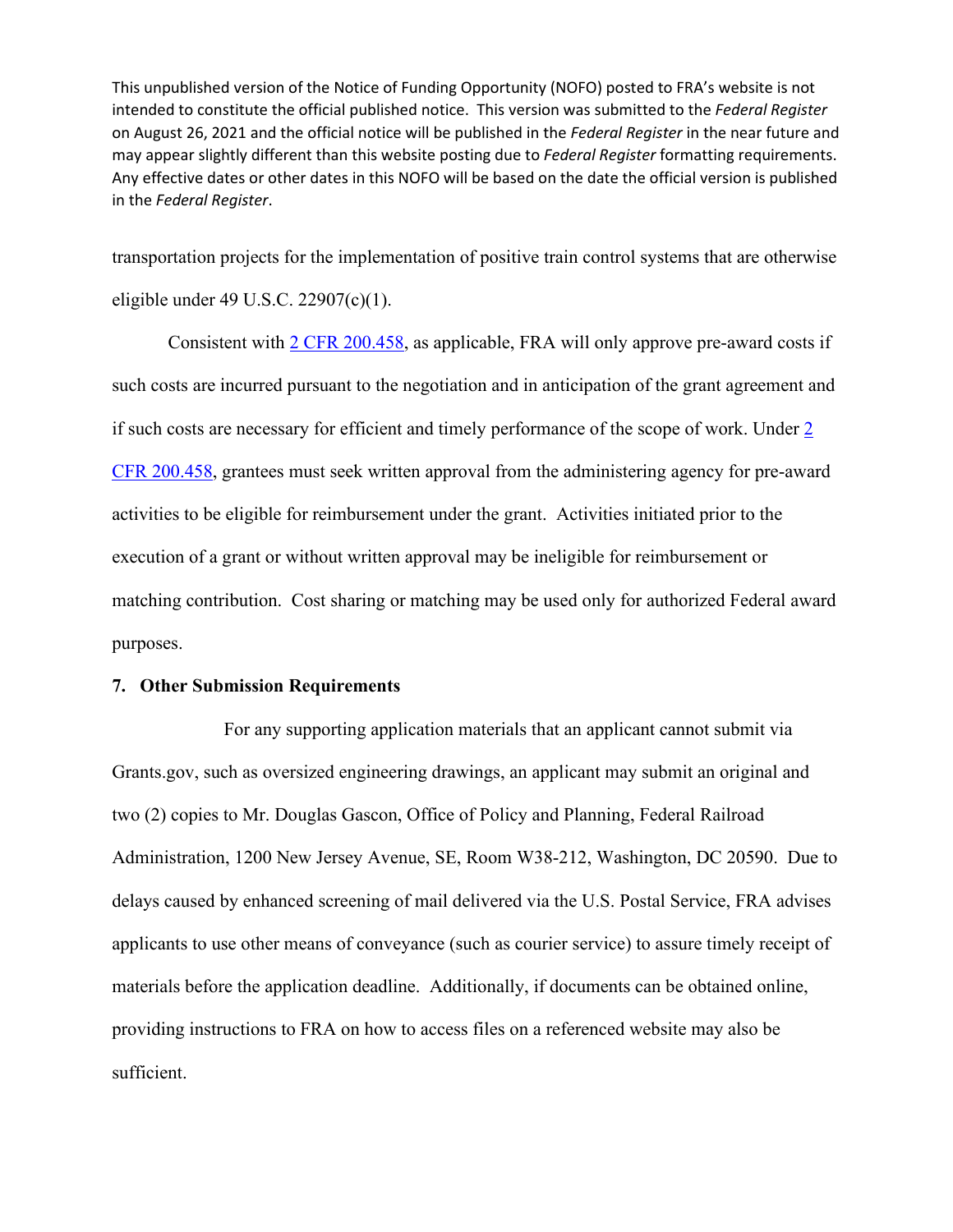Note: Please use generally accepted formats such as .pdf, .doc, .docx, .xls, .xlsx and .ppt, when uploading attachments. While applicants may embed picture files, such as .jpg, .gif, and .bmp, in document files, applicants should not submit attachments in these formats. Additionally, the following formats will not be accepted: .com, .bat, .exe, .vbs, .cfg, .dat, .db, .dbf, .dll, .ini, .log, .ora, .sys, and .zip.

 If an applicant experiences difficulties at any point during this process, please call the Grants.gov Customer Center Hotline at 1-800-518-4726, 24 hours a day, 7 days a week (closed on Federal holidays). For information and instructions on each of these processes, please see instructions at: [http://www.grants.gov/web/grants/applicants/apply-for-grants.html.](http://www.grants.gov/web/grants/applicants/apply-for-grants.html)

## **E. Application Review Information**

#### **1. Criteria**

#### a. Eligibility, Completeness and Applicant Risk Review

FRA will first screen each application for applicant and project eligibility (eligibility requirements are outlined in Section C of this notice), completeness (application documentation and submission requirements are outlined in Section D of this notice), applicant risk and the minimum match.

 FRA will then consider applicant risk, including the applicant's past performance in developing and delivering similar projects and previous financial contributions, and if applicable, previous competitive grant technical evaluation ratings that the proposed project received under previous competitive grant programs administered by DOT.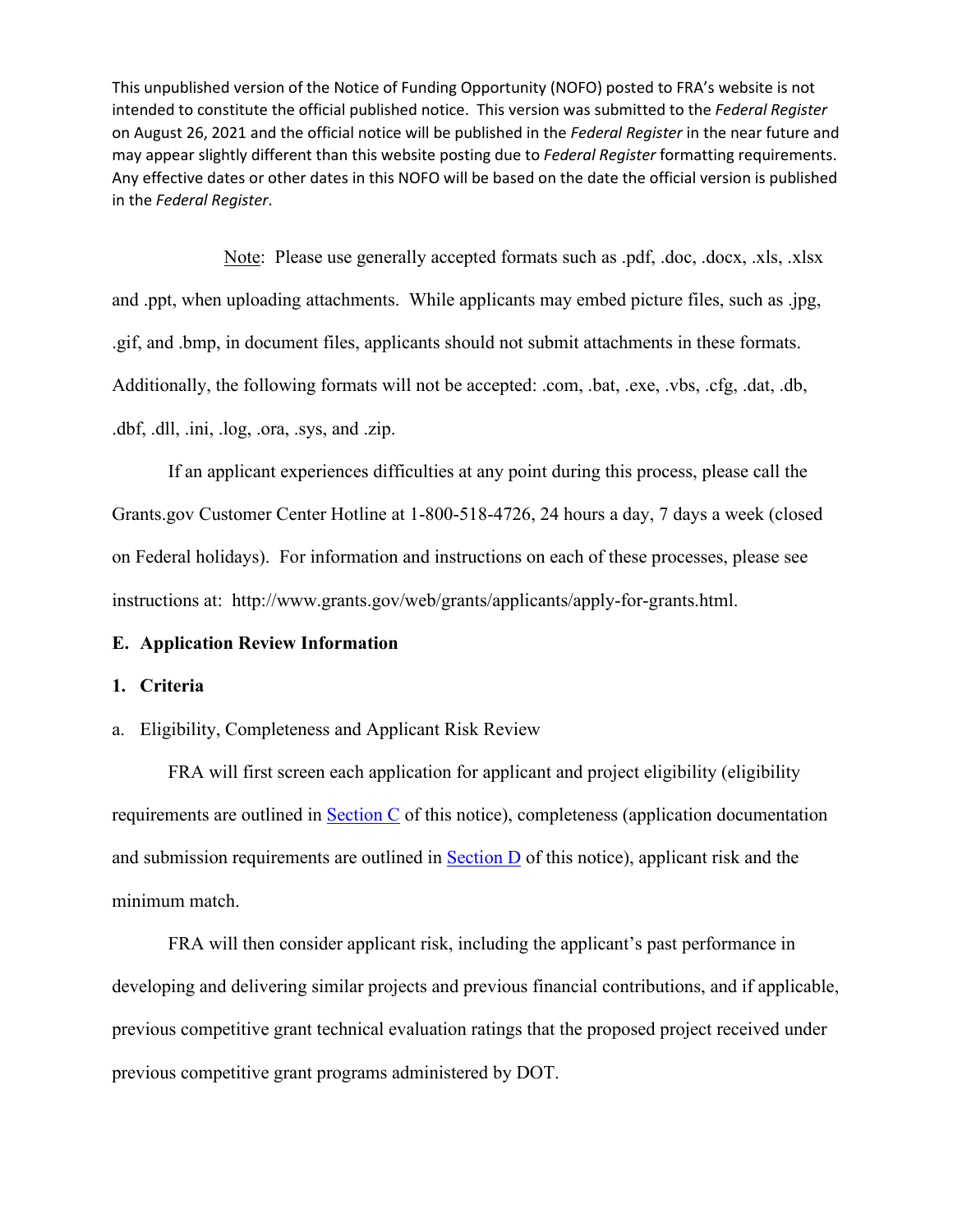b. Evaluation Criteria

FRA will evaluate all eligible and complete applications using the evaluation criteria outlined in this section to determine project benefits and technical merit.

i. Project Benefits:

FRA will evaluate the Benefit-Cost Analysis and project benefits of the proposed project for the anticipated private and public benefits relative to the costs of the proposed project and the summary of benefits provided in response to subsection  $D(2)(b)(ii)$  including—

- (A) Effects on system and service performance;
- (B) Effects on safety, competitiveness, reliability, trip or transit time, and resilience;
- (C) Efficiencies from improved integration with other modes; and
- (D) Ability to meet existing or anticipated demand.
- ii. Technical Merit:

FRA will evaluate application information for the degree to which—

- (A) The tasks and subtasks outlined in the SOW are appropriate to achieve the expected outcomes of the proposed project.
- (B) Applications indicate strong project readiness and meet requirements under the project track(s) designated by the applicant.
- (C) The technical qualifications and experience of key personnel proposed to lead and perform the technical efforts, and the qualifications of the primary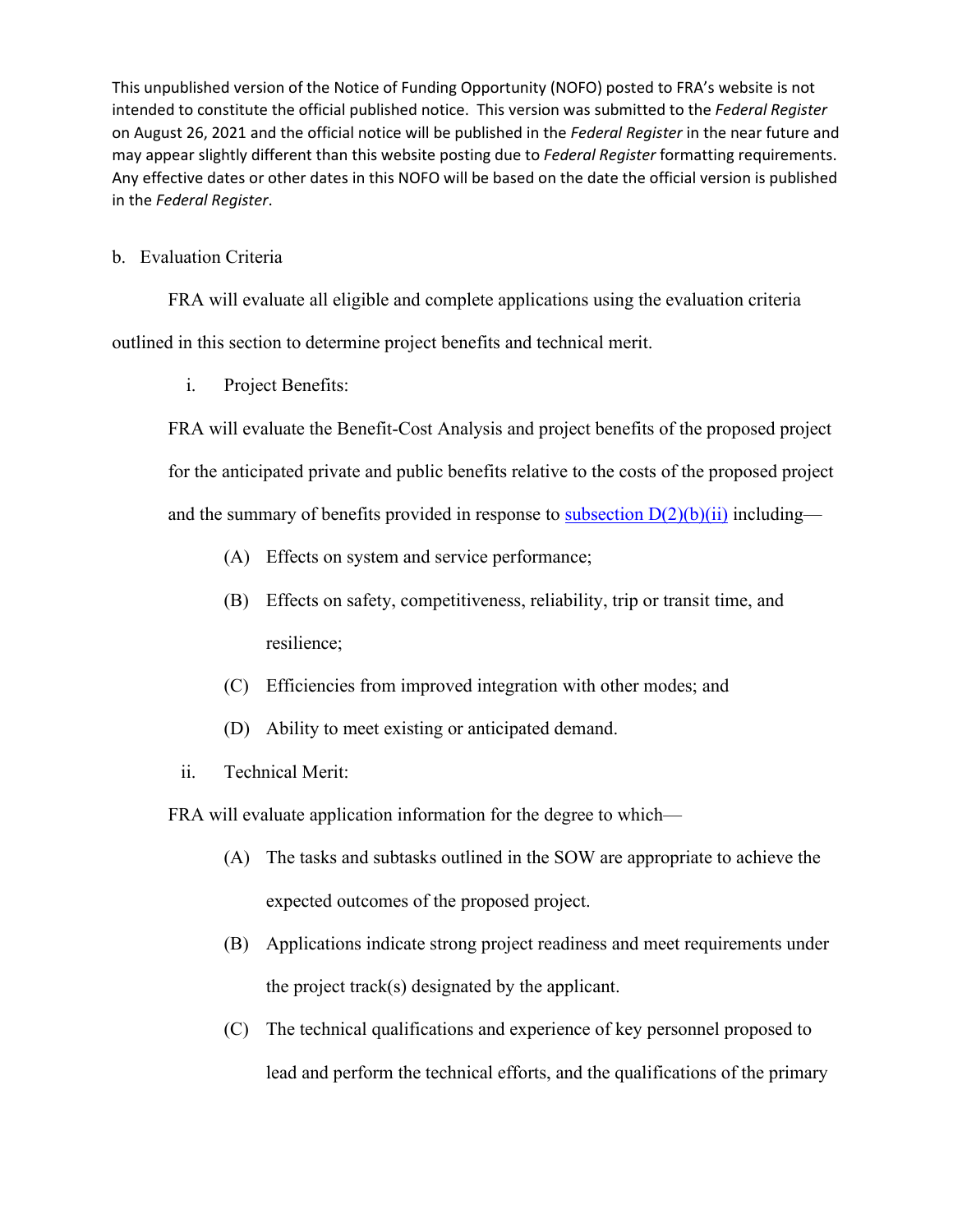> and supporting organizations to fully and successfully execute the proposed project within the proposed timeframe and budget are demonstrated.

- (D) The proposed project's business plan considers potential private sector participation in the financing, construction, or operation of the proposed project.
- (E) The applicant has, or will have the legal, financial, and technical capacity to carry out the proposed project; satisfactory continuing control over the use of the equipment or facilities; and the capability and willingness to maintain the equipment or facilities.
- (F) The degree to which the applicant and project deploy innovative technology, encourage innovative approaches to project delivery, and incentivize the use of innovative financing.
- (G) The proposed project is consistent with planning guidance and documents set forth by DOT, including those required by law or State rail plans developed under Title 49, United State Code, Chapter 227.

## c. Selection Criteria

In addition to the eligibility and completeness review and the evaluation criteria outlined in this subsection, the FRA will apply the following selection criteria:

i. The FRA will give preference to the following: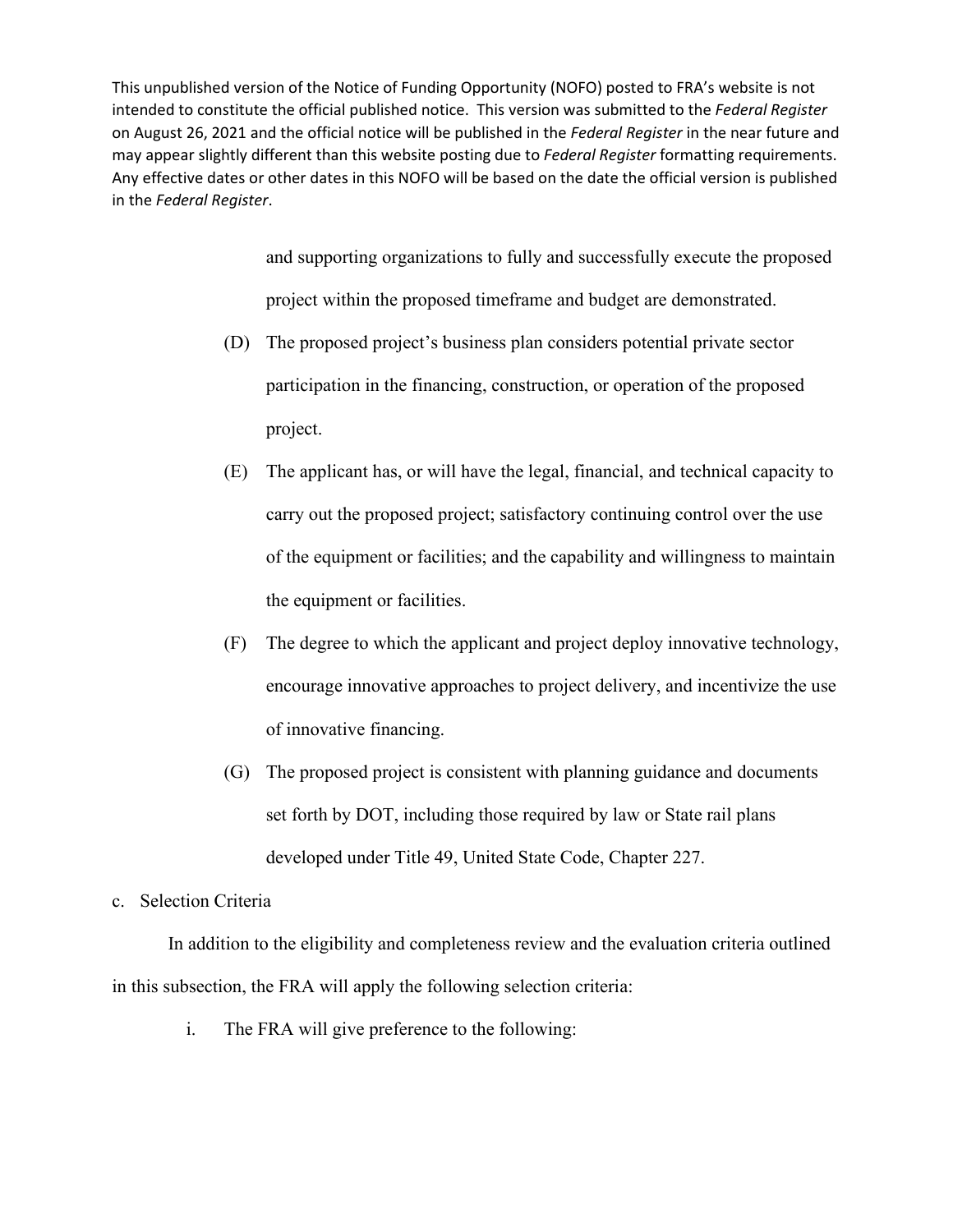- (A) Projects for which the proposed Federal share of total project costs is 50 percent or less;
- (B) Projects for which the net benefits of the grant funds will be maximized considering the Benefit-Cost Analysis, including anticipated private and public benefits relative to the costs of the proposed project, and factoring in the other considerations in

# [49 U.S.C. 22907](http://uscode.house.gov/view.xhtml?req=(title:49%20section:22907%20edition:prelim)%20OR%20(granuleid:USC-prelim-title49-section22907)&f=treesort&edition=prelim&num=0&jumpTo=true) (e);

- (C) Projects for pre-construction elements including preliminary engineering and final design of projects eligible under 49 U.S.C. 22907(c)(2) that support the development of new intercity passenger rail service routes including alignments for existing routes;
- (D) Projects for capital and engineering solutions targeting trespassing that are located in counties with the most pedestrian casualties as identified in [FRA's National Strategy to Prevent Trespassing on Railroad Property](https://railroads.dot.gov/elibrary/national-strategy-prevent-trespassing-railroad-property) as may be updated or amended from time to time; and
- (E) Projects for trespass Enforcement Activities in one of the 10 states with the highest incidence of rail trespass related casualties (as reported in the Rail Incident Accident Reporting System at [https://railroads.dot.gov/accident-and](https://railroads.dot.gov/accident-and-incident-reporting/casualty-reporting/casualties-and-other-incidents)[incident-reporting/casualty-reporting/casualties-and-other-incidents\)](https://railroads.dot.gov/accident-and-incident-reporting/casualty-reporting/casualties-and-other-incidents), which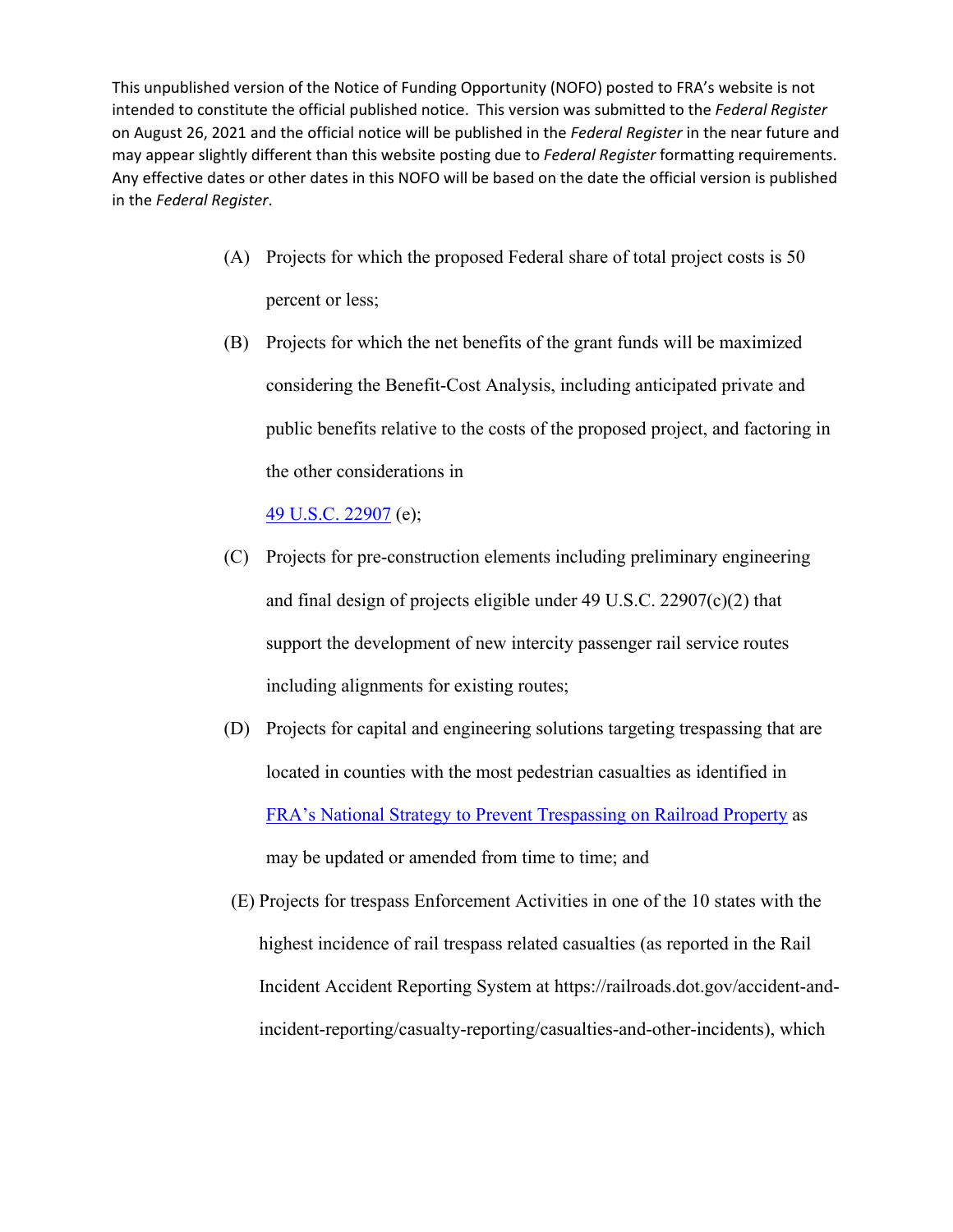> are California, Texas, Illinois, Florida, New York, Pennsylvania, Ohio, Indiana, North Carolina, and Georgia.

<span id="page-51-0"></span>ii. After applying the above preferences, the FRA will take into account the

following key DOT objectives:

(A) Safety

DOT will assess the project's ability to foster a safe transportation system for the movement of goods and people, consistent with the Department's strategic goal to reduce transportation-related fatalities and serious injuries across the transportation system. Such considerations will include, but are not limited to, the extent to which the project improves safety at highway-rail grade crossings, reduces incidences of rail-related trespassing, and upgrades infrastructure to achieve a higher level of safety.

(B) Equitable economic strength and improving core assets

DOT will assess the project's ability to contribute to economic progress stemming from infrastructure investment and associated creation of good jobs with fair wages, labor protections, and the opportunity to join a union. Such considerations will include, but are not limited to, the extent to which the project invests in vital infrastructure assets, addresses capital needs to connect farms, factories, and shippers to the rail network, and provides opportunities for families to achieve economic security through rail industry employment.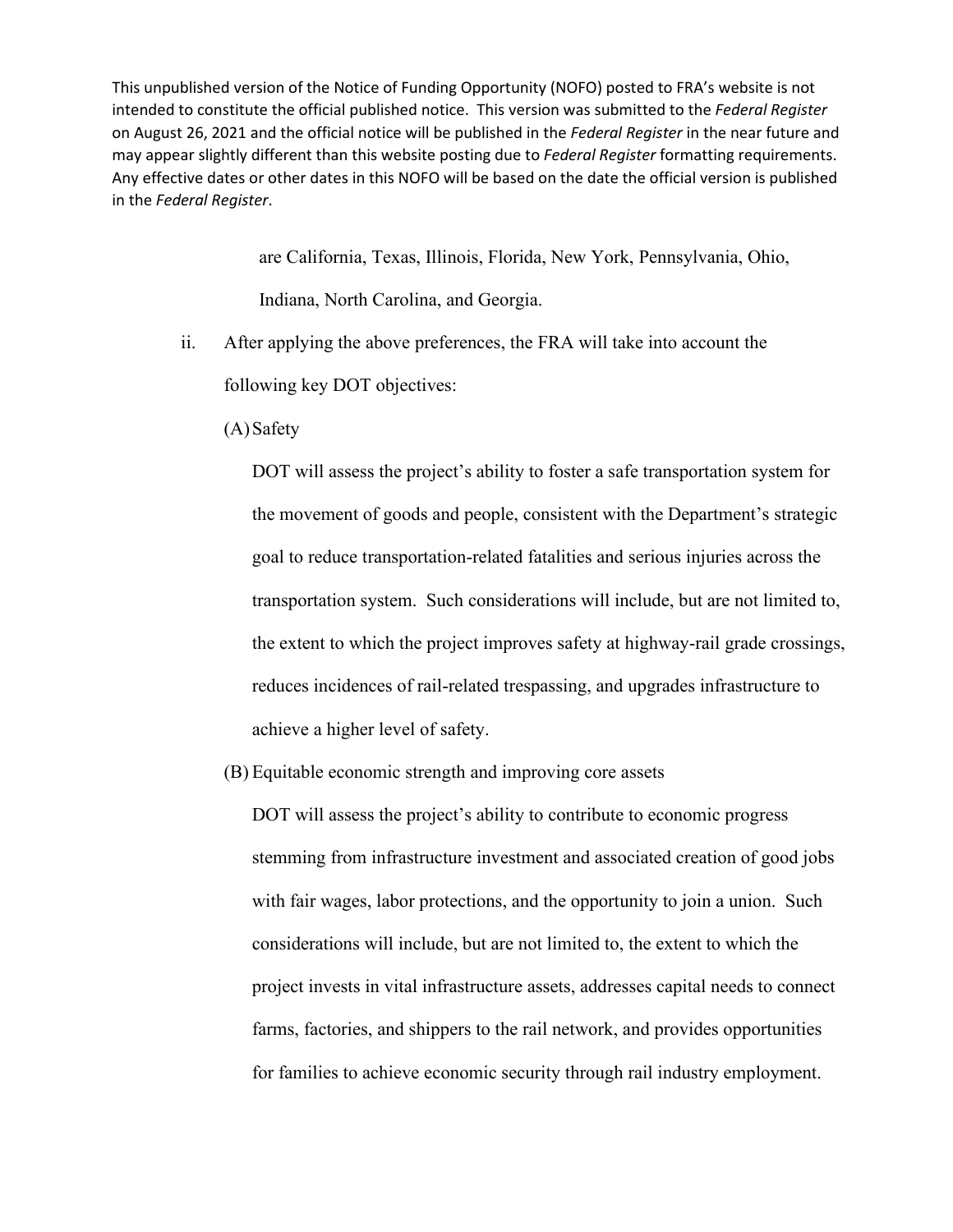(C) Ensuring investments meet racial equity and economic inclusion goals

DOT will assess the project's ability to encourage racial equity by investing in projects that proactively address racial equity and barriers to opportunities. Such considerations will include, but are not limited to, the extent to which the project improves or expands transportation options, mitigates the safety risks and detrimental quality of life effects that rail lines can have on communities, and expands workforce development and training opportunities to foster a more diverse rail industry.

(D)Resilience and addressing climate change

DOT will assess the project's ability to reduce the harmful effects of climate change and anticipate necessary improvements for preparedness. Such considerations will include, but are not limited to, the extent to which the project reduces emissions, promotes energy efficiency, increases resiliency, and recycles or redevelops existing infrastructure.

(E) Transformation of our nation's transportation infrastructure DOT will assess the project's ability to expand and improve the nation's rail network, which needs to balance new infrastructure for increased capacity with proper maintenance of aging assets. Such considerations will include, but are not limited to, the extent to which the project adds capacity to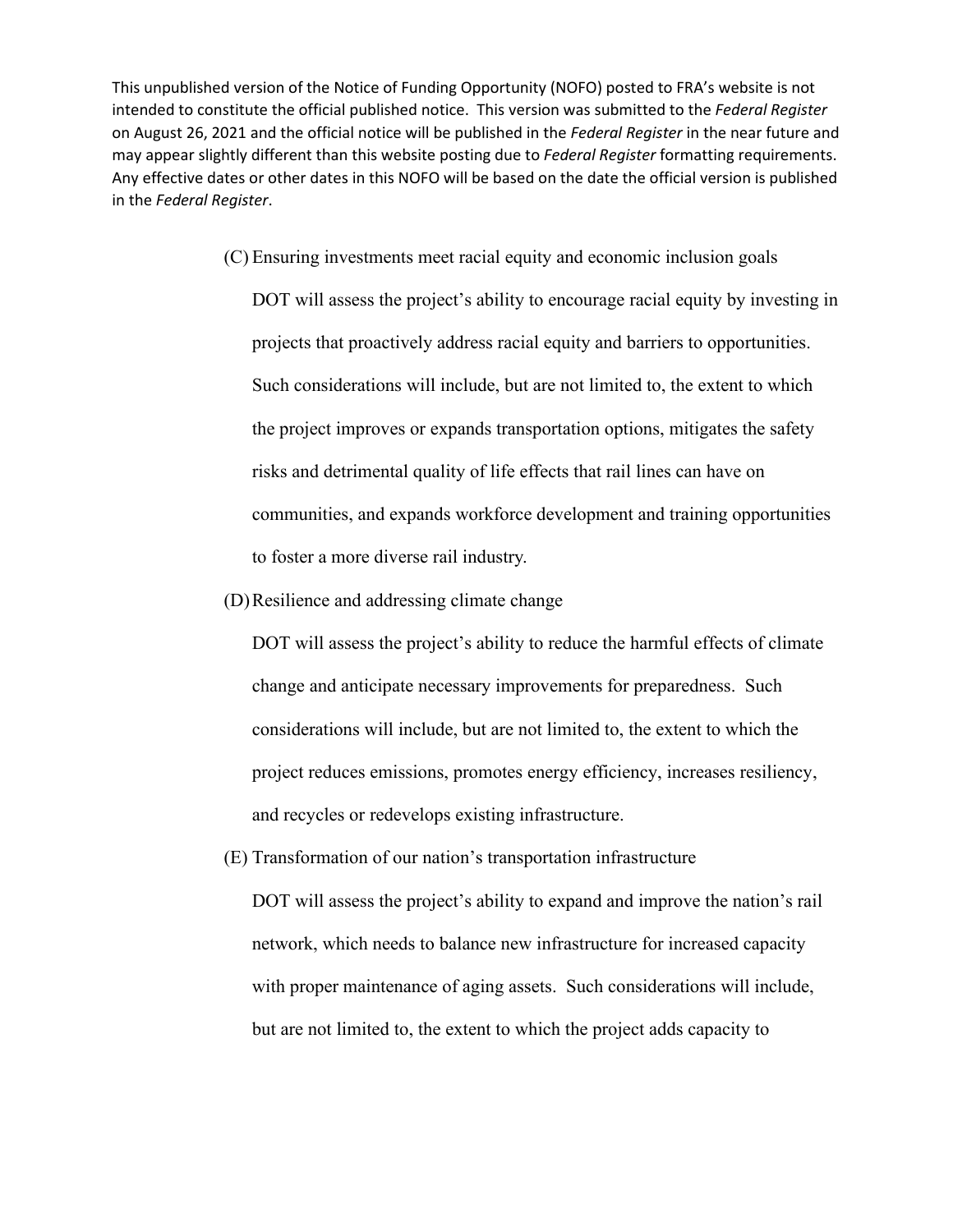> congested corridors, builds new connections, and ensures assets will be improved to a state of good repair.

iii. In determining the allocation of program funds, FRA may also consider geographic diversity, diversity in the size of the systems receiving funding, and the applicant's receipt of other competitive awards.

# **2. Review and Selection Process**

FRA will conduct a four-part application review process, as follows:

- a. Screen applications for completeness, applicant risk and eligibility and consider applicable past performance and previous financial contributions and technical evaluation ratings;
- b. Evaluate eligible applications (completed by technical panels applying the evaluation criteria);
- c. Review, apply selection criteria and recommend initial selection of projects for the FRA Administrator's review (completed by a non-career Senior Review Team, which includes senior leadership from the Office of the Secretary and FRA); and,
- d. Selection of awards for the Secretary's review and approval (completed by the FRA Administrator).

#### **3. Reporting Matters Related to Integrity and Performance**

Before making a Federal award with a total amount of Federal share greater than the simplified acquisition threshold of \$250,000 (see [2 CFR 200.88](https://www.govinfo.gov/content/pkg/CFR-2018-title2-vol1/xml/CFR-2018-title2-vol1-sec200-88.xml) Simplified Acquisition Threshold), FRA will review and consider any information about the applicant that is in the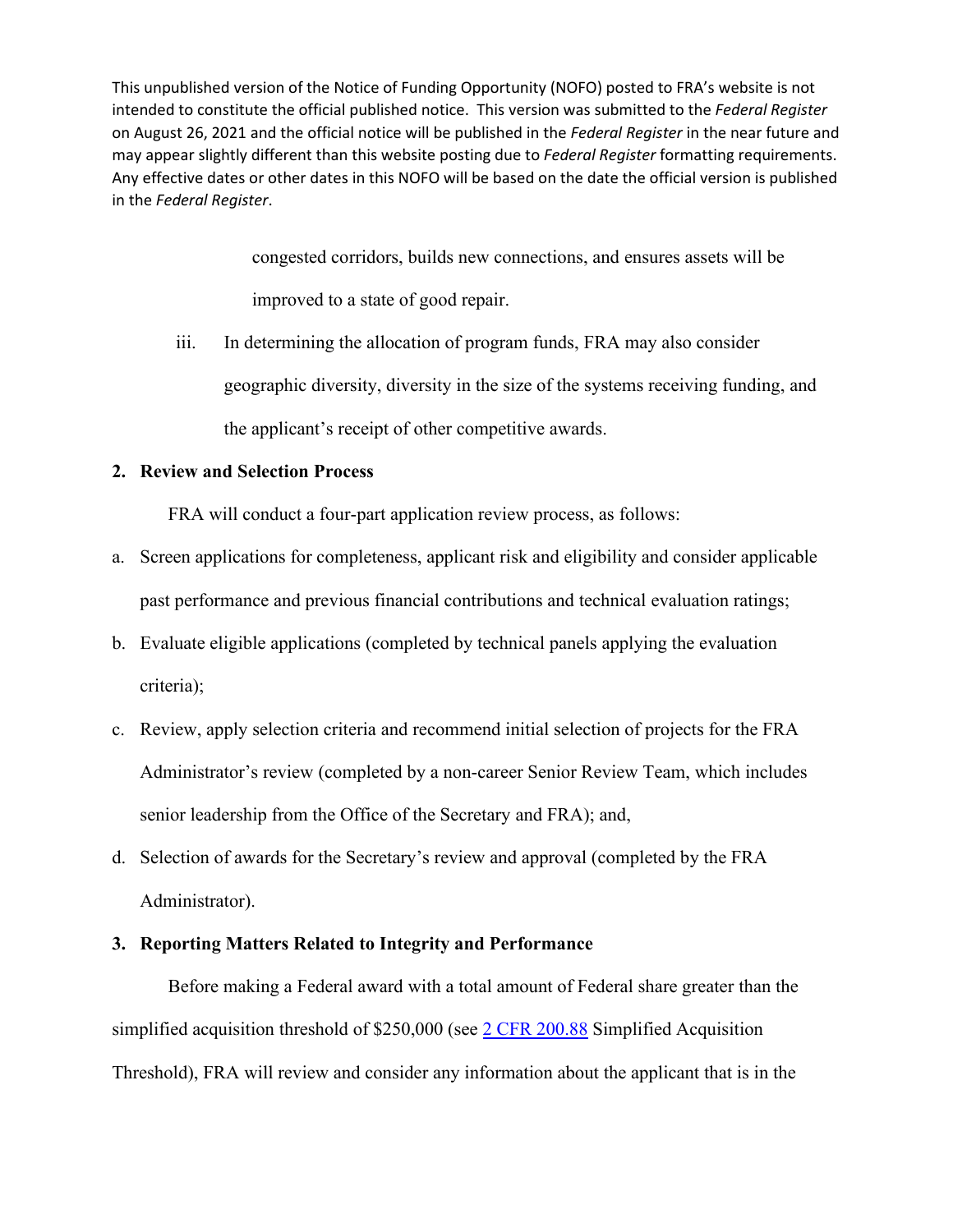designated integrity and performance system accessible through SAM (currently the Federal Awardee Performance and Integrity Information System (FAPIIS)). See [41 U.S.C. 2313.](https://www.govinfo.gov/content/pkg/USCODE-2011-title41/html/USCODE-2011-title41-subtitleI-divsnB-chap23-sec2313.htm)

 An applicant, at its option, may review information in the designated integrity and performance systems accessible through SAM and comment on any information about itself that a Federal awarding agency previously entered and is currently in the designated integrity and performance system accessible through SAM.

 FRA will consider any comments by the applicant, in addition to the other information in the designated integrity and performance system, in making a judgment about the applicant's integrity, business ethics, and record of performance under Federal awards when completing the review of risk posed by applicants as described in [2 CFR 200.205.](https://www.govinfo.gov/content/pkg/CFR-2018-title2-vol1/xml/CFR-2018-title2-vol1-sec200-205.xml)

#### **F. Federal Award Administration Information**

## **1. Federal Award Notice**

FRA will announce applications selected for funding in a press release and on the FRA website after the application review period. This announcement is FRA's notification to successful and unsuccessful applicants alike. FRA will contact applicants with successful applications after announcement with information and instructions about the award process. This notification is not an authorization to begin proposed project activities. FRA requires satisfaction of applicable requirements by the applicant and a formal agreement signed by both the grantee and the FRA, including an approved scope, schedule, and budget, before obligating the grant.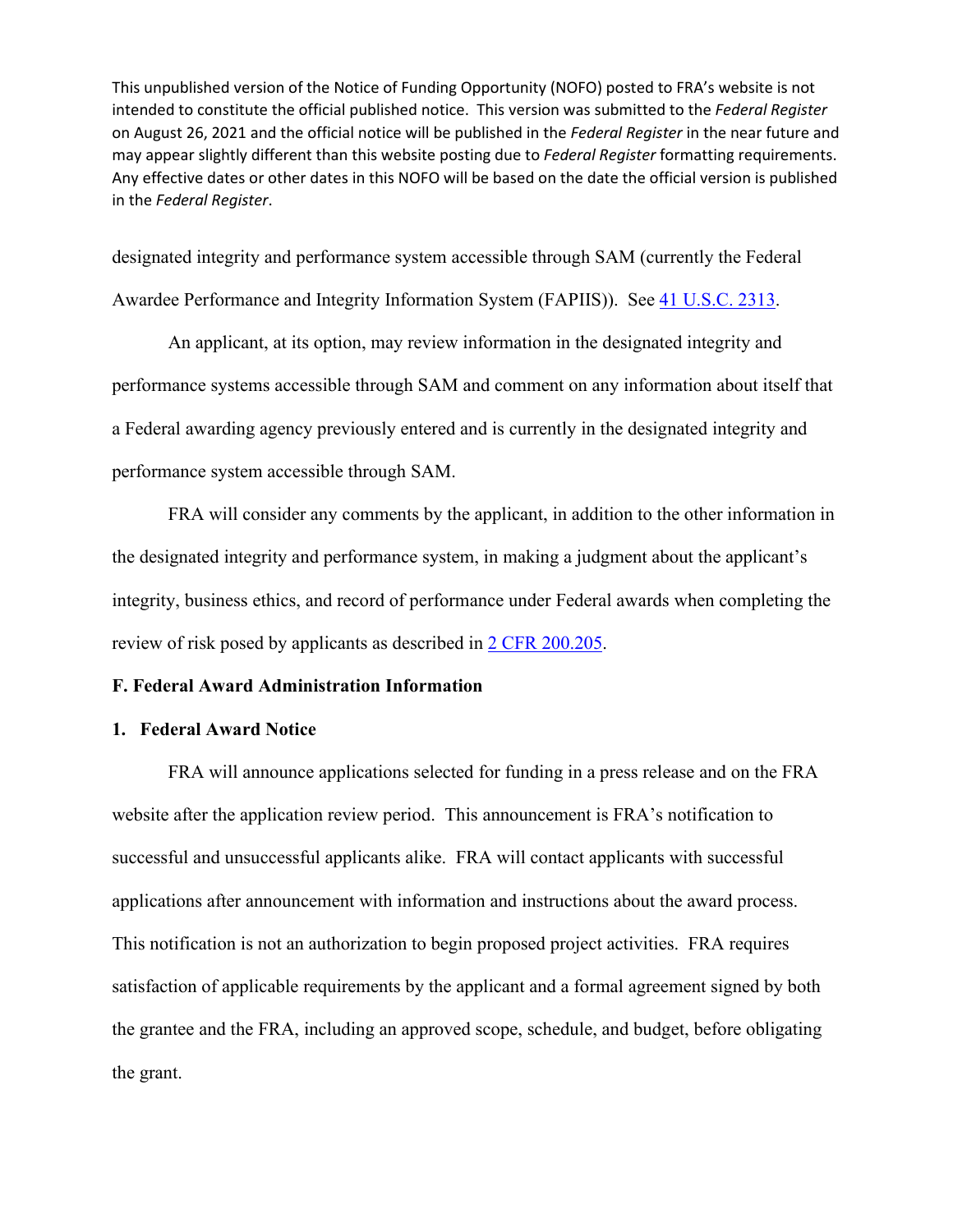For Track 2 PE/NEPA projects, these requirements may include transportation planning. For Track 3 FD/Construction projects, these requirements may include transportation planning, PE and environmental reviews.

# <span id="page-55-0"></span>**2. Administrative and National Policy Requirements**

 In connection with any program or activity conducted with or benefiting from funds awarded under this notice, grantees must comply with all applicable requirements of Federal law, including, without limitation, the Constitution of the United States; the conditions of performance, nondiscrimination requirements, and other assurances made applicable to the award of funds in accordance with regulations of the Department of Transportation; and applicable Federal financial assistance and contracting principles promulgated by the Office of Management and Budget. In complying with these requirements, grantees, in particular, must ensure that no concession agreements are denied, or other contracting decisions made on the basis of speech or other activities protected by the First Amendment. If the Department determines that a grantee has failed to comply with applicable Federal requirements, the Department may terminate the award of funds and disallow previously incurred costs, requiring the grantee to reimburse any expended award funds.

 Examples of administrative and national policy requirements include: 2 CFR Part 200; procurement standards at 2 CFR Part 200 Subpart D – Procurement Standards, 2 CFR 1207.317 and 2 CFR 200.401; compliance with Federal civil rights laws and regulations; requirements for disadvantaged business enterprises, debarment and suspension requirements, and drug-free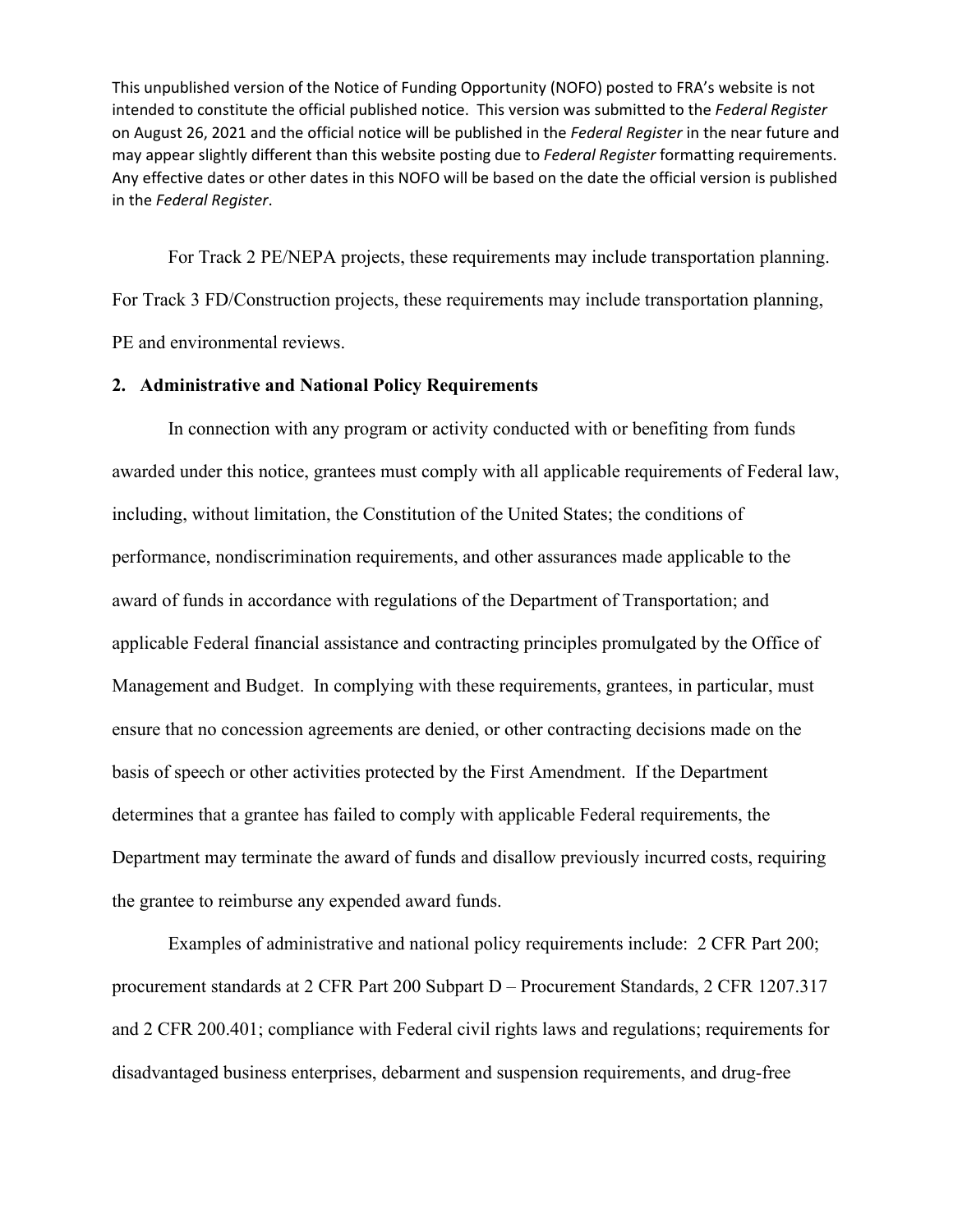workplace requirements; FRA's and OMB's Assurances and Certifications; Americans with Disabilities Act; safety requirements; NEPA; environmental justice requirements; performance measures under [49 U.S.C. 22907\(](http://uscode.house.gov/view.xhtml?req=(title:49%20section:22907%20edition:prelim)%20OR%20(granuleid:USC-prelim-title49-section22907)&f=treesort&edition=prelim&num=0&jumpTo=true)f); for CRISI Funding, grant conditions under [49 U.S.C. 22905](http://uscode.house.gov/view.xhtml?req=(title:49%20section:22905%20edition:prelim)%20OR%20(granuleid:USC-prelim-title49-section22905)&f=treesort&edition=prelim&num=0&jumpTo=true) including the Buy America requirements, applicable labor requirements, the provision deeming operators rail carriers for certain purposes and grantee agreements with railroad right-of-way owners for projects using railroad right-of way. Unless otherwise stated in statutory or legislative authority, or appropriations language, all financial assistance awards follow the Uniform Administrative Requirements, Cost Principles and Audit Requirements for Federal Awards at 2 CFR Part 200 and 2 CFR Part 1201.

 Grantees must comply with applicable appropriations act requirements and all relevant requirements of 2 CFR part 200. Rights to intangible property under grants awarded under this NOFO are governed in accordance with 2 CFR 200.315. See an example of standard terms and conditions for FRA grant awards at<https://www.fra.dot.gov/eLib/Details/L19057> and clauses specific to CRISI funding at [https://www.fra.dot.gov/eLib/Details/L20078.](https://www.fra.dot.gov/eLib/Details/L20078) These templates are subject to revision.

Projects selected under this NOFO for commuter rail passenger transportation for positive train control projects may be transferred to the Federal Transit Administration for grant administration at the Secretary's discretion. If such a project is transferred to the Federal Transit Administration, applicants will be required to comply with chapter 53 of Title 49 of the United States Code.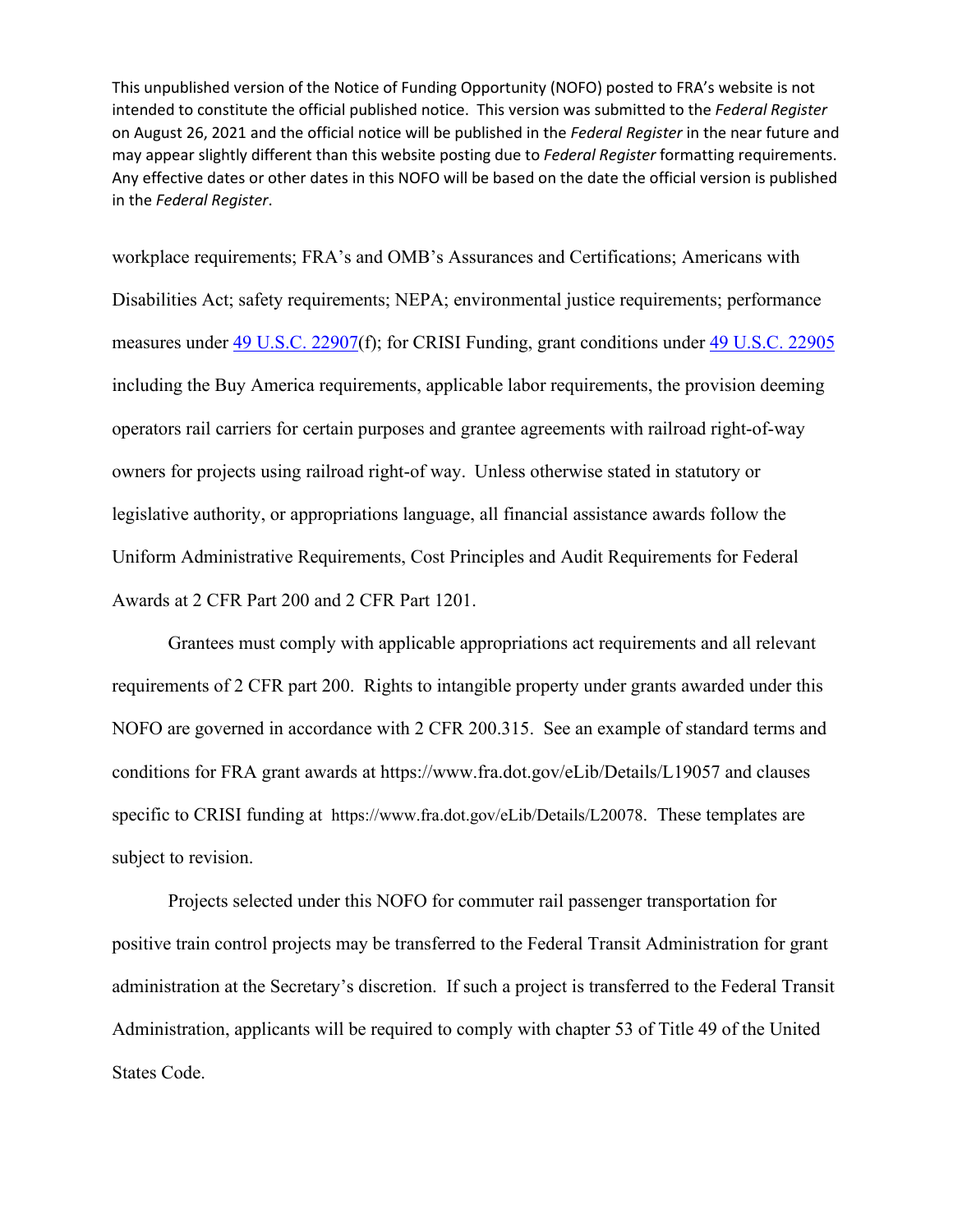## **3. Reporting**

#### a. Progress Reporting on Grant Activity

 Each applicant selected for a grant will be required to comply with all standard FRA reporting requirements, including quarterly progress reports, quarterly Federal financial reports, and interim and final performance reports, as well as all applicable auditing, monitoring and close out requirements. Reports may be submitted electronically. Pursuant to 2 CFR 170.210, non-Federal entities applying under this NOFO must have the necessary processes and systems in place to comply with the reporting requirements should they receive Federal funding.

## b. Additional Reporting

 Applicants selected for funding are required to comply with all reporting requirements in the standard terms and conditions for FRA grant awards including [2 CFR 180.335](https://www.govinfo.gov/content/pkg/CFR-2018-title2-vol1/xml/CFR-2018-title2-vol1-sec180-335.xml) and [2 CFR](https://www.govinfo.gov/content/pkg/CFR-2018-title2-vol1/xml/CFR-2018-title2-vol1-sec180-350.xml)  [180.350.](https://www.govinfo.gov/content/pkg/CFR-2018-title2-vol1/xml/CFR-2018-title2-vol1-sec180-350.xml)

If the Federal share of any Federal award under this NOFO may include more than \$500,000 over the period of performance, applicants are informed of the post award reporting requirements reflected in [2 CFR Part 200, Appendix XII—](https://www.govinfo.gov/app/details/CFR-2018-title2-vol1/CFR-2018-title2-vol1-part200-appXII)Award Term and Condition for Recipient Integrity and Performance Matters.

#### <span id="page-57-0"></span>c. Performance Reporting

 Each applicant selected for funding must collect information and report on the project's performance using measures mutually agreed upon by FRA and the grantee to assess progress in achieving strategic goals and objectives.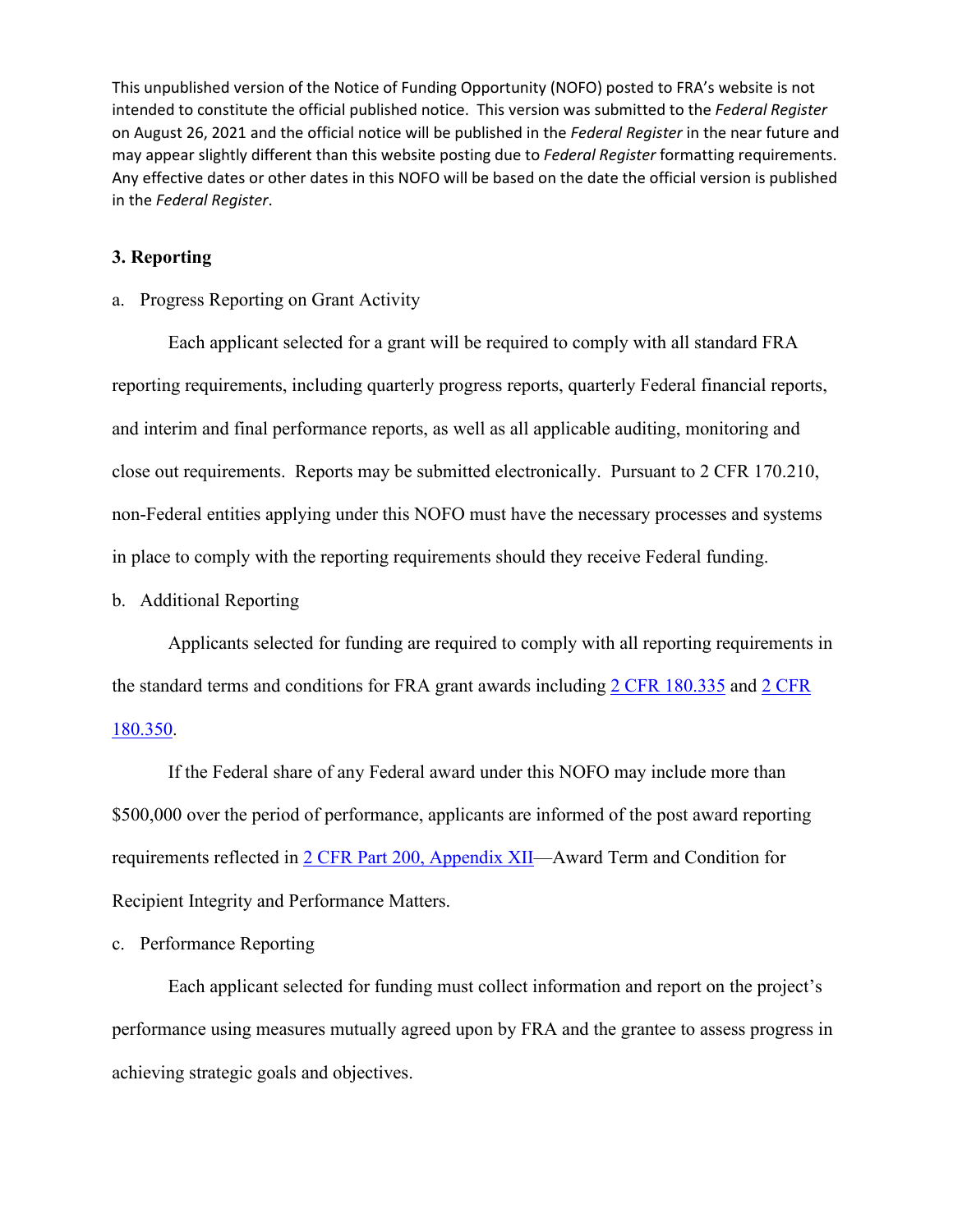Applicants requesting Non-CRISI funding for trespass Enforcement Activities must include the following information: date, time, number of officers, location and description of Enforcement Activity; Justification or reason for selected Enforcement Activity; Number of contacts (encounters with trespassers); Number of warnings and/or citations issued; and the deterrence effect of such activities and method for measuring such deterrence (including explanation of how they determine deterrence effect).

 Applicants requesting Non-CRISI funding for an Outreach Campaign must include indicators of success (e.g. anticipated reach of messaging efforts or contacts made by personnel with individuals at risk or reduced suicide incidents). FRA maintains the right to re-publish and use information under this grant for the advancement of safety.

 Examples of some rail performance measures for CRISI Funding are listed in the table below. The applicable measure(s) will depend upon the type of project. Applicants requesting funding for the acquisition of rolling stock must integrate at least one equipment/rolling stock performance measure, consistent with the application materials and program goals.

| Rail            | Unit            | <b>Temporal</b> | Primary               | <b>Secondary</b>      | <b>Description</b>       |
|-----------------|-----------------|-----------------|-----------------------|-----------------------|--------------------------|
| <b>Measures</b> | <b>Measured</b> |                 | <b>Strategic Goal</b> | <b>Strategic Goal</b> |                          |
| <b>Slow</b>     | Miles           | Annual          | State of Good         | Safety                | The number of miles      |
| Order           |                 |                 | Repair                |                       | per year within the      |
| <b>Miles</b>    |                 |                 |                       |                       | project area that have   |
|                 |                 |                 |                       |                       | temporary speed          |
|                 |                 |                 |                       |                       | restrictions ("slow      |
|                 |                 |                 |                       |                       | orders") imposed due     |
|                 |                 |                 |                       |                       | to track condition. This |
|                 |                 |                 |                       |                       | is an indicator of the   |
|                 |                 |                 |                       |                       | overall condition of     |
|                 |                 |                 |                       |                       | track. This measure      |
|                 |                 |                 |                       |                       | can be used for projects |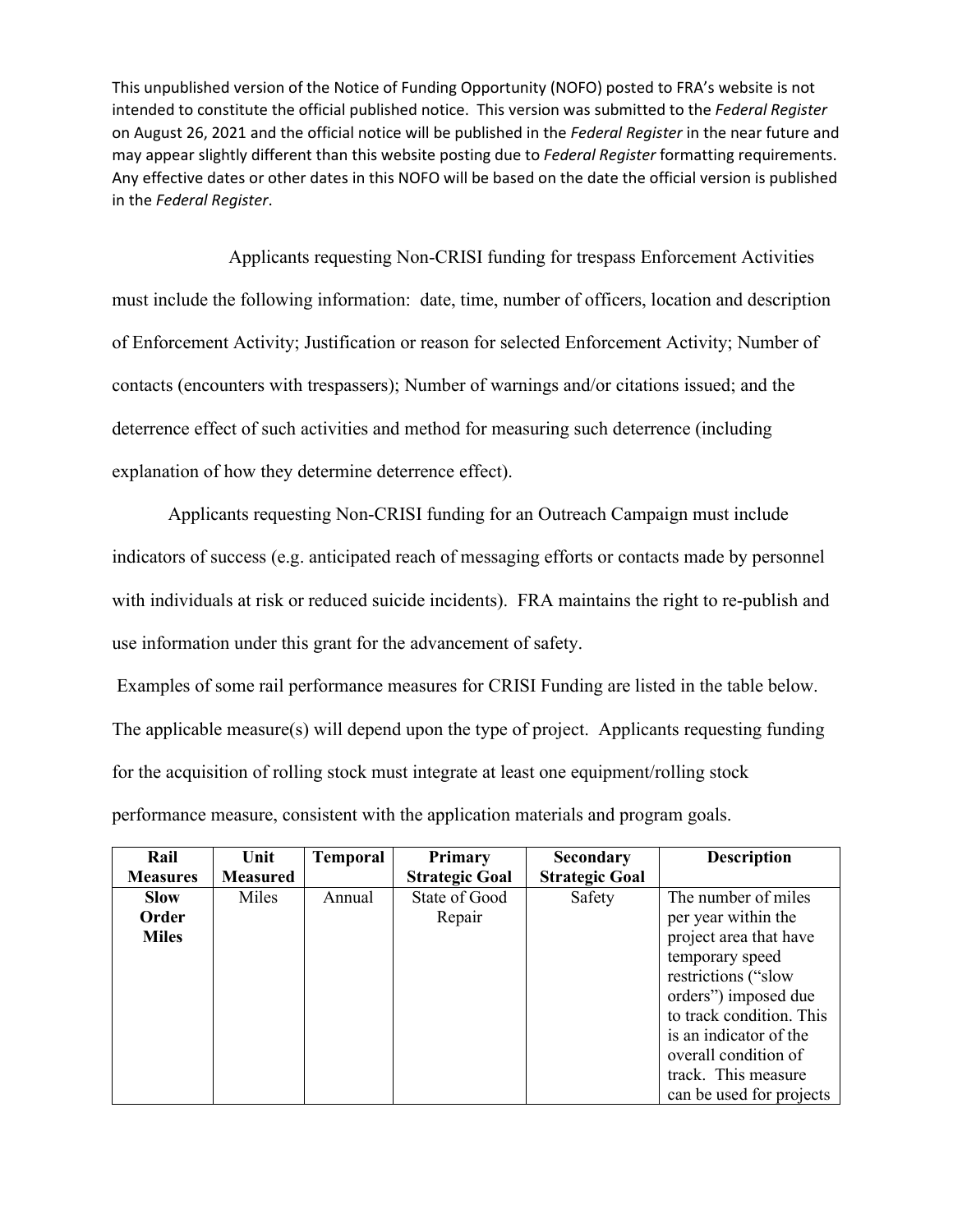| Rail                                     | Unit            | <b>Temporal</b> | Primary                     | Secondary               | <b>Description</b>                                                                                                                                                                                                                                                                                                                       |
|------------------------------------------|-----------------|-----------------|-----------------------------|-------------------------|------------------------------------------------------------------------------------------------------------------------------------------------------------------------------------------------------------------------------------------------------------------------------------------------------------------------------------------|
| <b>Measures</b>                          | <b>Measured</b> |                 | <b>Strategic Goal</b>       | <b>Strategic Goal</b>   |                                                                                                                                                                                                                                                                                                                                          |
|                                          |                 |                 |                             |                         | to rehabilitate sections<br>of a rail line since the<br>rehabilitation should<br>eliminate, or at least<br>reduce the slow orders<br>upon project<br>completion.                                                                                                                                                                         |
| <b>Gross Ton</b>                         | Gross<br>Tons   | Annual          | Economic<br>Competitiveness | State of Good<br>Repair | The annual gross<br>tonnage of freight<br>shipped in the project<br>area. Gross tons<br>include freight cargo<br>minus tare weight of<br>the rail cars. This<br>measures the volume of<br>freight a railroad ships<br>in a year. This measure<br>can be useful for<br>projects that are<br>anticipated to increase<br>freight shipments. |
| <b>Rail Track</b><br>Grade<br>Separation | Count           | Annual          | Economic<br>Competitiveness | Safety                  | The number of annual<br>automobile crossings<br>that are eliminated at<br>an at-grade crossing as<br>a result of a new grade<br>separation.                                                                                                                                                                                              |
| Passenger<br><b>Counts</b>               | Count           | Annual          | Economic<br>Competitiveness | State of Good<br>Repair | Count of the annual<br>passenger boardings<br>and alightings at<br>stations within the<br>project area.                                                                                                                                                                                                                                  |
| <b>Travel</b><br>Time                    | Time/Trip       | Annual          | Economic<br>Competitiveness | Quality of Life         | Point-to-point travel<br>times between pre-<br>determined station<br>stops within the project<br>area. This measure<br>demonstrates how track<br>improvements and                                                                                                                                                                        |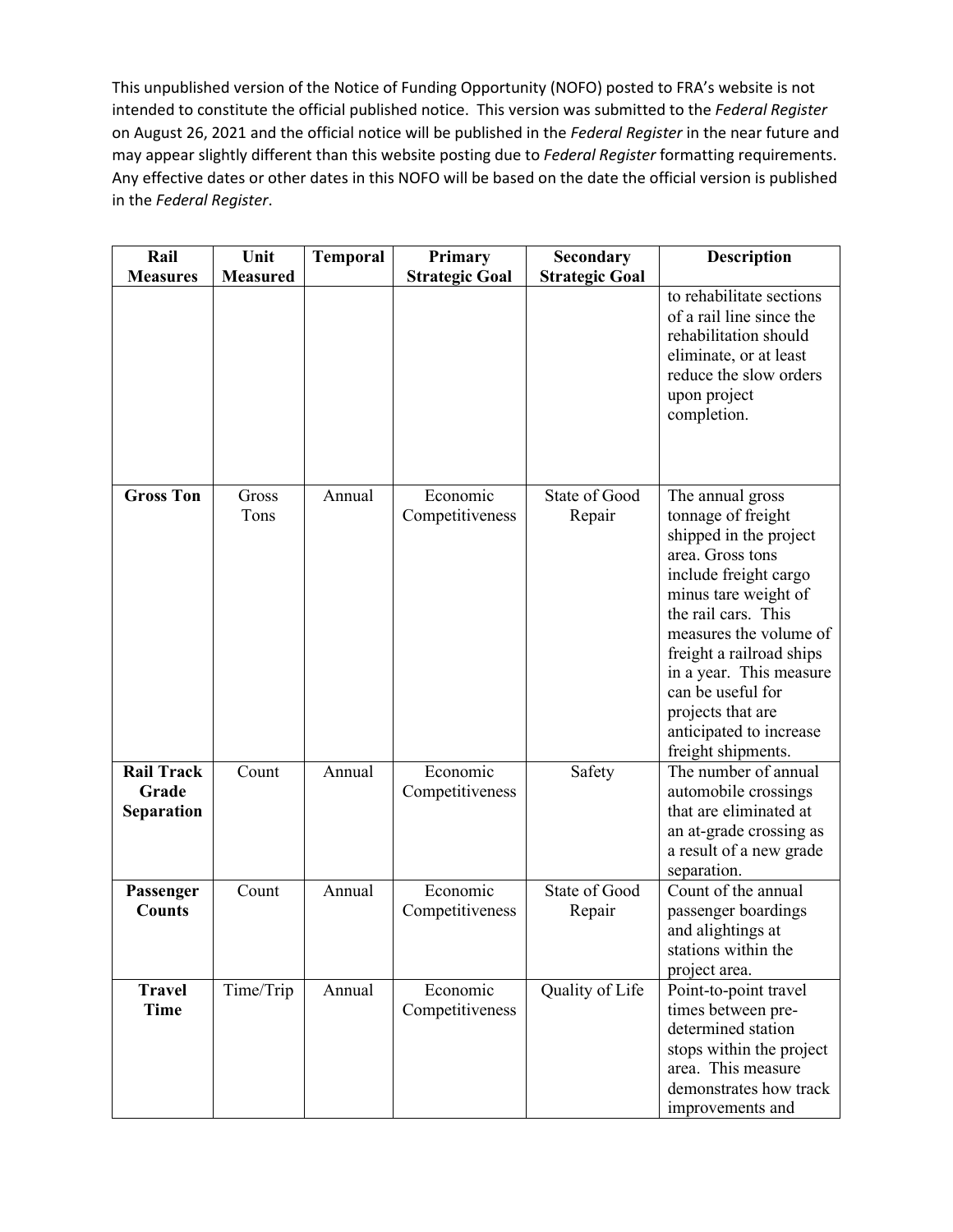| Rail                               | Unit            | <b>Temporal</b> | Primary                 | <b>Secondary</b>            | <b>Description</b>                                                                                                                                                                                          |
|------------------------------------|-----------------|-----------------|-------------------------|-----------------------------|-------------------------------------------------------------------------------------------------------------------------------------------------------------------------------------------------------------|
| <b>Measures</b>                    | <b>Measured</b> |                 | <b>Strategic Goal</b>   | <b>Strategic Goal</b>       |                                                                                                                                                                                                             |
|                                    |                 |                 |                         |                             | other upgrades improve<br>operations on a rail<br>line. It also helps make<br>sure the railroad is<br>maintaining the line<br>after project<br>completion.                                                  |
| <b>Track</b><br>weight<br>capacity | Yes/No          | One Time        | State of Good<br>Repair | Economic<br>Competitiveness | If a project is<br>upgrading a line to<br>accommodate heavier<br>rail cars (typically an<br>increase from 263,000<br>lb. rail cars to $286,000$<br>lb. rail cars.)                                          |
| Track<br><b>Miles</b>              | Miles           | One Time        | State of Good<br>Repair | Economic<br>Competitiveness | The number of track<br>miles that exist within<br>the project area. This<br>measure can be<br>beneficial for projects<br>building sidings or<br>sections of additional<br>main line track on a<br>railroad. |

# **H. Federal Awarding Agency Contacts**

For further information regarding this notice and the grants program, please

contact Mr. Douglas Gascon, Office of Policy and Planning, Federal Railroad Administration,

1200 New Jersey Avenue, SE, Room W38-212, Washington, DC 20590; email:

[douglas.gascon@dot.gov;](mailto:frances.bourne@dot.gov) phone: 202-493-0239.

# **I. Other Information**

All information submitted as part of or in support of any application shall use publicly available data or data that can be made public and methodologies